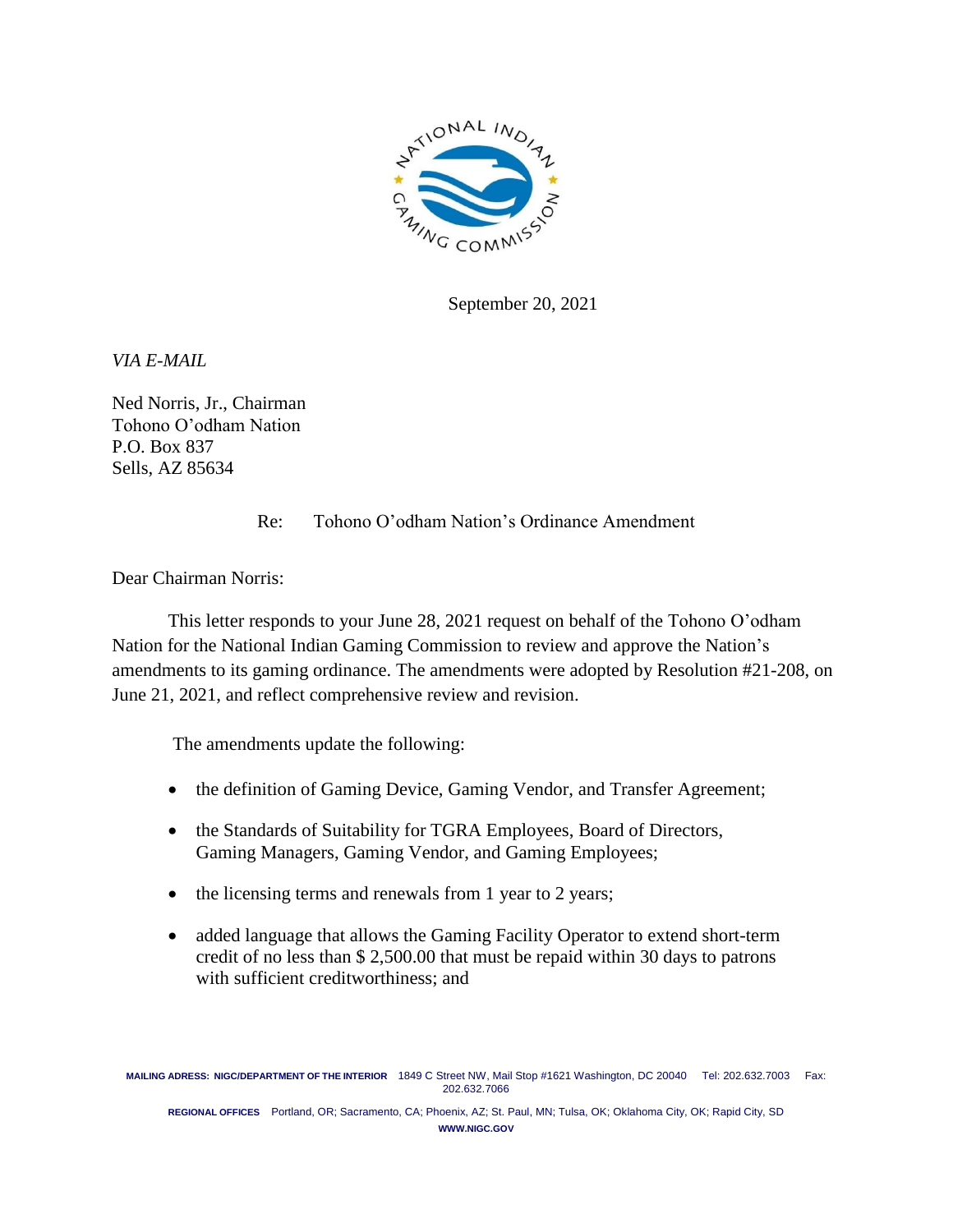- a revision to exempt Gaming Activities that are conducted in accordance with the Ordinance from Title 7, Chapter 15 of the Tohono O'odham Nation Code relating to "Gambling and Related Offenses;" and
- the most notable change is the updated definition of Indian Lands, which is now site-specific to Parcel 2, a 54-acre parcel of land that is located in Maricopa County, Arizona.

The amendments are consistent with the Indian Gaming Regulatory Act and NIGC regulations, and because Parcel  $2$  is trust land<sup>1</sup> and was deemed to be gaming eligible, $2$  the amended gaming ordinance is therefore approved.

However, I am compelled to note that certain provisions relating to background and licensing procedures and notifications of results are broadly stated and lack specificity as to the requirements of 25 C.F.R. Parts 556 and 558. Backgrounding and licensing requirements are key to ensuring the ongoing integrity of Indian gaming and ensuring the protection of Nation's gaming revenues. I encourage the Nation to continue to work with NIGC Region staff to ensure that all of the Part 556 and 558 requirements are followed.

These amendments are approved as they are consistent with the requirements of the Indian Gaming Regulatory Act and NIGC regulations. If you have any questions or require anything further, please contact Rea Cisneros, Associate General Counsel at (202) 632-7003.

Sincerely,

4. Seguajah Simerneyer

E. Sequoyah Simermeyer Chairman

Cc: Joshua Rees, Deputy Attorney General, Tohono O'odham Nation (via e-mail)

 $\overline{\phantom{a}}$ 

**REGIONAL OFFICES** Portland, OR; Sacramento, CA; Phoenix, AZ; St. Paul, MN; Tulsa, OK; Oklahoma City, OK; Rapid City, SD **WWW.NIGC.GOV**

<sup>1</sup> Land Acquisitions; Tohono O'odham Nation, Arizona, 75 Fed. Reg. 52550 (Aug. 26, 2010).

<sup>2</sup> *See Arizona v. Tohono O'odham Nation*, 818 F.3d 549 (9th Cir. 2016).

**MAILING ADRESS: NIGC/DEPARTMENT OF THE INTERIOR** 1849 C Street NW, Mail Stop #1621 Washington, DC 20040 Tel: 202.632.7003 Fax: 202.632.7066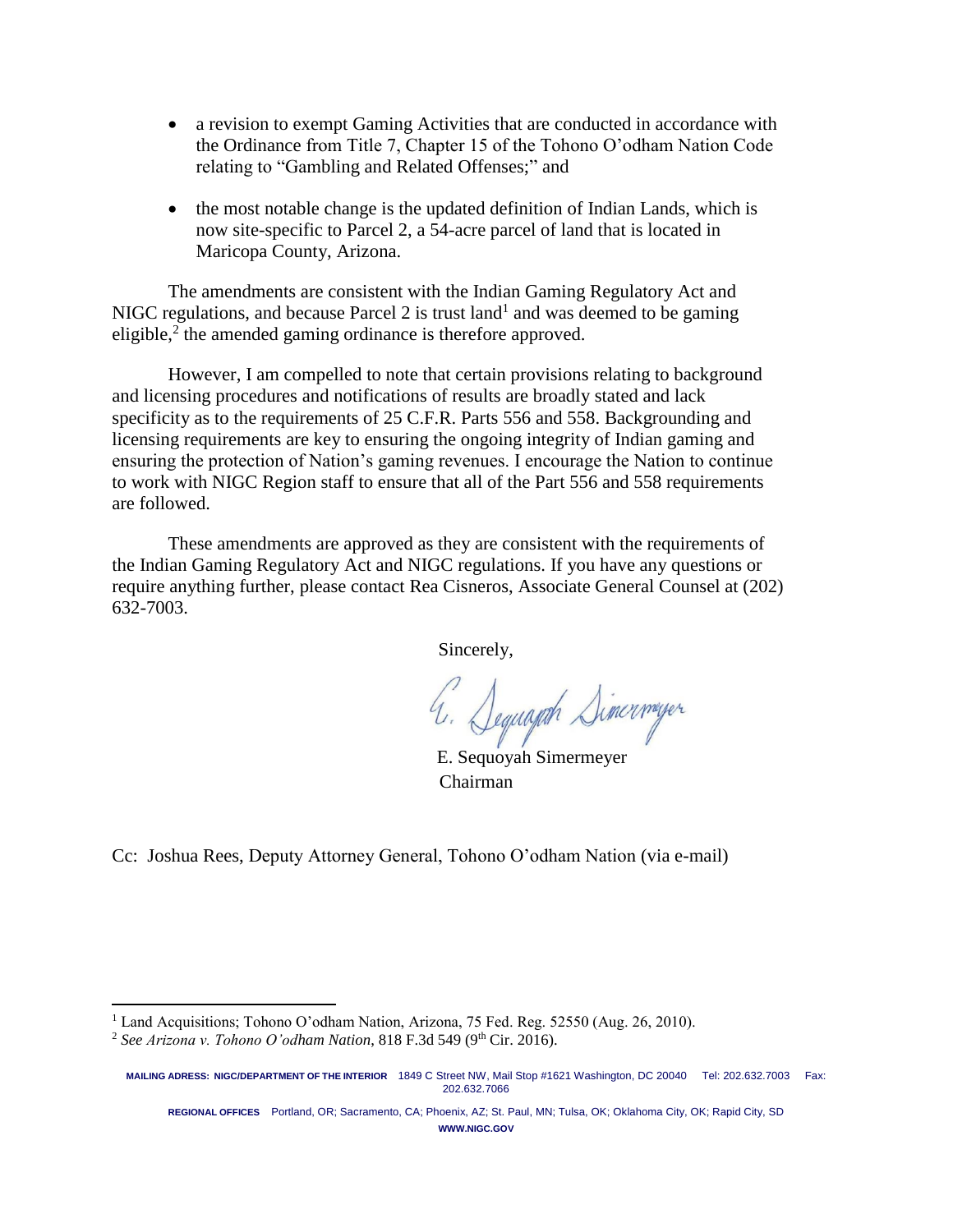### RESOLUTION OF THE TOHONO O'ODHAM LEGISLATIVE COUNCIL (Adopting 2021 Gaming Ordinance Amendments)

# RESOLUTION NO. 21-208

| 1                                            | <b>WHEREAS,</b> | the Constitution of the Tohono O'odham Nation vests the Tohono O'odham                                                                                                                                                                                                                                                                                                                                                                                                                                                                                                                                                                               |
|----------------------------------------------|-----------------|------------------------------------------------------------------------------------------------------------------------------------------------------------------------------------------------------------------------------------------------------------------------------------------------------------------------------------------------------------------------------------------------------------------------------------------------------------------------------------------------------------------------------------------------------------------------------------------------------------------------------------------------------|
| 2                                            |                 | Legislative Council with "all of the legislative powers vested in the Tohono                                                                                                                                                                                                                                                                                                                                                                                                                                                                                                                                                                         |
| 3                                            |                 | O'odham Nation," including the power to "exercise the inherent powers of the                                                                                                                                                                                                                                                                                                                                                                                                                                                                                                                                                                         |
| 4                                            |                 | Tohono O'odham Nation by providing laws, ordinances or resolutions," to                                                                                                                                                                                                                                                                                                                                                                                                                                                                                                                                                                              |
| 5                                            |                 | authorize, charter, and regulate public and private corporations, and to consult                                                                                                                                                                                                                                                                                                                                                                                                                                                                                                                                                                     |
| 6                                            |                 | "appropriate federal agencies regarding federal activities that affect the Tohono                                                                                                                                                                                                                                                                                                                                                                                                                                                                                                                                                                    |
| 7                                            |                 | O'odham Nation" (Constitution, Article VI, Section 1, 1(c), 1(e), and 1(f)); and                                                                                                                                                                                                                                                                                                                                                                                                                                                                                                                                                                     |
| 8                                            | <b>WHEREAS,</b> | consistent with the Indian Gaming Regulatory Act, Public Law 100-497, 25 U.S.C.                                                                                                                                                                                                                                                                                                                                                                                                                                                                                                                                                                      |
| 9                                            |                 | §§ 2701-2721, and by Resolution No. 93 296, the Nation enacted an Ordinance for                                                                                                                                                                                                                                                                                                                                                                                                                                                                                                                                                                      |
| 10                                           |                 | the Regulation of Gaming Activities within the Tohono O'odham Nation (the                                                                                                                                                                                                                                                                                                                                                                                                                                                                                                                                                                            |
| 11                                           |                 | "Gaming Ordinance"), Ordinance No. 93 01, 16 T.O.C. Chapter 1, as amended by                                                                                                                                                                                                                                                                                                                                                                                                                                                                                                                                                                         |
| 12                                           |                 | Resolution No. 97-150, No. 97 168, No. 97 303, No. 99 206, No. 03-084, No. 07-300,                                                                                                                                                                                                                                                                                                                                                                                                                                                                                                                                                                   |
| 13                                           |                 | and No. 11-196; and                                                                                                                                                                                                                                                                                                                                                                                                                                                                                                                                                                                                                                  |
| 14                                           | <b>WHEREAS,</b> | the Commerce Committee recommends that the Legislative Council adopt the                                                                                                                                                                                                                                                                                                                                                                                                                                                                                                                                                                             |
| 15                                           |                 | "2021 Gaming Ordinance Amendments," which are incorporated by this                                                                                                                                                                                                                                                                                                                                                                                                                                                                                                                                                                                   |
| 16                                           |                 | reference, to implement the 2021 Tohono O'odham Nation-State of Arizona                                                                                                                                                                                                                                                                                                                                                                                                                                                                                                                                                                              |
| 17                                           |                 | Gaming Compact amendments ("2021 Compact").                                                                                                                                                                                                                                                                                                                                                                                                                                                                                                                                                                                                          |
| 18                                           |                 | NOW, THEREFORE, BE IT RESOLVED that the Tohono O'odham Legislative Council adopts the                                                                                                                                                                                                                                                                                                                                                                                                                                                                                                                                                                |
| 19                                           |                 | 2021 Gaming Ordinance Amendments.                                                                                                                                                                                                                                                                                                                                                                                                                                                                                                                                                                                                                    |
| 20                                           |                 | BE IT FINALLY RESOLVED that the chairperson of the Tohono O'odham Nation is authorized and                                                                                                                                                                                                                                                                                                                                                                                                                                                                                                                                                           |
| 21                                           |                 | directed to submit the 2021 Gaming Ordinance Amendments to the National                                                                                                                                                                                                                                                                                                                                                                                                                                                                                                                                                                              |
| 22                                           |                 | Indian Gaming Commission chairman within 15 days and to take all other                                                                                                                                                                                                                                                                                                                                                                                                                                                                                                                                                                               |
| 23                                           |                 | reasonable and necessary steps to implement this resolution.                                                                                                                                                                                                                                                                                                                                                                                                                                                                                                                                                                                         |
| 24<br>25<br>26<br>27<br>28<br>29<br>30<br>31 |                 | The foregoing Resolution was passed by the Tohono O'odham Legislative Council on the $17TH$<br>day of JUNE, 2021 at a meeting at which a quorum was present with a vote of 3,218.0 FOR; $\square$ -<br>AGAINST; -0- NOT VOTING; and [02] ABSENT, pursuant to the powers vested in the Council by<br>Article VI, Section 1, $1(c)$ , $1(e)$ , and $1(f)$ of the Constitution of the Tohono O'odham Nation,<br>adopted by the Tohono O'odham Nation on January 18, 1986; and approved by the Acting Deputy<br>Assistant Secretary - Indian Affairs (Operations) on March 6, 1986, pursuant to Section 16 of the<br>Act of June 18, 1934 (48 Stat.984). |
| 32<br>33<br>34<br>35<br>36<br>37<br>38       |                 | <b>TOHONO O'ODHAM LEGISLATIVE COUNCIL</b><br>mothy Joaq <b>h</b> in, Legislative Chairman<br>day of<br>, 2021                                                                                                                                                                                                                                                                                                                                                                                                                                                                                                                                        |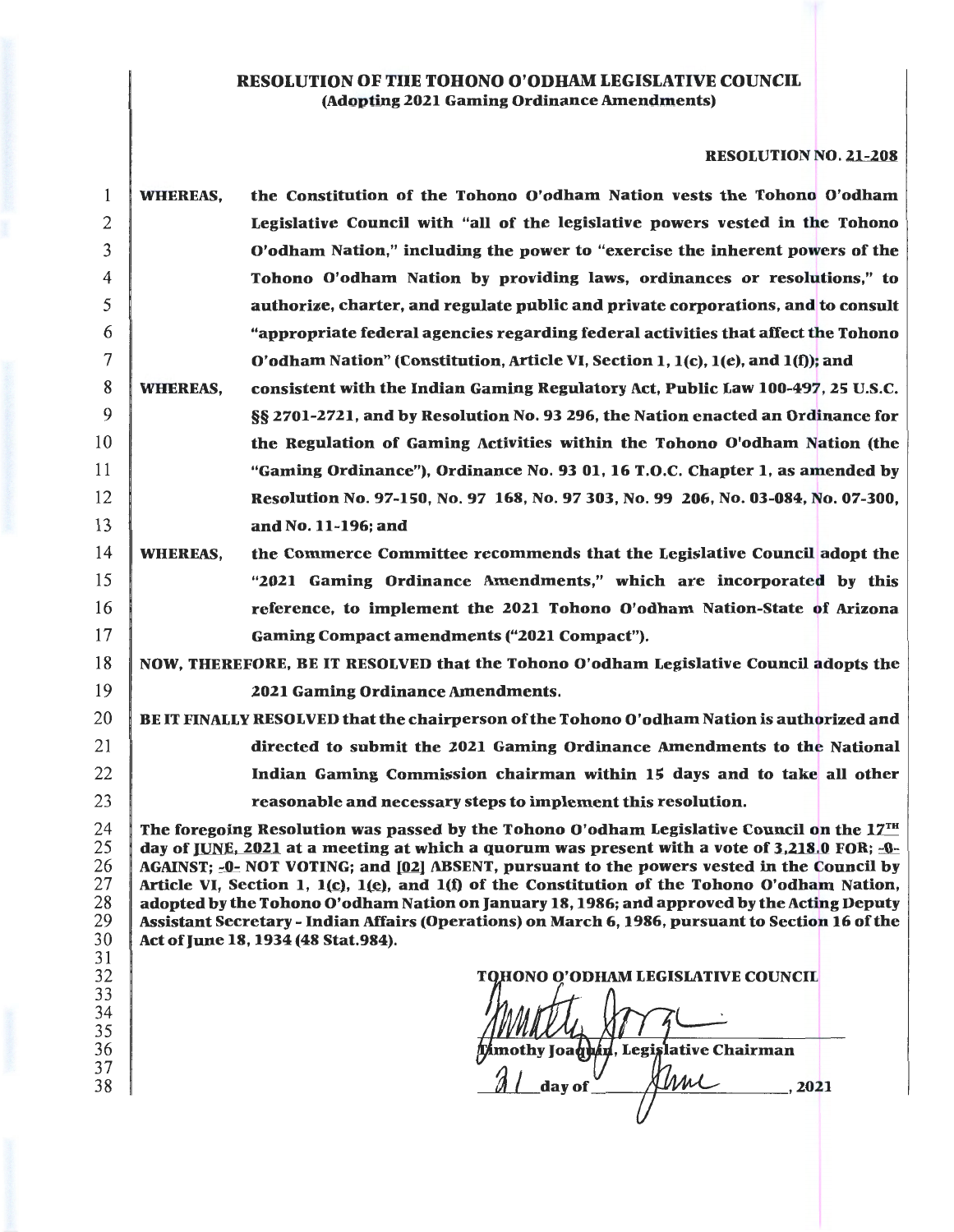RESOLUTION NO. 21-208 (Adopting 2021 Gaming Ordinance Amendments) Page 2 of 2

> 

**ATTEST:**  $\ell m$ Evonne Wilson, Legislative Secretary<br>all day of Alme<sub>n, 2021</sub> Said Resolution was submitted for approval to the office of the Chairman of the Tohono O'odham Nation on the  $\frac{2}{1}$  day of  $\frac{1}{1}$  and  $\frac{1}{2}$ , 2021 at  $\frac{1}{2}$  o'clock,  $\frac{1}{2}$ .m., pursuant to the provisions of Section 5 of/Article VII of the Constitution and will become effective upon his approval or upon his failure to either approve or disapprove it within 48 hours of submittal. TOHONO O'ODHAM LEGISLATIVE COUNCIL imothy Joaquin, Legislative Chairman  $\frac{1}{2}$   $\frac{1}{2}$   $\frac{1}{2}$   $\frac{1}{2}$   $\frac{1}{2}$   $\frac{1}{2}$   $\frac{1}{2}$   $\frac{1}{2}$   $\frac{1}{2}$   $\frac{1}{2}$   $\frac{1}{2}$   $\frac{1}{2}$   $\frac{1}{2}$   $\frac{1}{2}$   $\frac{1}{2}$   $\frac{1}{2}$   $\frac{1}{2}$   $\frac{1}{2}$   $\frac{1}{2}$   $\frac{1}{2}$   $\frac{1}{2}$   $\frac{1}{2}$  ,2021 [ ] DISAPPROVED at  $/0$   $/2$   $\omega$  o'clock,  $\alpha$ <sub>.</sub>m. ned norris. Ir., Chairman TOHONO O'ODHAM NATION eturned to the Legislative Secretary on the  $\frac{\partial \partial}{\partial u}$ , 2021, at  $\frac{1}{2}$  o'clock, Returned to the Legislative Secretary on the **<sub>c</sub>/c/** day of  $ML$ , 2021, at  $1/27$  o'clock,  $OL$ .m. Evonne Wilson, Legislative Secretary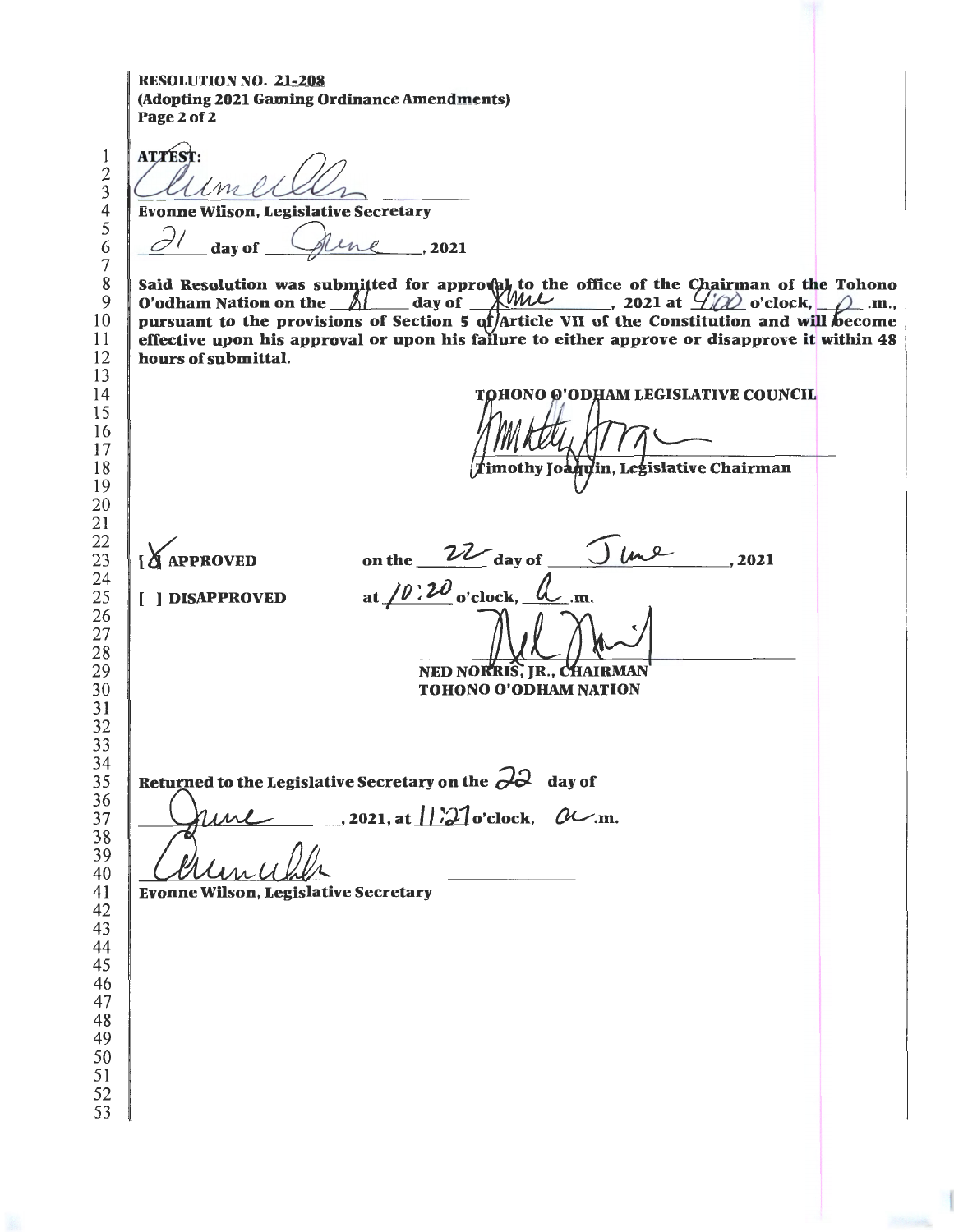#### ACTION: ADOPTING 2021 GAMING ORDINANCE AMENDMENTS

### MOVED: COUNCILWOMAN JANICE FELIX

## SECOND: COUNCILWOMAN GRACE MANUEL

DATE: JUNE 17, 2021

| <b>DISTRICT</b>    | <b>LEGISLATIVE</b><br><b>REPRESENTATIVES</b>                                   | $\#$ OF<br><b>VOTES</b> | <b>FOR</b>                | <b>AGAINST</b> | <b>NOT</b><br><b>VOTING</b> | <b>ABSENT</b> |
|--------------------|--------------------------------------------------------------------------------|-------------------------|---------------------------|----------------|-----------------------------|---------------|
| <b>SIF OIDAK</b>   | <b>1. MARY LOPEZ</b>                                                           | 122.8                   | $\mathbf{x}$              |                |                             |               |
| 245.6              | (Ann M. Garcia)<br>2. LUCINDA ALLEN<br>(Francis Homewytewa)                    | 122.8                   | $\boldsymbol{\mathrm{X}}$ |                |                             |               |
| <b>SELLS</b>       | <b>1. ARTHUR WILSON</b>                                                        | 278.25                  | $\mathbf x$               |                |                             |               |
| 556.5              | $\lambda$<br>$\epsilon$<br>2. EVELYN JUAN-MANUEL<br>(Arvada Liston)            | 278.25                  | $\boldsymbol{\mathrm{X}}$ |                |                             |               |
| <b>SCHUK TOAK</b>  | <b>1. TERESA F. DONAHUE</b>                                                    | 95.25                   | $\mathbf{x}$              |                |                             |               |
| 190.5              | (Alberta Espinoza)<br>2. DELISA M. RAMON<br>(Sharon A. Francisco)              | 95.25                   | $\mathbf x$               |                |                             |               |
| <b>SAN XAVIER</b>  | <b>1. DANIEL L.A. PRESTON III</b>                                              | 121.3                   | $\boldsymbol{\mathbf{X}}$ |                |                             | $\mathbf x$   |
| 242.6              | (Racheal Vilson-Stoner)<br>2. JANICE FELIX<br>(Adam P. Andrews)                | 121.3                   | $\boldsymbol{\mathbf{X}}$ |                |                             |               |
| <b>SAN LUCY</b>    | 1. JANA MONTANA                                                                | 121.9                   | $\boldsymbol{\mathbf{X}}$ |                |                             |               |
| 243.8              | (Lorraine M. Eiler)<br><b>2. ROGER MANUEL</b><br>(Christina Andrews)           | 121.9                   | $\boldsymbol{\mathbf{X}}$ |                |                             |               |
| <b>PISINEMO</b>    | <b>1. MARIETTA MARTIN</b>                                                      | 116.35                  | $\boldsymbol{\mathrm{x}}$ |                |                             |               |
| 232.7              | $\lambda$<br>$\epsilon$<br>2. EDWARD D. MANUAL<br>(Monica Morgan)              | 116.35                  | $\boldsymbol{\mathbf{X}}$ |                |                             |               |
| <b>HICKIWAN</b>    | <b>1. LOUIS R. LOPEZ</b>                                                       | 108.3                   | $\mathbf x$               |                |                             |               |
| 216.6              | 2. SANDRA D. ORTEGA<br>(Delma M. Garcia)                                       | 108.3                   | $\boldsymbol{\mathrm{X}}$ |                |                             |               |
| <b>GU VO</b>       | <b>1. GRACE MANUEL</b>                                                         | 135.35                  | $\boldsymbol{\mathbb{X}}$ |                |                             |               |
| 270.7              | $\epsilon$<br>$\lambda$<br><b>2. CYNTHIA SAAVEDRA</b><br>(Dallas Lewis)        | 135.35                  | $\mathbf x$               |                |                             |               |
| <b>GU ACHI</b>     | 1. TIMOTHY L. JOAQUIN                                                          | 139.25                  | $\boldsymbol{\mathbf{X}}$ |                |                             | $\mathbf x$   |
| 278.5              | $\overline{\mathbf{C}}$<br>I<br><b>2. VICTORIA HOBBS</b><br>(Tonya L. Joaquin) | 139.25                  | $\boldsymbol{\mathbf{X}}$ |                |                             |               |
| <b>CHUKUT KUK</b>  | <b>1. MARLAKAY HENRY</b>                                                       | 175.8                   | $\boldsymbol{\mathbf{X}}$ |                |                             |               |
| 351.6              | (Billman Lopez)<br>2. VIVIAN JUAN-SAUNDERS<br>(Cornelius Antone)               | 175.8                   | $\boldsymbol{\mathrm{X}}$ |                |                             |               |
| <b>BABOQUIVARI</b> | 1. ALBERTA J. RAY                                                              | 194.45                  | $\boldsymbol{\mathbf{X}}$ |                |                             |               |
| 388.9              | (Frances G. Antone)<br><b>2. LEANDER MASE</b><br>(Francine Schooling)          | 194.45                  | $\boldsymbol{\mathbf{X}}$ |                |                             |               |
|                    | <b>TOTAL</b>                                                                   | 3,218.0                 | 3,218.0                   | $-0-$          | $-0-$                       | [02]          |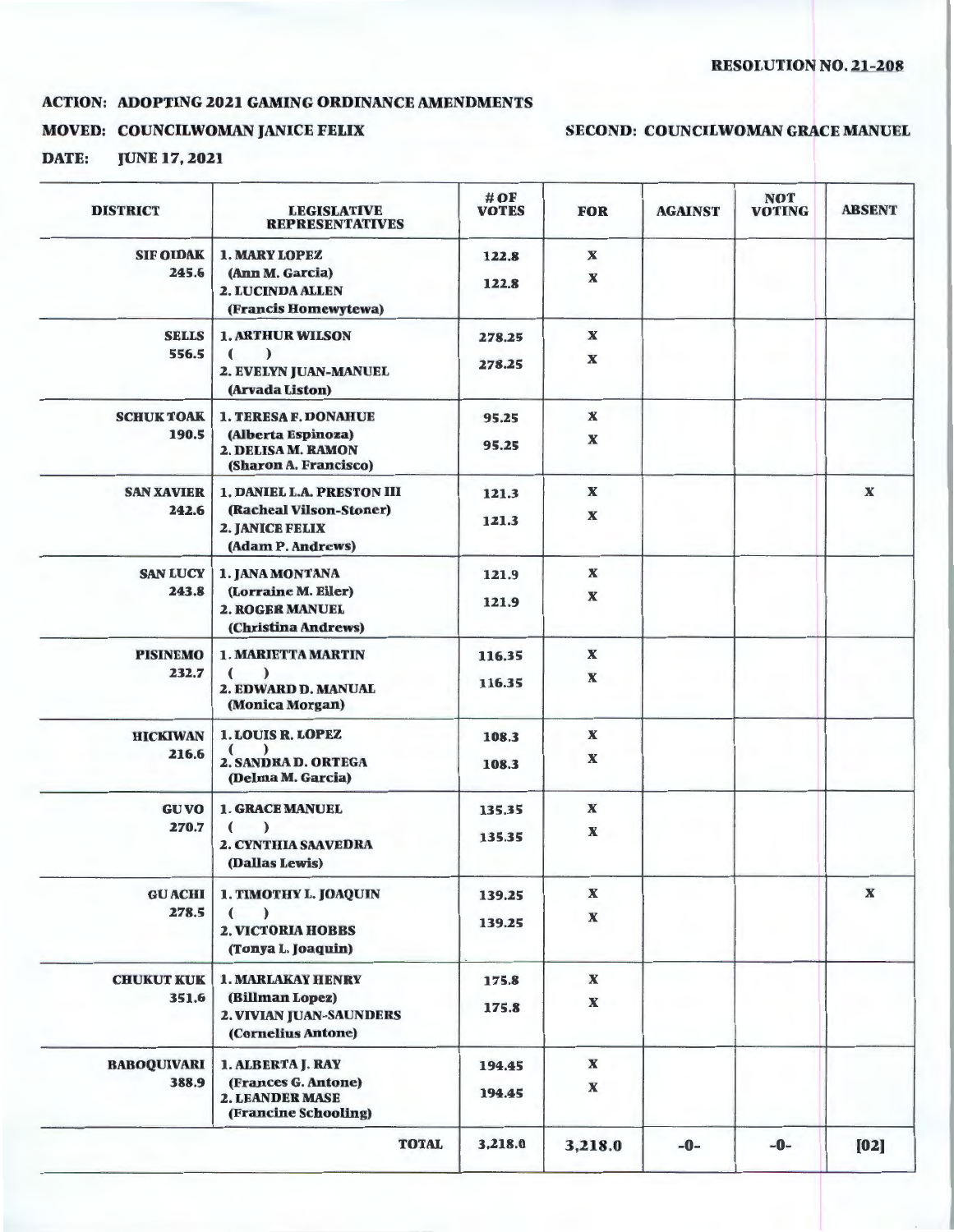### **ORDINANCE FOR THE REGULATION OF GAMING ACTIVITIES WITHIN THE TOHONO O'ODHAM NATION**

| <b>Chapter 2.</b>          |                                                                         |  |
|----------------------------|-------------------------------------------------------------------------|--|
|                            |                                                                         |  |
|                            |                                                                         |  |
| Chapter 3.<br>Section 301. |                                                                         |  |
|                            |                                                                         |  |
|                            |                                                                         |  |
|                            |                                                                         |  |
| Section 401.               |                                                                         |  |
| Section 402.               |                                                                         |  |
| Section 403.               |                                                                         |  |
| Section 404.               |                                                                         |  |
| Section 405.               |                                                                         |  |
|                            |                                                                         |  |
|                            |                                                                         |  |
| Section 501.               |                                                                         |  |
| Section 502.               |                                                                         |  |
|                            |                                                                         |  |
|                            |                                                                         |  |
|                            |                                                                         |  |
| Section 602.               |                                                                         |  |
| Chapter 7.                 | Licenses for Gaming Device Manufacturers, Distributors, Gaming Vendors, |  |
|                            |                                                                         |  |
|                            |                                                                         |  |
|                            |                                                                         |  |
|                            |                                                                         |  |
|                            |                                                                         |  |
|                            |                                                                         |  |
| Section 802.               |                                                                         |  |
|                            |                                                                         |  |
| <b>Chapter 9.</b>          |                                                                         |  |
| Section 901.               |                                                                         |  |
| Section 902.               |                                                                         |  |
| Section 903.               |                                                                         |  |
| Section 904.               |                                                                         |  |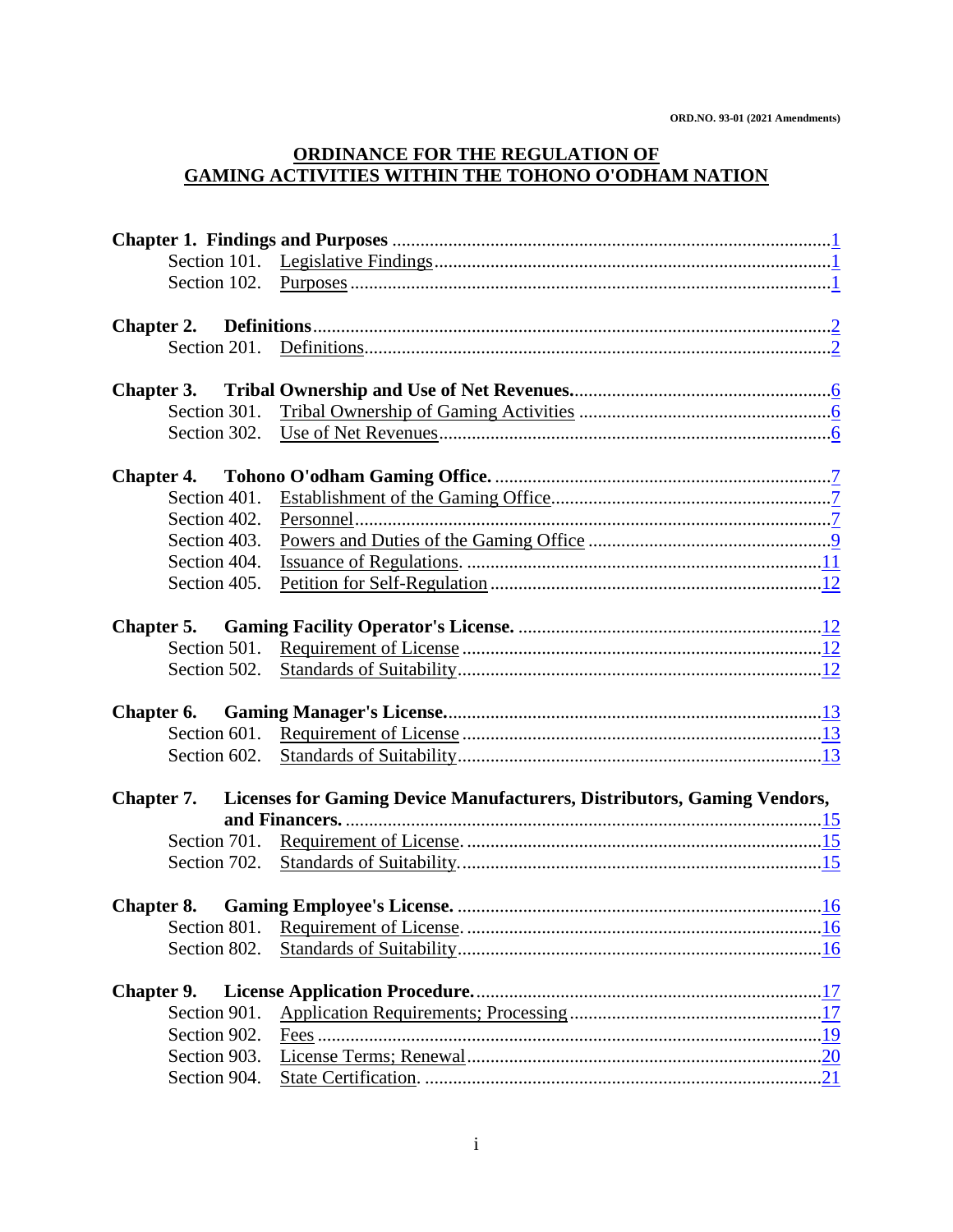#### **ORD.NO. 93-01 (2021 Amendments)**

|  | Chapter 12: Facility Inspection; Investigations; Notice of Violation; Judicial Review. 27 |                                |  |  |  |  |  |
|--|-------------------------------------------------------------------------------------------|--------------------------------|--|--|--|--|--|
|  |                                                                                           |                                |  |  |  |  |  |
|  |                                                                                           |                                |  |  |  |  |  |
|  |                                                                                           |                                |  |  |  |  |  |
|  |                                                                                           |                                |  |  |  |  |  |
|  |                                                                                           |                                |  |  |  |  |  |
|  |                                                                                           |                                |  |  |  |  |  |
|  |                                                                                           |                                |  |  |  |  |  |
|  |                                                                                           |                                |  |  |  |  |  |
|  |                                                                                           |                                |  |  |  |  |  |
|  |                                                                                           |                                |  |  |  |  |  |
|  |                                                                                           |                                |  |  |  |  |  |
|  |                                                                                           |                                |  |  |  |  |  |
|  |                                                                                           |                                |  |  |  |  |  |
|  |                                                                                           |                                |  |  |  |  |  |
|  |                                                                                           |                                |  |  |  |  |  |
|  |                                                                                           |                                |  |  |  |  |  |
|  |                                                                                           |                                |  |  |  |  |  |
|  |                                                                                           |                                |  |  |  |  |  |
|  |                                                                                           |                                |  |  |  |  |  |
|  |                                                                                           |                                |  |  |  |  |  |
|  |                                                                                           | $\ldots \ldots \underline{39}$ |  |  |  |  |  |
|  |                                                                                           |                                |  |  |  |  |  |
|  |                                                                                           |                                |  |  |  |  |  |
|  |                                                                                           |                                |  |  |  |  |  |
|  |                                                                                           |                                |  |  |  |  |  |
|  |                                                                                           |                                |  |  |  |  |  |
|  |                                                                                           |                                |  |  |  |  |  |
|  |                                                                                           |                                |  |  |  |  |  |
|  |                                                                                           |                                |  |  |  |  |  |
|  |                                                                                           |                                |  |  |  |  |  |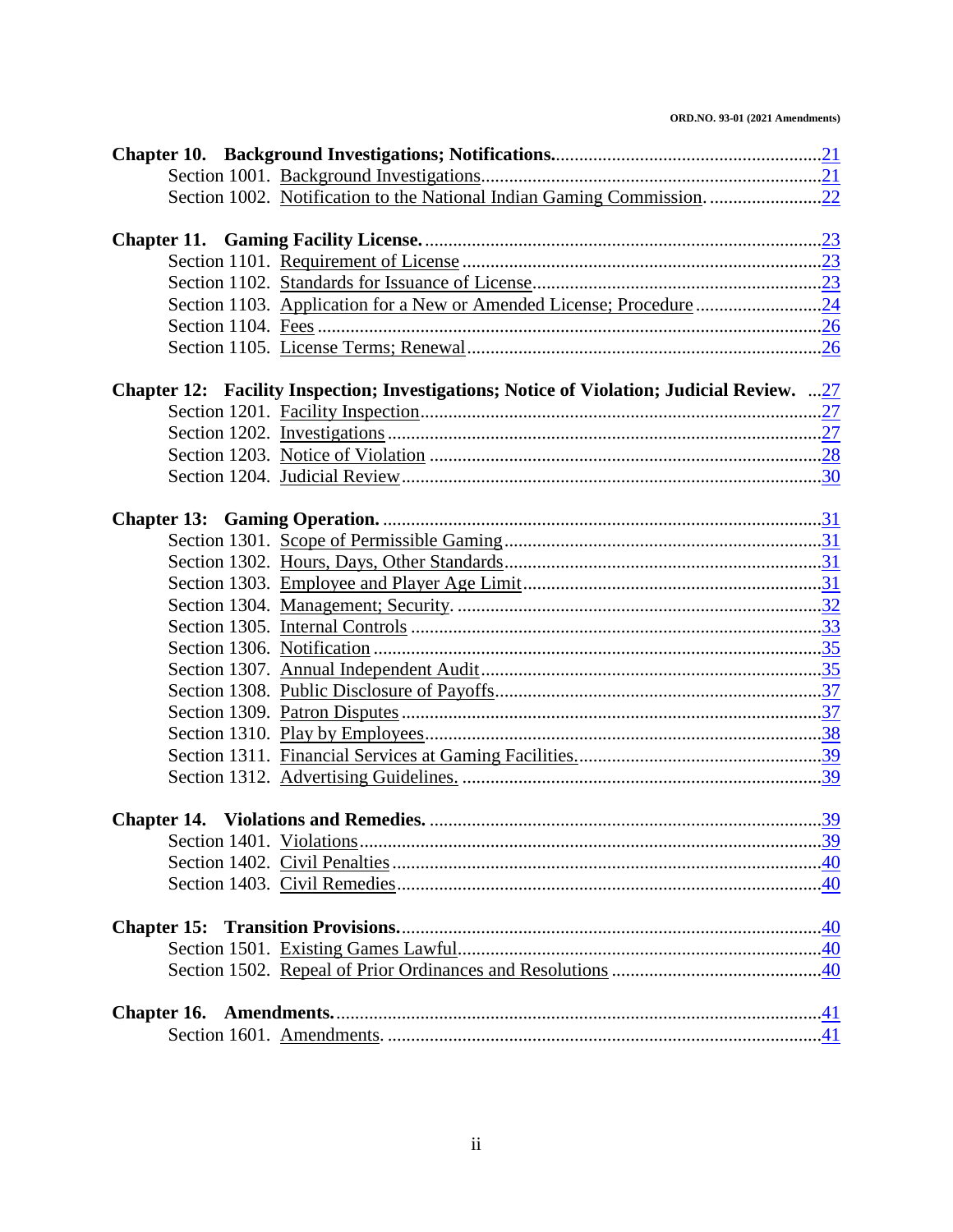#### **ORDINANCE FOR THE REGULATION OF GAMING ACTIVITIES**

### **WITHIN THE TOHONO O'ODHAM NATION**

#### **Chapter 1. Findings and Purposes**.

**Section 101**. Legislative Findings. The Legislative Council of the Tohono O'odham Nation hereby finds:

(a) that the orderly and honest conduct of gaming activities within the Tohono O'odham Nation has been and will continue to be of vital importance to the economy of the Nation, and to the general welfare of its members;

(b) that the continued growth and success of gaming within the Tohono O'odham Nation are dependent upon public confidence and trust that such activities are conducted honestly and that they are free from criminal and corrupt elements, and that the facilities in which such activities are conducted are designed and maintained to assure the safety and comfort of patrons of the gaming activities;

(c) that such public confidence and trust can only be maintained by the comprehensive regulation of all people, practices, and activities related to the operation of the Nation's gaming facilities; and

(d) all of the Nation's establishments where gaming is conducted, and all people holding positions of responsibility with respect to any such activity, must therefore be licensed, and their activities monitored, to assure that the public health, safety, and general welfare of the inhabitants of the Nation and the patrons of its gaming facilities are fully protected, and so as to assure the economic success of gaming activities within the Nation.

**Section 102.** Purposes. This Ordinance is therefore enacted, and shall be interpreted, so as to accomplish the following purposes:

(a) the maintenance of the highest standards of honesty and integrity in the operation of any and all gaming activities within the Tohono O'odham Nation;

(b) the maintenance of public confidence and trust in the honesty and integrity of such gaming activities, and in the people engaged in such activities;

(c) the maximum reasonable economic return to the Tohono O'odham Nation as the owner of gaming facilities within the Nation consistent with the fair and reasonable expectations of patrons of such activities and the assurance of their safety and comfort in participating in gaming activities; and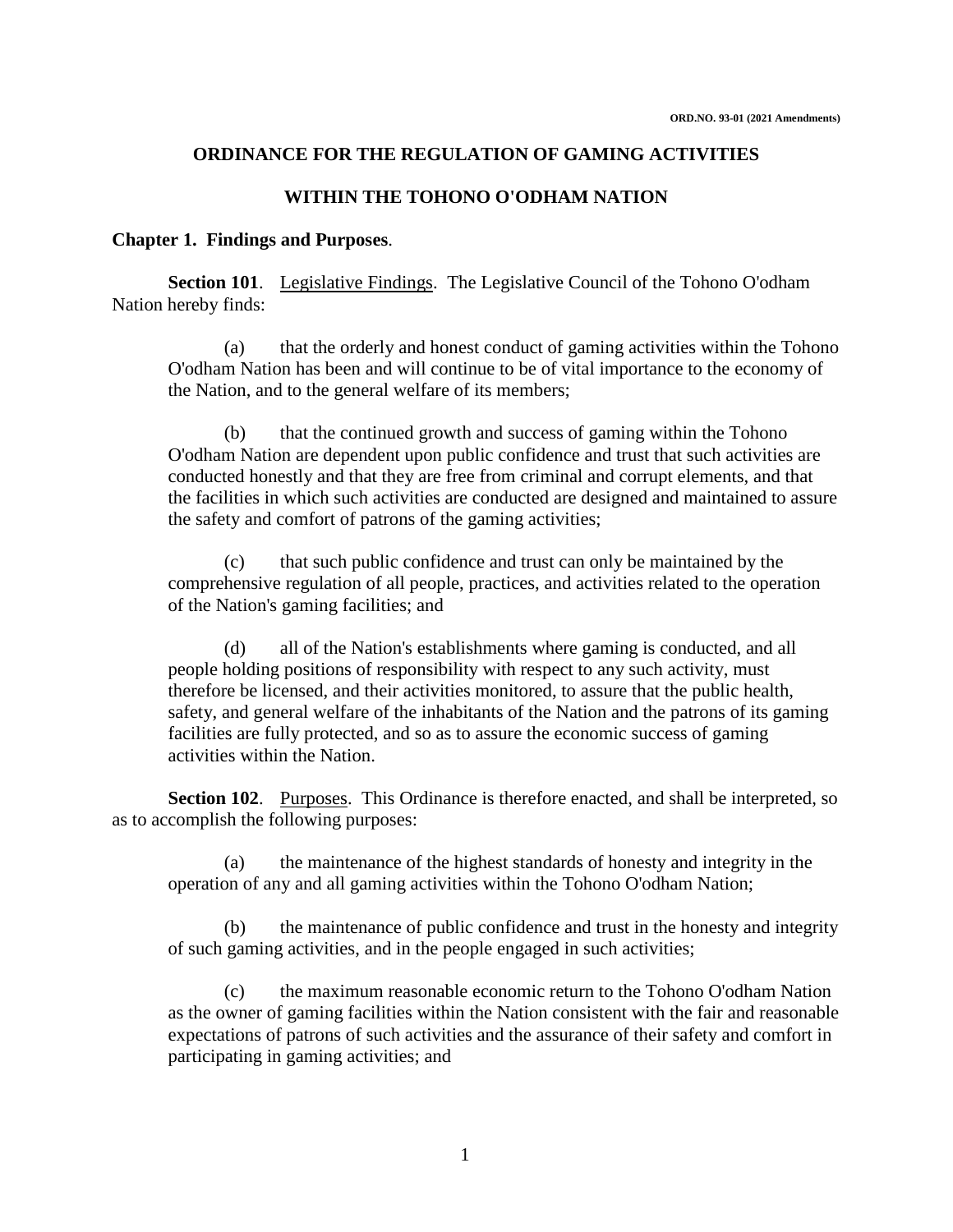(d) compliance with all applicable laws of the Tohono O'odham Nation and the United States of America pertaining to gaming, including but not limited to the Indian Gaming Regulatory Act of 1988.

### **Chapter 2. Definitions**.

**Section 201.** Definitions. In addition to the terms defined in this section, a term defined in the Compact shall have the meaning set forth in the Compact.

(a) "Act" means the Indian Gaming Regulatory Act, Public Law 100-497, 25 U.S.C. §§ 2701 - 2721 and 18 U.S.C. §§ 1166 - 1168, and all regulations promulgated pursuant thereto.

(b) "Class I Gaming" means all forms of gaming defined as Class I in section 4(6) of the Act, 25 U.S.C. § 2703(6).

(c) "Class II Gaming" means all forms of gaming defined as Class II in section 4(7) of the Act, 25 U.S.C. § 2703(7).

(d) "Class III Gaming" means all forms of gaming as defined in section 4(8) of the Act, 25 U.S.C. § 2703(8).

(e) "Commission" means the National Indian Gaming Commission established pursuant to 25 U.S.C. § 2704.

(f) "Compact" means the Tribal-State Compact entered into between the Tohono O'odham Nation and the State of Arizona pursuant to section 11(d) of the Act, 25 U.S.C. § 2710(d).

(g) "Constitution" means the Constitution of the Nation adopted by the Tohono O'odham and approved by the Secretary of Interior on March 6, 1986 pursuant to section 16 of the Act of June 18, 1934 (48 Stat. 987, 25 U.S.C. § 476).

(h) "Distributor" means a Person who distributes Gaming Devices and/or component parts of Gaming Devices.

(i) "District" means any of the eleven Districts of the Tohono O'odham Nation established under in Article IX of the Constitution of the Tohono O'odham Nation.

(j) "Gaming Activities" means any forms of Class II and Class III Gaming conducted on Indian lands.

(k) "Gaming Device" or "Electronic Game of Chance" means a fixed location or mobile mechanical device, electro-mechanical device or a device controlled by an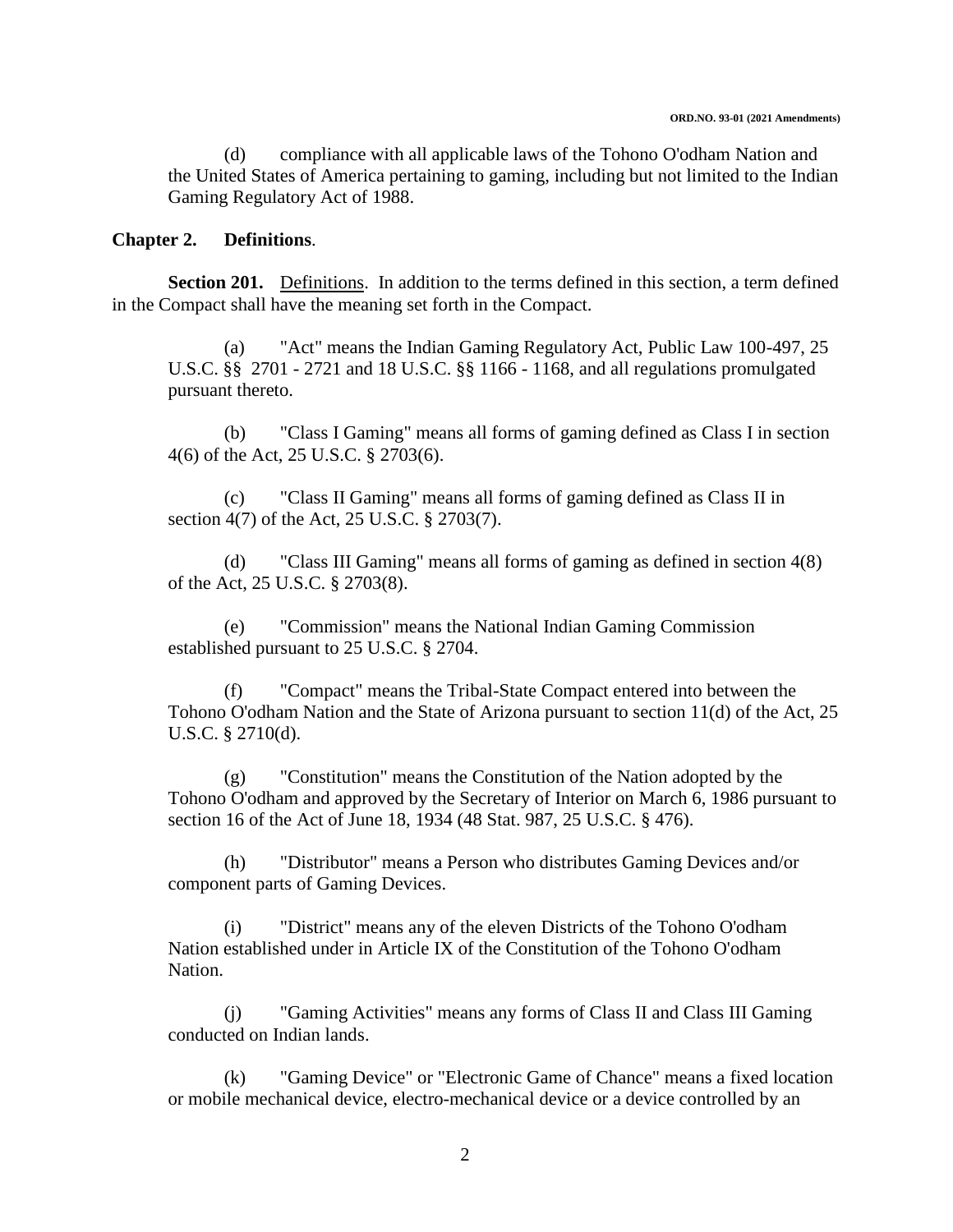electronic microprocessor or another manner, whether that device would constitute Class II Gaming or Class III Gaming, if operated on the Nation , which is used in connection with a game of chance, whether or not the outcome of the game is also affected in some part by skill, and where the game includes the payment of consideration in the form of coins, tokens, bills, coupons, ticket vouchers, pull tabs, smart cards, electronic in-house accounting system credits or any other forms of consideration and, through the application of chance, the player of the game may become entitled to a prize, which may be paid in coins, tokens, bills, coupons, ticket vouchers, smart cards, electronic in-house accounting system credits or any other forms of value. Gaming Device does not include any of the following:

- 1. Those technological aids used in live bingo games that function only as electronic substitutes for bingo cards and cannot substitute for the bingo caller.
- 2. Devices that issue and validate paper lottery products and that are directly operated only by Arizona State Lottery licensed retailers and their employees.
- 3. Devices expressly authorized by Arizona statutes and which are operated by the Arizona State Lottery that allow a lottery player to dispense paper lottery tickets, so long as the devices do not identify winning or losing lottery tickets, display lottery winnings or disburse lottery winnings.
- 4. Devices expressly authorized by Arizona statutes and which are operated by the Arizona State Lottery that allow a lottery player to validate paper lottery tickets for a game that does not have a predetermined number of winning tickets, if:
	- (A) The devices do not allow interactive gaming;
	- (B) The devices do not allow a lottery player to play the lottery for immediate payment or reward;
	- (C) The devices do not disburse lottery winnings; and
	- (D) The devices are not Video Lottery Terminals, as defined in the Compact.
- 5. Player Activated Lottery Terminals, as defined in the Compact.

(l) "Gaming Employee" means any individual employed as a Primary Management Official or Key Employee of a Gaming Operation of the Nation and any individual employed in the operation or management of a Gaming Operation, including,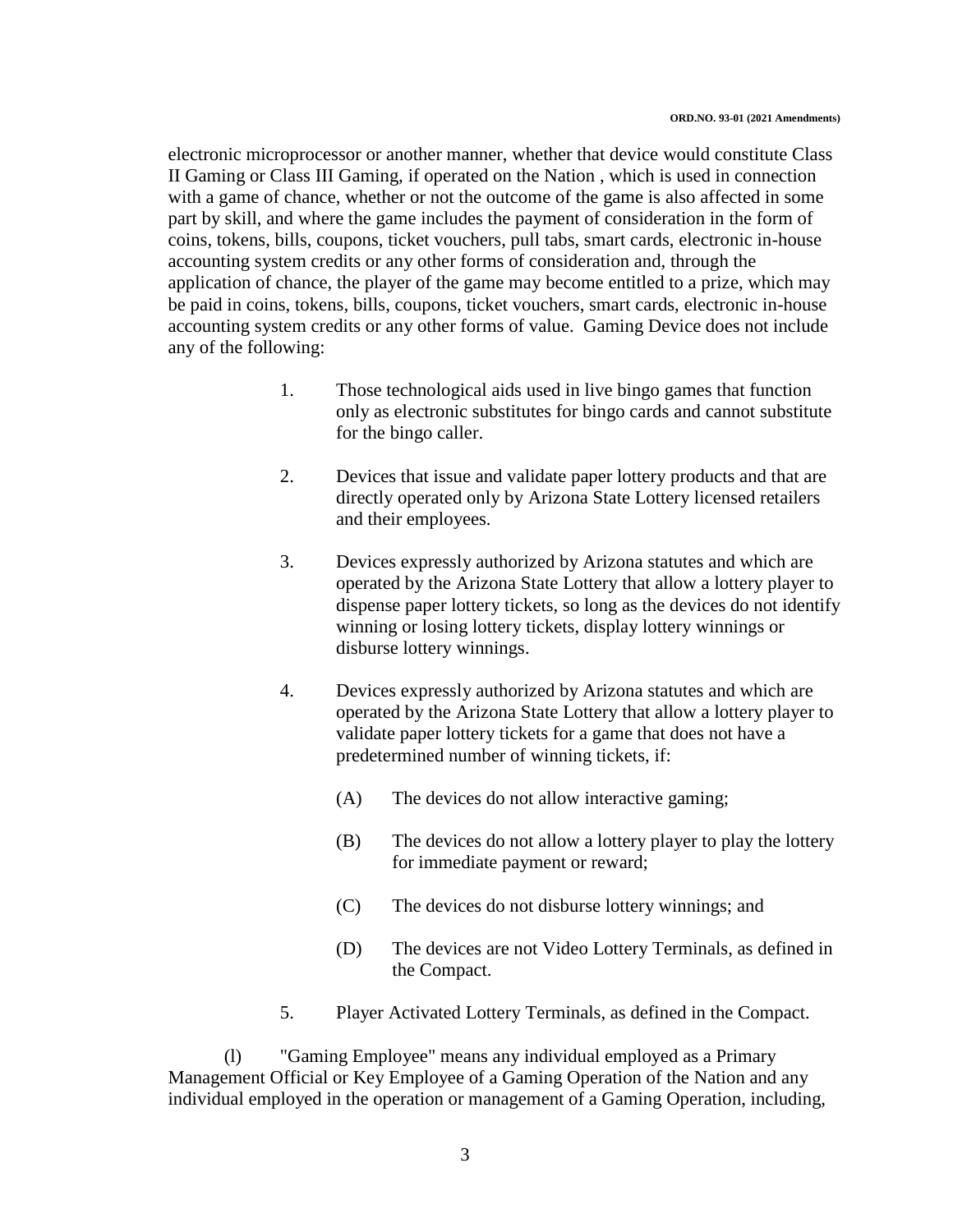but not limited to, any individual whose employment duties require or authorize access to restricted areas of a Gaming Facility not otherwise open to the public.

(m) "Gaming Facility" means the buildings or structures in which Gaming Activities are conducted.

(n) "Gaming Facility Operator" means the Tribal Enterprise designated by the Nation as having the authority and responsibility for conducting Gaming Activities within the Nation.

(o) "Gaming Operation" means any Gaming Activities conducted within a Gaming Facility.

(p) "Gaming Vendor" means any Person or entity which sells, leases, distributes or provides: (1) devices, machines, or equipment used directly in connection with Gaming Activity including that which has the capacity to affect the calculation, storage, collection, electronic security, or control of gaming revenues; (2) services which are unique to the operation of Gaming Activity, including, but not limited to, simulcasting and bookmaking; and (3) security or surveillance services or equipment for the Gaming Facility. Gaming Vendors include Persons who provide general construction contracting, payroll and locks and locksmith services for the Gaming Facility, as well as Persons who provide player tracking, player acquisition, promotional, and marketing services related to Gaming Activity.

(q) "Indian Lands" means land as defined in 25 U.S.C.  $\S 2703(4)$  (A) and (B), subject to the provisions of 25 U.S.C. § 2719, including, once taken into trust, a parcel of land known as "Parcel 2" and more particularly described as:

THE WEST HALF OF THE WEST HALF OF THE NORTHEAST QUARTER AND THE WEST HALF OF THE EAST HALF OF THE WEST HALF OF THE NORTHEAST QUARTER OF SECTION 4, TOWNSHIP 2 NORTH, RANGE 1 EAST OF THE GILA AND SALT RIVER BASE AND MERIDIAN, MARICOPA COUNTY, ARIZONA;

EXCEPT THE WEST 360.14 FEET (MEASURED), WEST 360.00 FEET (RECORD) OF THE NORTH 484.19 FEET (MEASURED), NORTH 484.00 FEET (RECORD); AND

EXCEPT THE NORTH 258.00 FEET OF THE WEST 460.00 FEET OF THE WEST HALF OF THE WEST HALF OF THE NORTHEAST QUARTER OF SAID SECTION 4; AND

EXCEPT THE NORTH 40.00 FEET, THEREOF; AND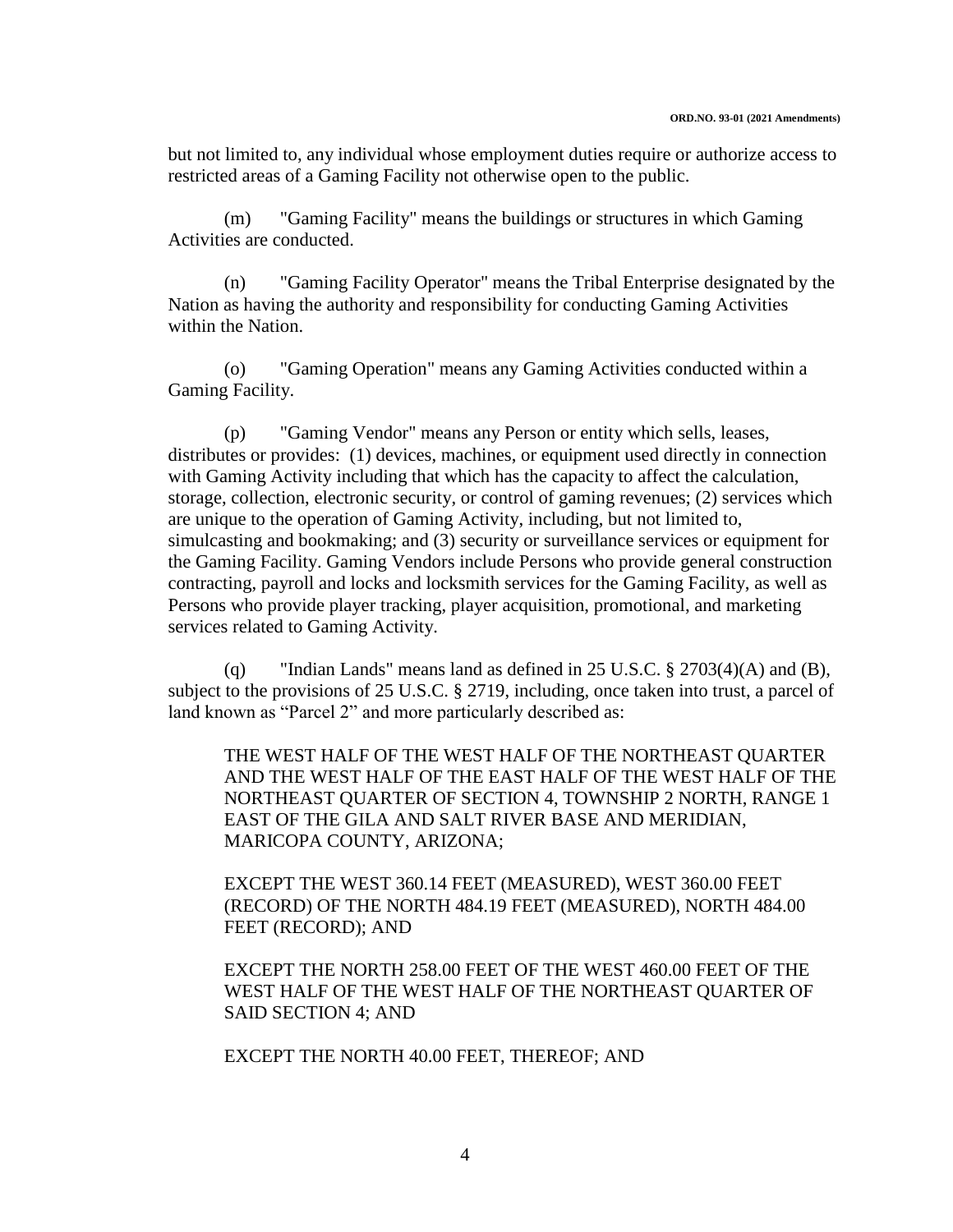EXCEPT THOSE PORTIONS THEREOF WHICH LIE NORTHERLY OF THE FOLLOWING DESCRIBED LINE;

BEGINNING AT A POINT ON THE NORTH-SOUTH MIDSECTION LINE OF SAID SECTION 4, WHICH POINT BEARS SOUTH 01 DEGREES 36 MINUTES 34 SECONDS WEST (RECORD AS SOUTH 00 DEGREES 16 MINUTES 56 SECONDS WEST ACCORDING TO ADOT PARCEL 7-4241), 55.01 FEET FROM THE NORTH QUARTER CORNER OF SAID SECTION 4;

THENCE EAST (RECORDED AS NORTH 88 DEGREES 40 MINUTES 28 SECONDS EAST, ACCORDING TO ADOT PARCEL 7-42410), 503.20 FEET;

THENCE NORTH (RECORDED AS NORTH 01 DEGREES 19 MINUTES 32 SECONDS WEST ACCORDING TO ADOT PARCEL 7-4241), 55.00 FEET TO THE POINT OF ENDING ON THE NORTH LINE OF SAID SECTION 4, WHICH POINT BEARS NORTH 88 DEGREES 40 MINUTES 28 SECONDS EAST, 501.66 FEET FROM SAID NORTH QUARTER CORNER OF SECTION 4, AS CONVEYED TO THE STATE OF ARIZONA IN DEED RECORDED IN RECORDING NO. 86-652262 OF OFFICIAL RECORDS; AND

EXCEPT THAT PARCEL OF LAND LYING WITHIN SAID NORTHEAST QUARTER OF SECTION 4 AND BEING A PORTION OF THAT CERTAIN PARCEL DESCRIBED IN RECORDING NO. 95-490799 OF OFFICIAL RECORDS, DESCRIBED AS FOLLOWS:

COMMENCING AT THE NORTH QUARTER CORNER OF SAID SECTION 4;

THENCE NORTH 88 DEGREES 40 MINUTES 25 SECONDS EAST, ALONG THE NORTH LINE OF SAID NORTHEAST QUARTER, 998.19 FEET;

THENCE SOUTH 00 DEGREES 09 MINUTES 14 SECONDS WEST, 40.01 FEET TO THE NORTHEAST CORNER OF SAID PARCEL ON THE SOUTH LINE OF THE NORTH 40.00 FEET OF SAID NORTHEAST QUARTER AND THE POINT OF BEGINNING;

THENCE SOUTH 00 DEGREES 09 MINUTES 14 SECONDS WEST, ALONG THE EAST LINE OF SAID PARCEL, 28.05 FEET;

THENCE NORTH 68 DEGREES 29 MINUTES 09 SECONDS WEST, 42.26 FEET TO A POINT ON THE SOUTH LINE OF THE NORTH 51.64 FEET OF SAID NORTHEAST QUARTER;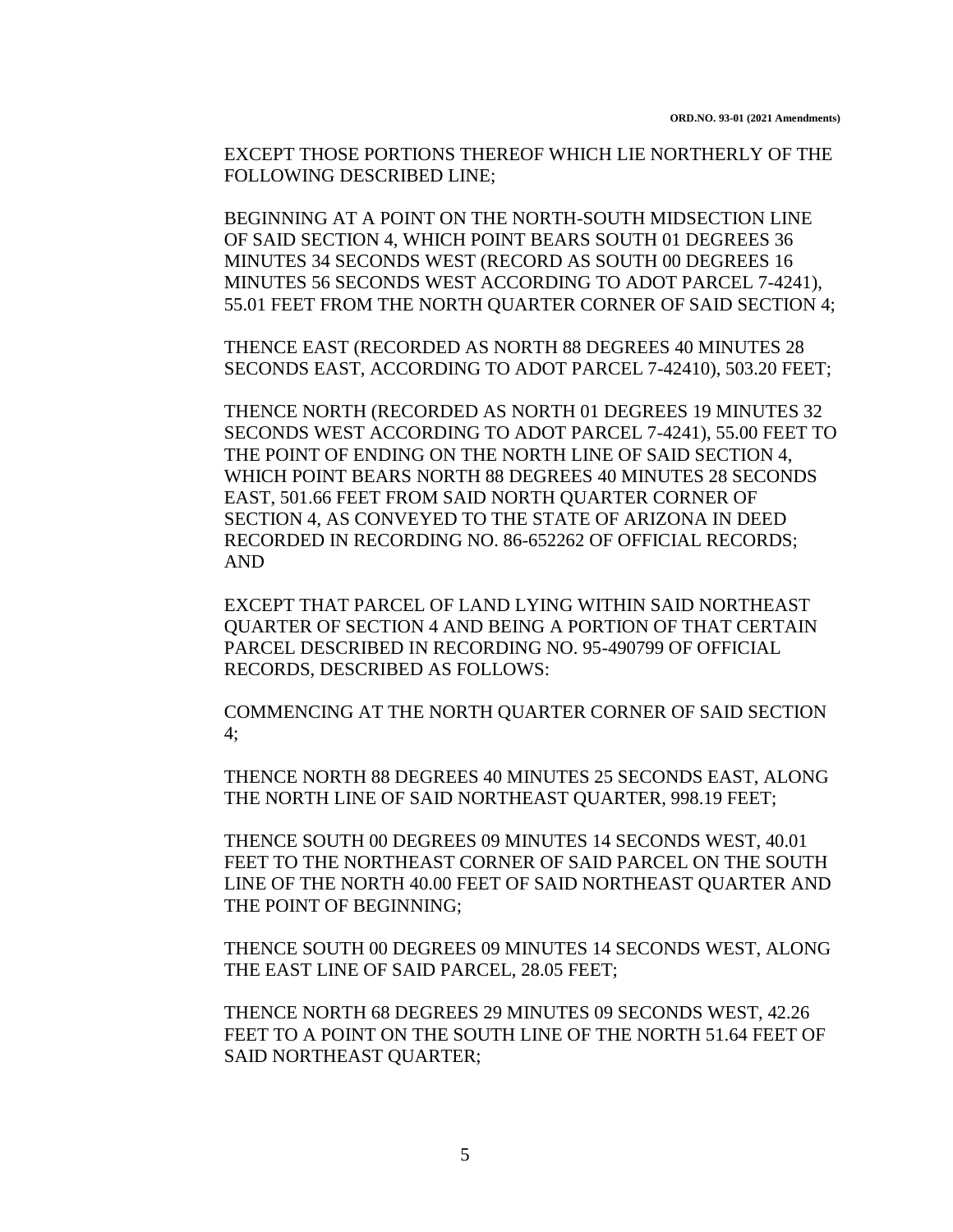THENCE SOUTH 88 DEGREES 40 MINUTES 25 SECONDS WEST, ALONG SAID SOUTH LINE, 455.83 FEET TO A POINT ON THE EAST LINE OF THAT PARCEL CONVEYED TO ARIZONA DEPARTMENT OF TRANSPORTATION IN RECORDING NO. 86-652262 OF OFFICIAL RECORDS;

THENCE NORTH 01 DEGREES 19 MINUTES 35 SECONDS WEST, ALONG SAID EAST LINE, 11.64 FEET TO A POINT ON THE SOUTH LINE OF THE NORTH 40.00 FEET OF SAID NORTHEAST QUARTER;

THENCE NORTH 88 DEGREES 40 MINUTES 25 SECONDS EAST, ALONG THE SOUTH LINE, 495.50 FEET TO THE POINT OF BEGINNING, AS CONVEYED TO MARICOPA COUNTY IN DEED RECORDED IN RECORDING NO. 99-332877 OF OFFICIAL RECORDS.

- (r) "Key Employee" means:
	- 1. Any individual employed by the Gaming Facility Operator who performs one or more of the following functions: (i) Bingo caller; (ii) Counting room supervisor; (iii) Chief of security; (iv); Custodian of gaming supplies or cash; (v) Floor manager; (vi) Pit boss; (vii) Dealer; (viii) Croupier; (ix) Approver of credit; (x) Custodian of Gaming Devices including any individual with access to cash and accounting records within Gaming Devices;
	- 2. Any individual employed by the Gaming Facility Operator whose total cash compensation from his or her employment by the Gaming Facility Operator exceeds \$50,000 per year; and
	- 3. The four most highly compensated employees of the Gaming Facility Operator.

(s) "Legislative Council" means the Legislative Council of the Tohono O'odham Nation as established and empowered under Articles IV, V and VI of the Constitution of the Tohono O'odham Nation.

(t) "Management Contract" means a management contract within the meaning of 25 U.S.C. §§ 2710(d)(9) and 2711.

(u) "Management Contractor" means a Person who has entered into a Management Contract with the Gaming Facility Operator which has been approved pursuant to 25 U.S.C. §§ 2710(d)(9) and 2711.

(v) "Manufacturer" means a Person that manufactures Gaming Devices and/or component parts of Gaming Devices.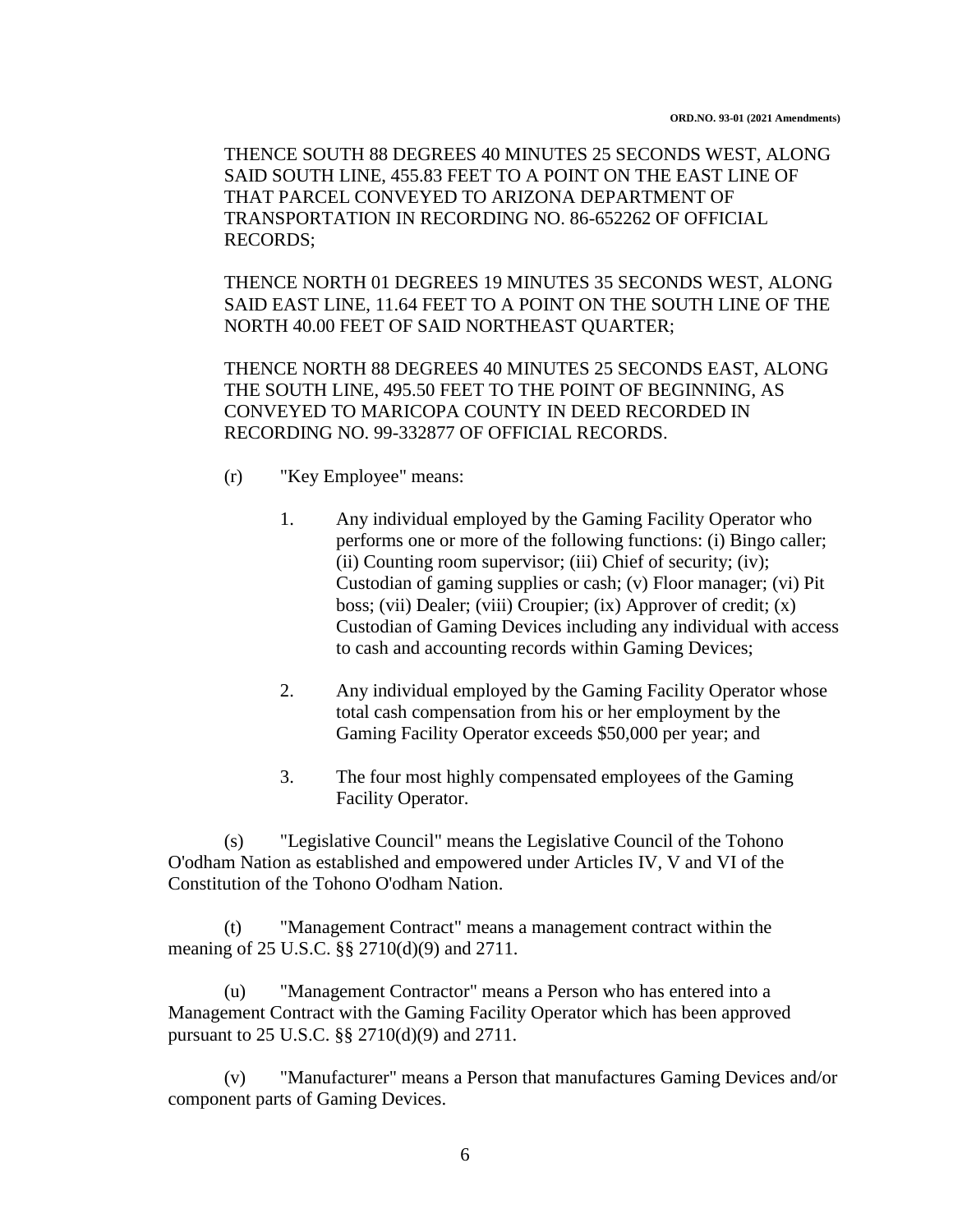(w) "Nation" means the Tohono O'odham Nation organized under the Constitution.

(x) "Net Revenues" means the gross gaming revenues of the Gaming Facility Operator less amounts paid out as, or paid for, prizes and total operating expenses, excluding management fees.

(y) "Office of Attorney General" means the Office of the Attorney General of the Tohono O'odham Nation.

(z) "Ordinance" means this Ordinance for the Regulation of Gaming Activities Within the Tohono O'odham Nation which governs the conduct of Gaming Activities within the Tohono O'odham Nation, all amendments thereto, and all regulations promulgated thereunder.

(aa) "Person" includes natural persons, as well as corporations, limited liability companies, partnerships, and other unincorporated associations, societies, or firms.

(bb) "Primary Management Official" means: (1) the individual having management responsibility for a Management Contract; (2) any individual who has authority to hire and fire employees or to set up working policy for a Gaming Operation; and (3) the chief financial officer or other individual who has financial management responsibility for a Gaming Operation.

- (cc) "Principal" means with respect to any entity:
	- 1. Each of its officers and directors;
	- 2. Each of its principal management employees, including its chief executive officer, its chief financial officer, its chief operating officer, and its general manager;
	- 3. Each of its owners or partners, if an unincorporated business;
	- 4. Each of its shareholders who own more than ten (10) percent of the shares of the corporation, if a corporation;
	- 5. Each Person other than a banking institution who has provided financing for the entity constituting more than ten (10) percent of the total financing of the entity; and
	- 6. Each of the beneficiaries and trustees of a trust.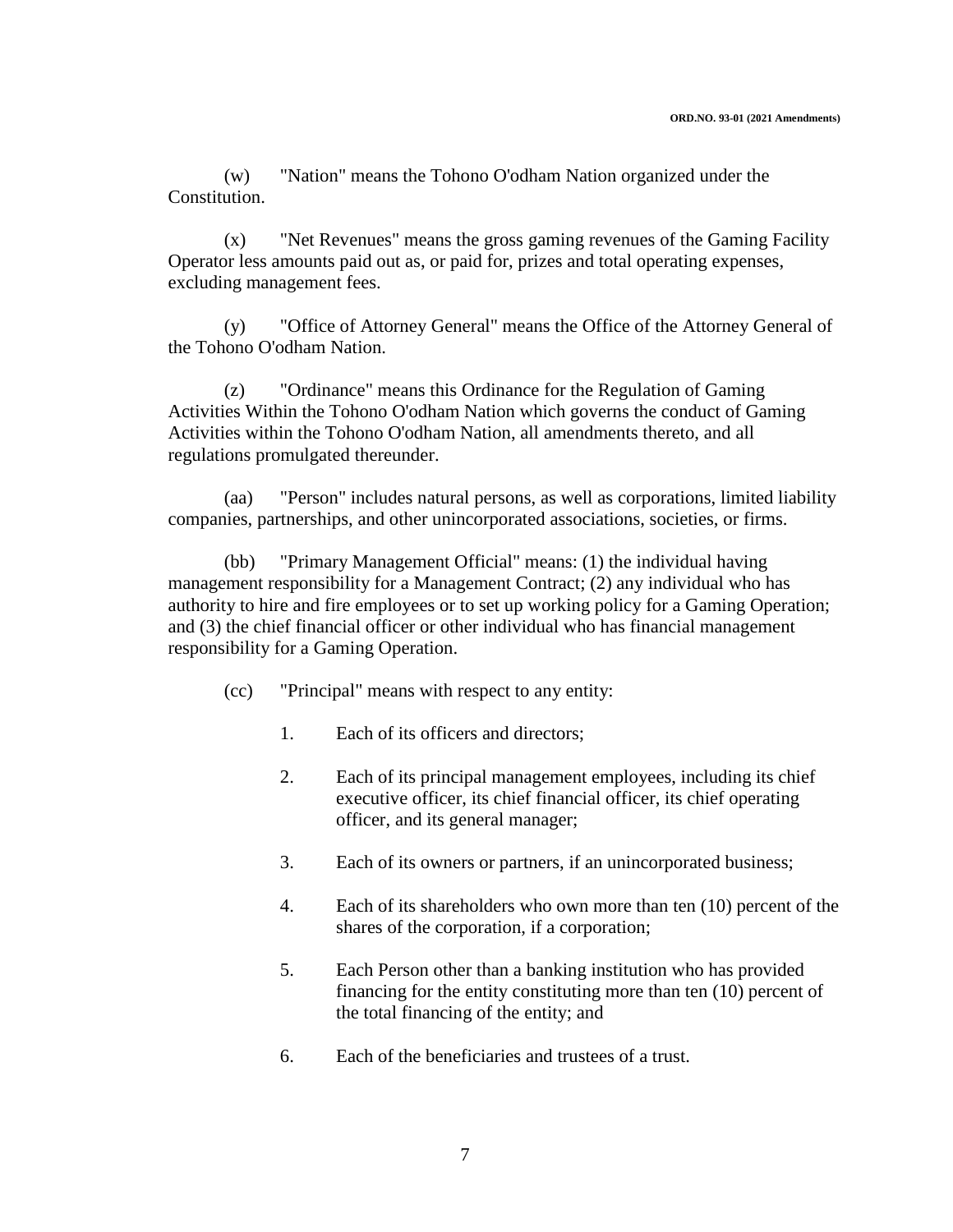(dd) "Privacy Act" means the Privacy Act of 1974, as amended (P.L. 93-579, as amended; 5 U.S.C. § 552(a), and the obligations and responsibilities placed on the United States government under the Privacy Act as applied to the Commission pursuant to the Act.

(ee) "State" means the State of Arizona, and its authorized officials, agents, and representatives.

(ff) "Transfer Agreement" means a written agreement authorizing the transfer of Gaming Device Operating Rights between the Nation and another Indian tribe, which may include a written agreement for pooled Gaming Device Operating Rights pursuant to Section  $3(d)(12)$  of the Compact, in accordance with the provisions of the Compact.

(gg) "Tribal Enterprise" means a wholly-owned enterprise of the Nation authorized and chartered under Section 1(b) or Section 1(e) of Article VI the Nation's Constitution, or any other wholly-owned tribal entity, designated by the Nation's Legislative Council to be the Gaming Facility Operator.

(hh) "Tribal Gaming Regulatory License" means a license issued pursuant to this Ordinance by the Nation's Human Resources Office to an employee of the Gaming Office.

### **Chapter 3. Tribal Ownership and Use of Net Revenues.**

**Section 301**. Tribal Ownership of Gaming Activities. The Nation shall have the sole proprietary interest in and responsibility for the conduct of all Gaming Activities that occur on Indian Lands.

**Section 302.** Use of Net Revenues. The net revenues received by the Nation from all Gaming Activities shall be used exclusively for one or more of the following purposes:

- (a) to fund government operations or programs of the Nation or Districts;
- (b) to provide for the general welfare of the Nation and its members;
- (c) to promote the Nation's economic development;

(d) to benefit charitable organizations providing services benefitting the Nation or its members;

(e) to help fund operations of local government agencies;

(f) to make per capita payments to enrolled members of the Nation, subject to compliance with all applicable laws of the United States and the Nation.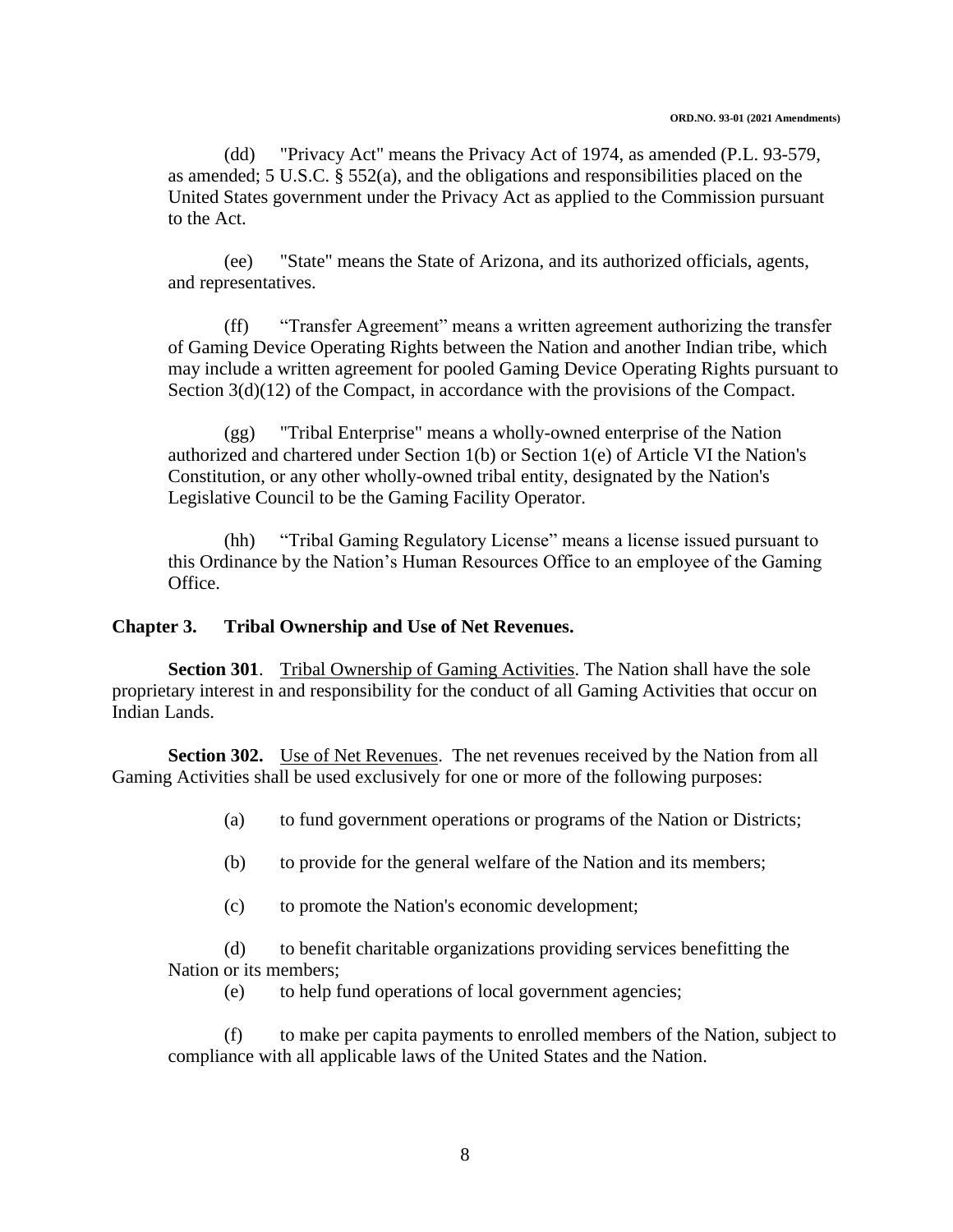#### **Chapter 4. Tohono O'odham Gaming Office.**

**Section 401.** Establishment of the Gaming Office. There is hereby established the Tohono O'odham Gaming Office (hereinafter "the Gaming Office"), as a department within the Executive Branch of the Nation, which shall have overall civil regulatory authority over Gaming Activities within the Nation and the Gaming Facility Operator as specifically provided in this Ordinance.

#### **Section 402.** Personnel.

(a) The Gaming Office shall consist of an Executive Director, Inspectors and such assistants and other staff as the Executive Director shall determine are required from time to time, subject to funding provided by the Legislative Council. All employees of the Gaming Office shall act under the authority and supervision of the Executive Director. The Assistant Executive Director shall act on behalf of the Executive Director in the absence of the Executive Director. No employee of the Gaming Office shall be employed by the Gaming Facility Operator. No employee of the Gaming Office shall be employed by or hold, directly or indirectly, a financial interest in an organization or entity which (i) has entered into a Management Contract with the Gaming Facility Operator; (ii) is a Manufacturer or Distributor; (iii) is a Gaming Vendor; or (iv) provides financing to the Nation or the Gaming Facility Operator for purposes of conducting Gaming Operations within the Nation.

(b) The Executive Director of the Gaming Office shall be appointed by the Chairperson of the Nation and shall serve at the pleasure of the Chairperson. The appointment shall be subject to approval by a majority vote of the Legislative Council. The job performance of the Executive Director shall be reviewed periodically by the Nation's Chairperson who shall submit a written report of each such review to the Chairperson of the Legislative Council.

(c) The Executive Director shall be an individual (i) of the utmost honesty and integrity, (ii) who has not been convicted of any felony or of a misdemeanor involving theft or embezzlement or a crime involving moral turpitude, and (iii) whose prior activities, reputation, habits, and associations do not pose a threat to the public interest or to the effective regulation of Gaming Activities.

(d) The Executive Director shall be the Nation's designated agent for service of any official determination, order or notice of the Commission.

(e) The Gaming Office shall have the right to inspect any Gaming Facility at any time and shall have immediate and unrestricted access to any and all areas of a Gaming Facility, which it may exercise directly or through such agents or employees as determined by the Executive Director. The Executive Director shall notify the Gaming Facility Operator of Persons authorized to have immediate and unrestricted access and the Executive Director shall periodically update its notification to the Gaming Facility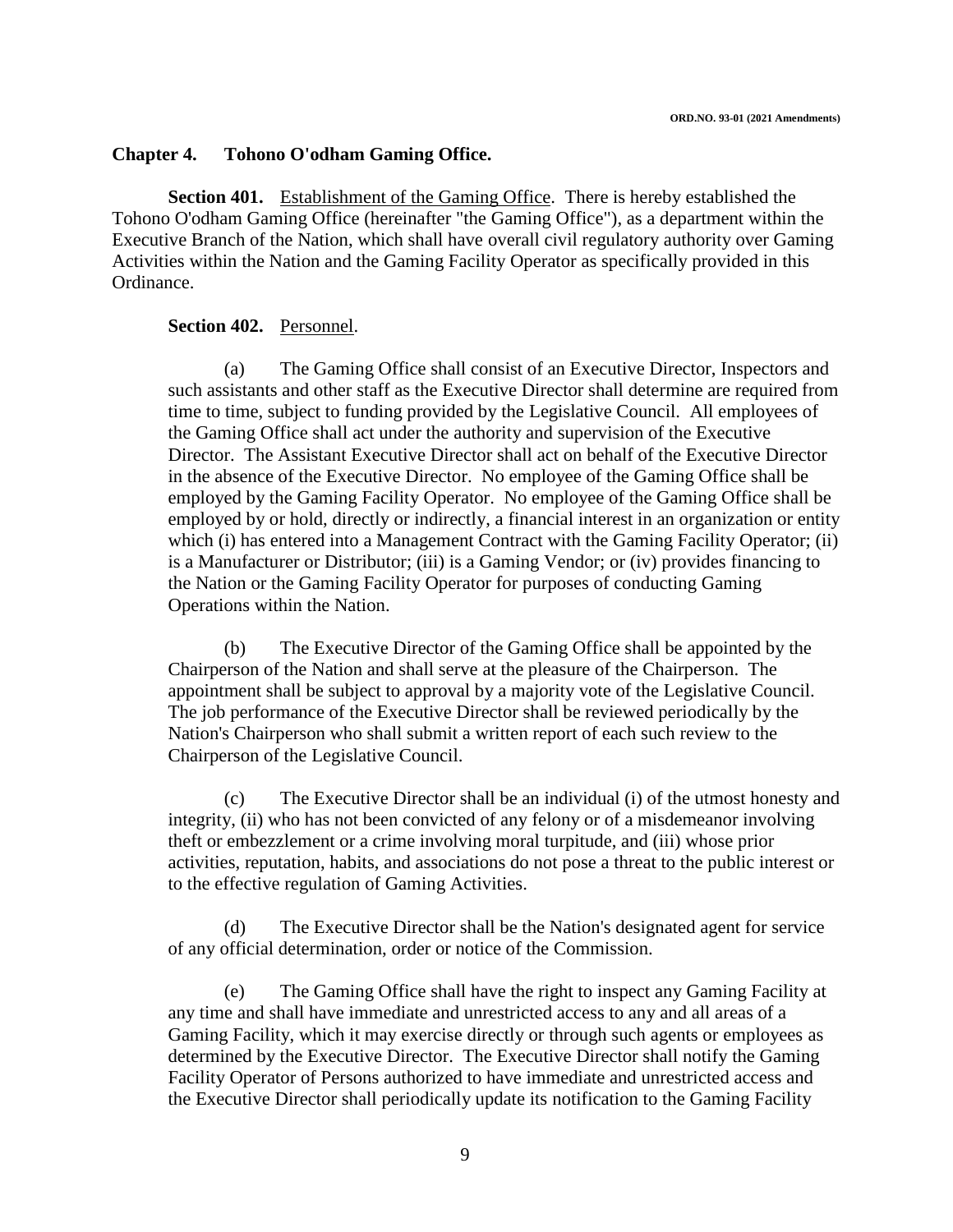Operator of Persons authorized to have immediate and unrestricted access. An Inspector shall be present in each Gaming Facility during all hours of Gaming Operation.

(f) The Nation shall not employ any individual in the Gaming Office unless the Nation's Human Resources Office has first issued the individual a Tribal Gaming Regulatory License. Before issuing a Tribal Gaming Regulatory License, the Nation's Human Resources Office shall conduct a background investigation of each applicant for a Tribal Gaming Regulatory License, which investigation shall comply with any requirements of the Act or the Compact, to ensure that the applicant is qualified for a Tribal Gaming Regulatory License. Any individual who is not an enrolled member of the Nation also shall be certified by the Arizona Department of Gaming pursuant to the Compact before being employed by the Gaming Office. The Nation's Human Resources Office shall not issue a Tribal Gaming Regulatory License to any individual, and shall revoke any such license issued to any individual, whom it determines:

- 1. has been convicted of any gaming offense;
- 2. has been convicted of a felony in the seven (7) years prior to submission of the Application unless that felony has been setaside;
- 3. has ever been convicted of a felony relating to extortion, burglary, larceny, bribery, embezzlement, robbery, racketeering, money laundering, forgery, fraud, murder, voluntary manslaughter, sex offenses, rape or kidnapping;
- 4. has knowingly and willfully provided materially important false statements or information or omitted materially important information on his or her license application; or
- 5. is a Person whose prior activities, criminal record, if any, or reputation, habits, and associations pose a threat to the public interest or to the effective regulation and control of gaming, or create or enhance the dangers of unsuitable, unfair, or illegal practices, methods, and activities in the conduct of gaming or the carrying on of the business and financial arrangements incidental thereto.

(g) The Nation's Human Resources Office shall forward a copy of every application for a Tribal Gaming Regulatory License to the Arizona Department of Gaming in accordance with Section 5 of the Compact. If the application for a Tribal Gaming Regulatory License is denied by the Nation's Human Resources Office, a statement setting forth the grounds for denial shall be forwarded to the Arizona Department of Gaming together with all other documents relied upon by the Nation's Human Resources Office, to the extent allowed by law. The Nation's Human Resources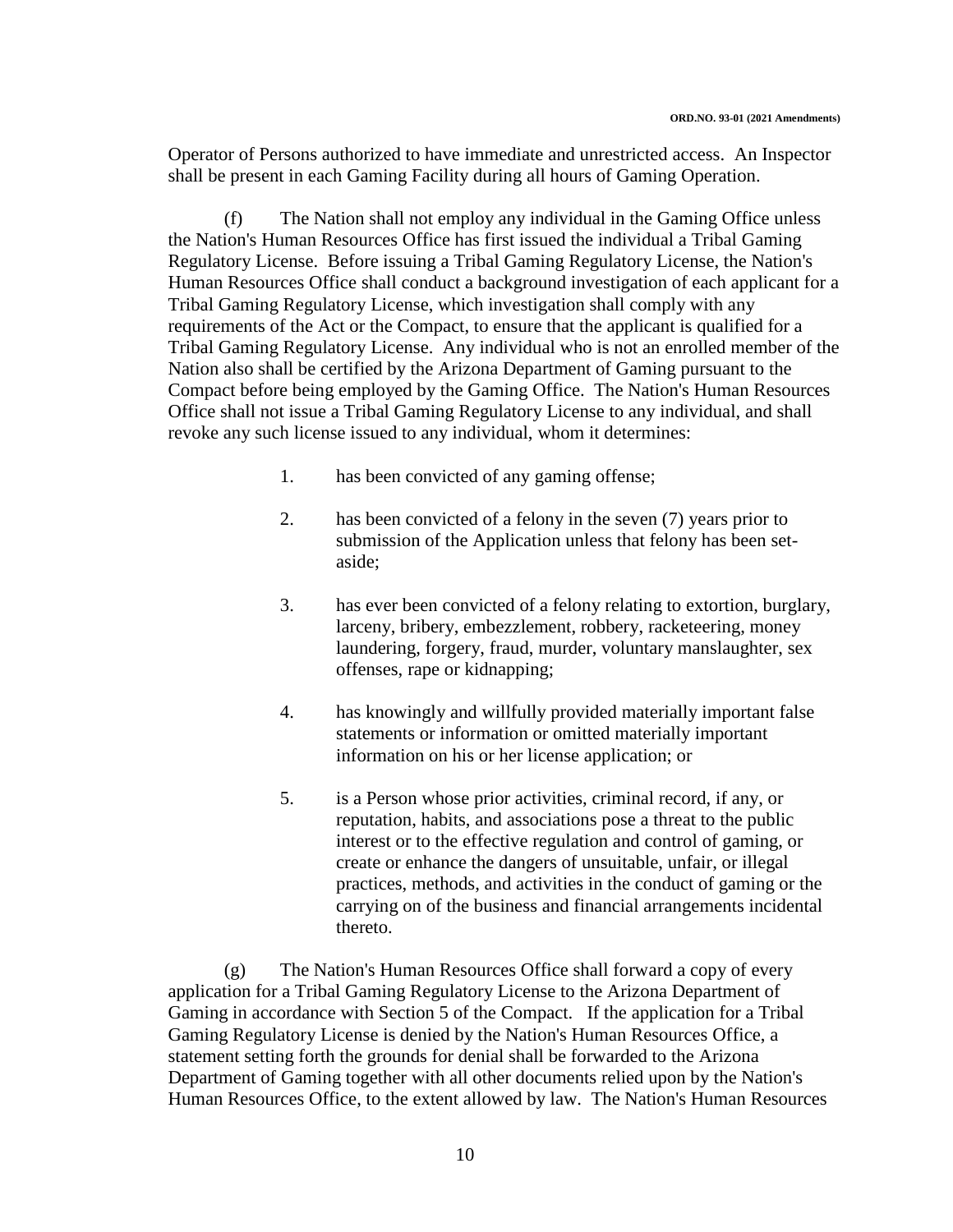Office shall afford the Arizona Department of Gaming an opportunity for a hearing before an appropriate forum of the Nation, pursuant to Sections  $5(q)(2)$  and  $5(q)(3)$  of the Compact, to contest a licensing decision of the Nation's Human Resources Office or to recommend suspension or revocation of a license issued by the Nation's Human Resources Office. The decision of the tribal forum shall be final.

**Section 403.** Powers and Duties of the Gaming Office. Subject to all of the provisions of this Ordinance, the Gaming Office shall have the following powers and duties, which it may exercise directly or through such agents or employees as determined by the Executive Director:

(a) to have and to exercise full responsibility for the regulation of Gaming Activities within the Nation, as provided in this Ordinance, the Act, and the provisions of the Compact;

(b) to enter any Gaming Facility at any time to inspect (1) the Gaming Facility, (2) its employees and operations, (3) its equipment and supplies, and (4) its business records, books of account, and any and all other financial records or documents pertaining to the business operations of the Gaming Facility Operator (regardless of where those records or documents may be located) and to make summaries or copies of any and all such records or documents to ensure compliance with the provisions of this Ordinance, the Compact or the Act;

(c) to investigate any aspect of Gaming Activities or the Gaming Facility Operator necessary: to protect the public interest in the integrity of Gaming Activities and the integrity of the Gaming Facility Operator; to assure that the Gaming Facility Operator is accountable for and able to protect its assets; to prevent improper or unlawful conduct in the course of Gaming Activities, financial accounting or money handling of the Gaming Facility Operator; and to investigate any report of a failure of any Gaming Operation, the Gaming Facility Operator, or any Person to comply with the provisions of this Ordinance, the Compact or the Act;

(d) to issue a notice of violation to any Person for violating provisions of this Ordinance, the Compact, or the Act and to impose civil penalties for such violations, in accordance with the provisions of this Ordinance;

(e) to require any Person whom the Gaming Office determines has violated any provisions of this Ordinance to correct the violation upon such terms and conditions as the Gaming Office determines to be appropriate;

(f) to issue subpoenas and compel the attendance of witnesses at any place within the Nation, to administer oaths and to require testimony under oath;

(g) to summarily seize, remove, or impound any equipment, supplies, documents, or records of the Gaming Facility Operator or found in a Gaming Facility so that it may examine such items;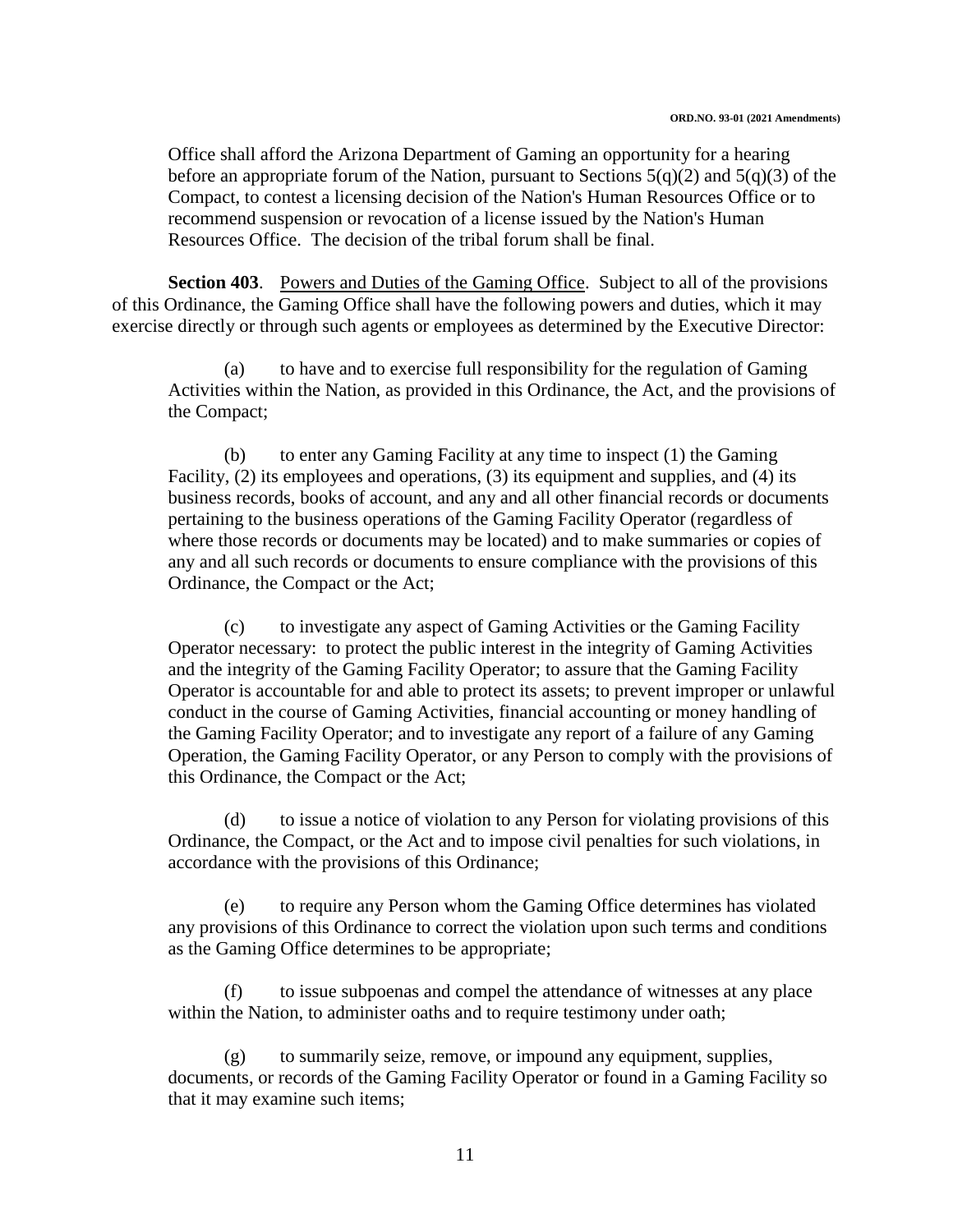(h) to review any proposed Management Contract, Transfer Agreement or proposed lease of land for the site of a Gaming Facility to determine whether the contract, agreement or lease complies with all applicable laws and regulations and to make recommendations regarding the terms of any proposed Management Contract, Transfer Agreement or lease to the Nation's Chairperson;

(i) to establish a list of individuals who, because of their criminal history or their association with career offenders or career offender organizations, pose a threat to the integrity of Gaming Activities, and who shall be barred from all Gaming Facilities within the Nation;

(j) to remove from any Gaming Facility and the surrounding premises controlled by the Gaming Facility Operator any individual barred from the Nation's Gaming Facilities as provided in Section 403(i);

(k) to approve the rules of Gaming Activities prior to implementation by the Gaming Facility Operator;

(l) to approve the system of internal controls required in Section 1305 prior to implementation by the Gaming Facility Operator, and to issue regulations addressing compliance with the approved system of internal controls;

(m) to perform background investigations on every applicant for a license under this Ordinance, including all applicants for positions of employment with the Gaming Facility Operator;

(n) to approve or deny applications for licenses or to limit, condition, restrict, revoke, or suspend any license which it has granted;

(o) to issue licenses and employee identification cards in the form designated by the Gaming Office, which cards shall include a photograph, the employee's first and last name, a unique identification number, the Nation's seal, and an expiration date;

(p) to issue regulations limiting or restricting the access of Persons who are not Gaming Employees to the non-public areas of a Gaming Facility;

(q) to detain individuals who may be involved in illegal activities, for purposes of notifying and summoning appropriate law enforcement authorities; and

(r) to do all other things reasonably necessary to protect the integrity of Gaming Activities, financial accounting and money handling and for the proper and efficient fulfillment of the powers and responsibilities of the Gaming Office under this Ordinance, the Compact, or the Act.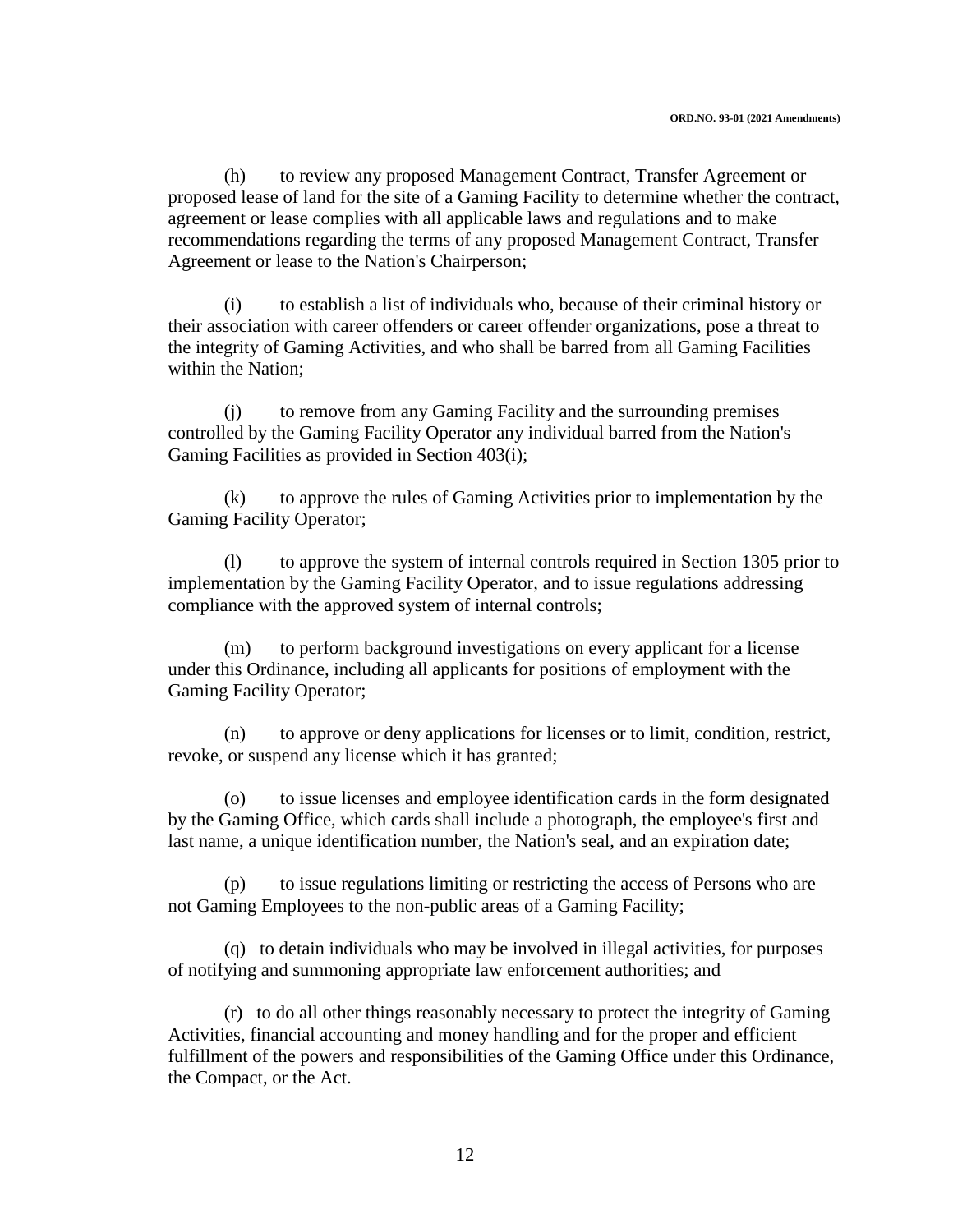### **Section 404.** Issuance of Regulations.

(a) The Gaming Office shall from time to time promulgate and issue regulations governing any aspect of its responsibilities under this Ordinance, which, so long as they are in furtherance of and not in conflict with any provision of this Ordinance, shall have the force of law. Without limitation, the matters to be addressed by such regulations may include the following:

- 1. the time and manner for applying for a Gaming Facility Operator's License under this Ordinance, and the specific information to be provided in connection with such application, including information necessary for adequate assessment of the applicant's background, and the manner in which such applications will be processed;
- 2. the procedure by which applicants for licenses under this Ordinance shall apply for such licenses, including the information to be provided by the applicant necessary for adequate assessment of the applicant's background, and the manner in which such applications will be processed; and
- 3. the specific types of accounting, security, accessibility to nonpublic areas, recordkeeping and reporting measures required by this Ordinance, the Compact or the Act to be in place and functioning at any Gaming Facility licensed under this Ordinance.

(b) Except in emergency situations addressed in subsection (c) below, prior to promulgating a final regulation the Gaming Office shall publish the regulation in proposed form. The proposed regulation shall be provided directly to the Chairperson of the Nation, the Chairperson of the Legislative Council, the Chairperson and each member of the Commerce Committee of the Legislative Council, the Office of the Attorney General, the office of each District Chairperson, the Gaming Facility Operator and to any other interested Person or interested office or agency of the Nation. The proposed regulation shall be accompanied by a notice stating that the Gaming Office will accept written comments on the proposed regulations for a set period of time, which shall be no less than thirty (30) days following the date the Gaming Office publishes the proposed regulations. As used in this section, the term "publish" shall mean publication in newspaper(s) of general circulation within the Nation and posting in each of the Nation's District offices. In the event of significant public interest with respect to any regulation, the Gaming Office may hold one or more public hearings prior to issuing a final regulation. The Gaming Office shall give notice of any hearing in the manner set forth above, and also shall mail a notice directly to any Person submitting comments on the proposed regulation. Except as provided in subsection (c) of this section, the Gaming Office shall not issue a final regulation until it has reviewed all comments received by the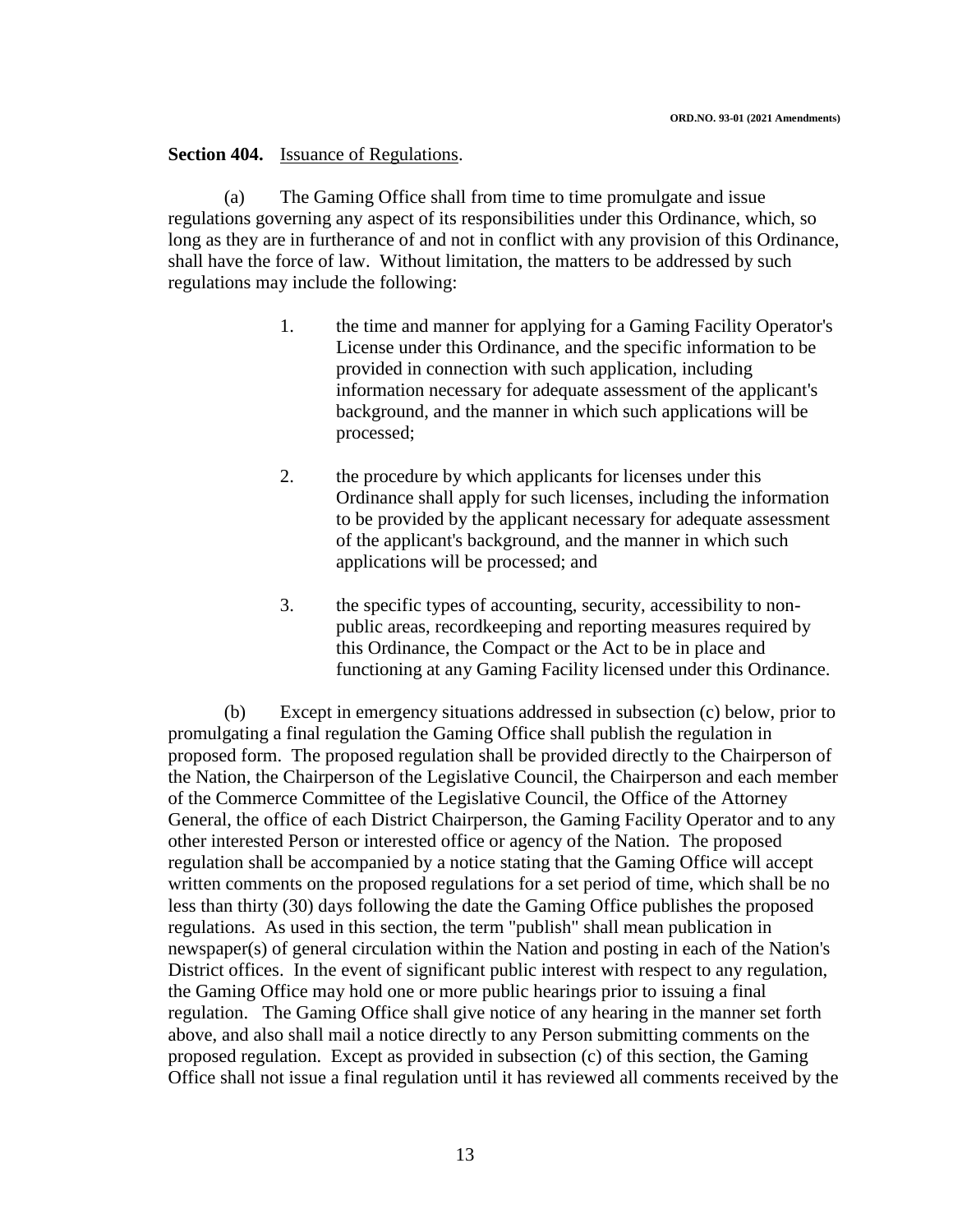close of the comment period, as well as all presentations made at any hearing held pursuant to this subsection.

(c) In the event the Gaming Office determines that an immediate rule-making is necessary to avoid serious jeopardy to the integrity of any Gaming Activities within the Nation, or otherwise to deal with an emergency situation affecting the responsibilities of the Gaming Office, the Gaming Office may, upon making an express written finding as to such emergency, issue a final regulation to take effect immediately; provided, that the Gaming Office shall publish notice and request comments on such regulation in the same manner as is provided above, and upon consideration of any comments received, shall make such amendments to such final regulation as the Gaming Office deems appropriate.

(d) All final regulations adopted by the Gaming Office shall be officially filed with the Secretary of the Legislative Council, the Office of the Chairperson, and the Office of the Attorney General.

(e) Any regulations modified in accordance with Section 1305(c) are exempt from the provisions of subsections (b) and (c) of this Section.

**Section 405.** Petition for Self-Regulation. As soon as the Gaming Office determines that the Nation is eligible therefor, the Gaming Office shall submit to the Commission an application for a Certificate of Self-Regulation, under the provisions of 25 U.S.C. § 2710(c)(4). The Gaming Office shall do everything necessary and appropriate to obtain such Certificate and to maintain the Certificate in good standing.

### **Chapter 5. Gaming Facility Operator's License.**

**Section 501.** Requirement of License. Before a Tribal Enterprise designated as the Gaming Facility Operator may conduct Gaming Activities, it shall first obtain a Gaming Facility Operator's License from the Gaming Office. Each individual appointed to be a member of the Board of Directors of any such Tribal Enterprise shall obtain a Gaming Facility Operator's License from the Gaming Office before his or her appointment is submitted to the Legislative Council for approval.

### **Section 502.** Standards of Suitability.

(a) Tribal Enterprise. The Gaming Office shall not issue a Gaming Facility Operator's License under this Chapter to a Tribal Enterprise unless the Gaming Office is satisfied that the Tribal Enterprise is established and organized pursuant to a plan of operation adopted by the Legislative Council.

(b) Board of Directors. The Gaming Office shall not issue a Gaming Facility Operator's License under this Chapter to a member of the Board of Directors of a Tribal Enterprise established by the Legislative Council to conduct a Gaming Operation if the Gaming Office determines that such individual: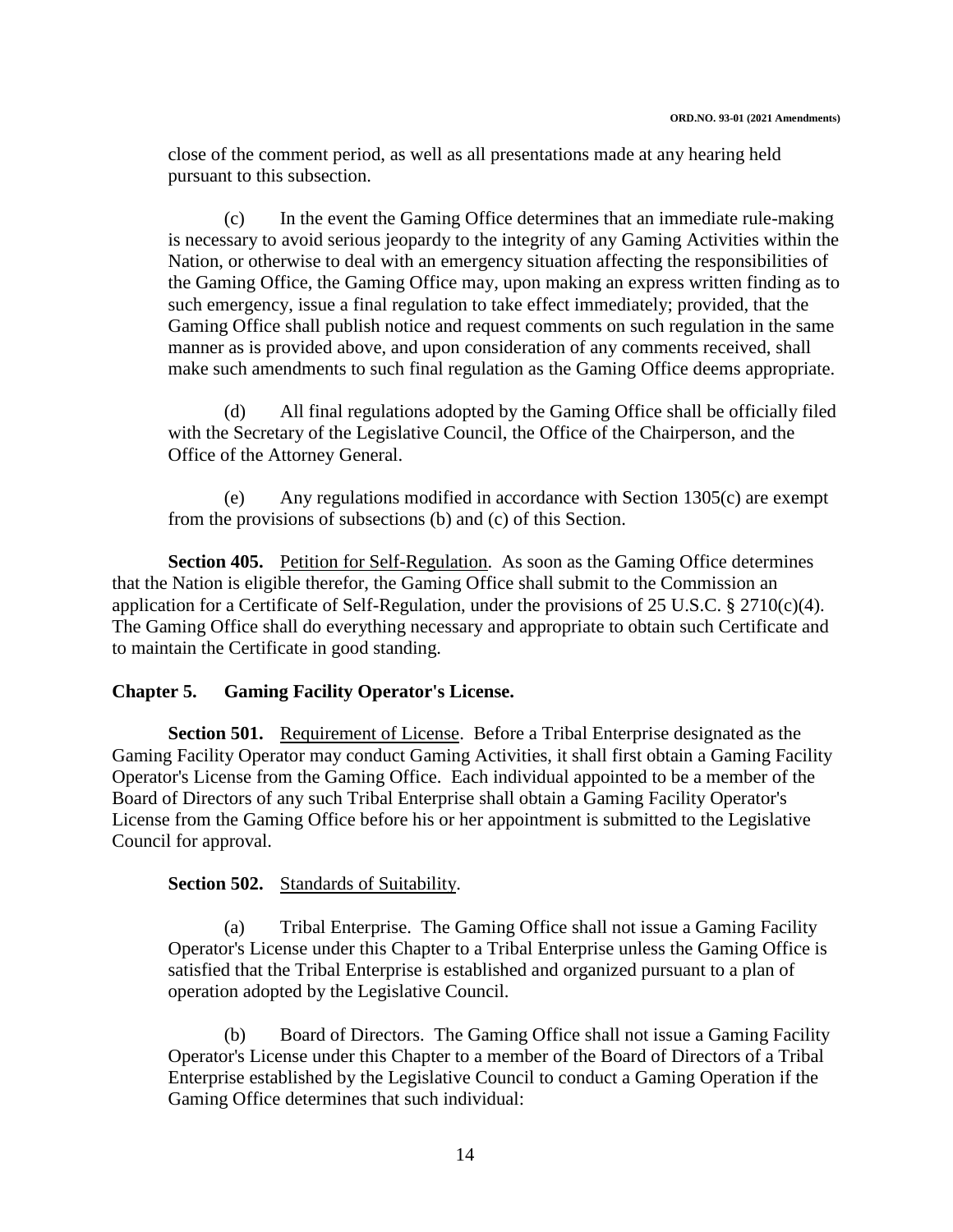- 1. has been convicted of any gaming offense;
- 2. has been convicted of a felony in the seven (7) years prior to submission of the Application unless that felony has been setaside;
- 3. has ever been convicted of a felony relating to extortion, burglary, larceny, bribery, embezzlement, robbery, racketeering, money laundering, forgery, fraud, murder, voluntary manslaughter, sex offenses, rape or kidnapping;
- 4. has knowingly and willfully provided materially important false statements or information or omitted materially important information on his or her license application; or
- 5. is a Person whose prior activities, criminal record, if any, or reputation, habits, and associations pose a threat to the public interest or to the effective regulation and control of gaming, or create or enhance the dangers of unsuitable, unfair, or illegal practices, methods, and activities in the conduct of gaming or the carrying on of the business and financial arrangements incidental thereto.

#### **Chapter 6. Gaming Manager's License.**

**Section 601.** Requirement of License. No Person shall function as the general manager of the Gaming Facility Operator without first obtaining a Gaming Manager's License from the Gaming Office. In the case of a Person other than an individual, each Principal of such entity must obtain a Gaming Manager's License from the Gaming Office.

#### **Section 602.** Standards of Suitability.

(a) Individuals. The Gaming Office shall not issue a Gaming Manager's License under this Chapter to an individual if it determines that the individual:

- 1. has been convicted of any gaming offense;
- 2. has been convicted of a felony in the seven (7) years prior to submission of the Application unless that felony has been setaside;
- 3. has ever been convicted of a felony relating to extortion, burglary, larceny, bribery, embezzlement, robbery, racketeering, money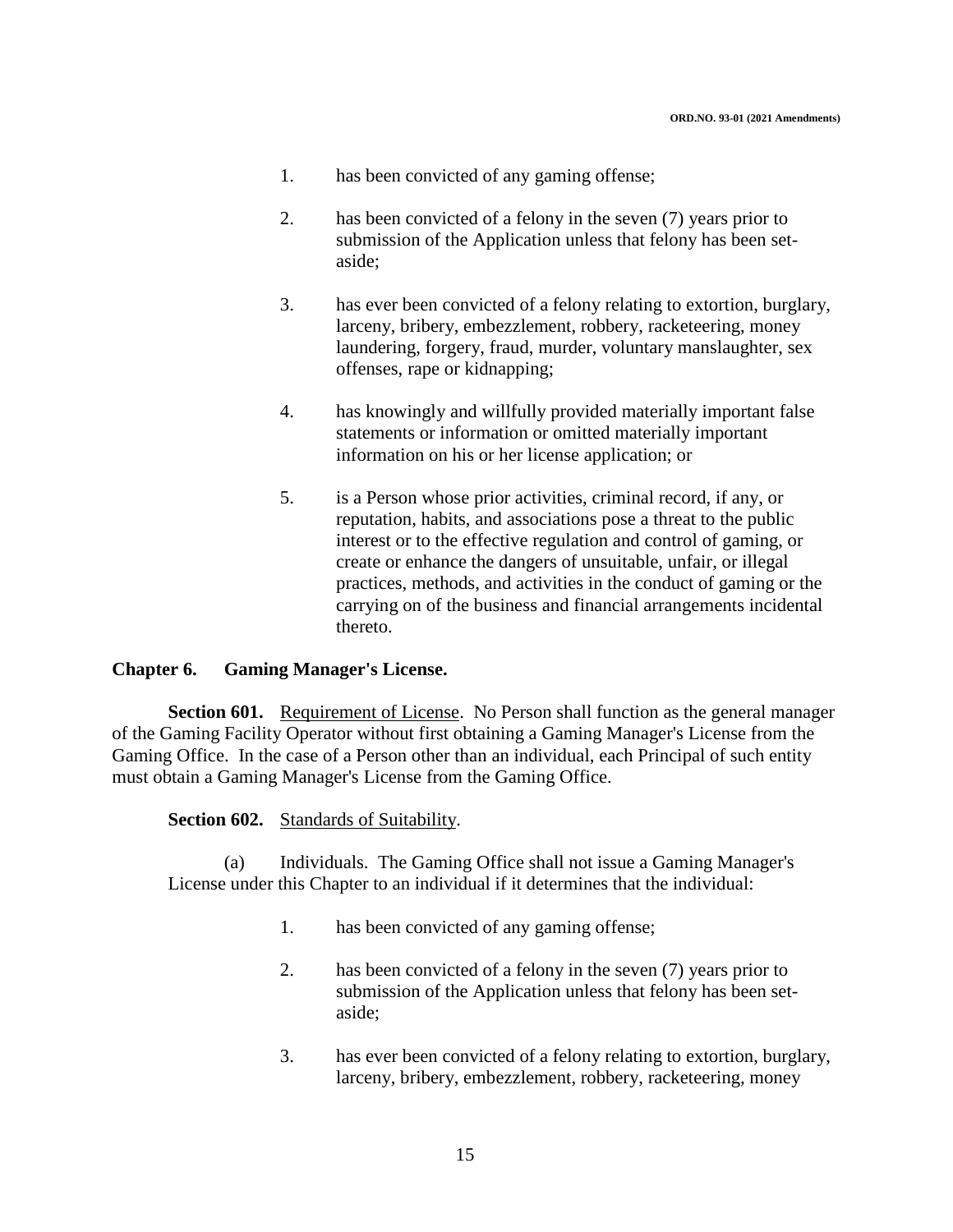laundering, forgery, fraud, murder, voluntary manslaughter, sex offenses, rape or kidnapping;

- 4. has knowingly and willfully provided materially important false statements or information or omitted materially important information on his or her license application; or
- 5. is a Person whose prior activities, criminal record, if any, or reputation, habits, and associations pose a threat to the public interest or to the effective regulation and control of gaming, or create or enhance the dangers of unsuitable, unfair, or illegal practices, methods, and activities in the conduct of gaming or the carrying on of the business and financial arrangements incidental thereto.
- (b) Corporations, Partnerships, and Other Entities.
	- 4. The Gaming Office shall not issue a Gaming Manager's License under this Chapter to a corporation, partnership, or other entity unless it is satisfied that the entity:
		- (A) is organized and in good standing under the laws of the jurisdiction where it was established, and is qualified to do business within the Nation and the State of Arizona;
		- (B) is in sound financial condition, as shown by a financial statement certified by a certified public accountant to be a fair presentation in all material respects of the financial position and results of operations and cash flows of the entity in conformity with generally accepted accounting principles;
		- (C) is not now and has not been in the past five years the subject of any criminal investigation by any federal or state law enforcement authority, as shown by an affidavit of Principals of the entity having personal knowledge thereof;
		- (D) has established a reputation for financial integrity and sound business practices, or, if the entity was recently formed, that all Persons having any role in its formation, including Persons supplying financing, are Persons qualified to be licensed individually under the terms of this Chapter; and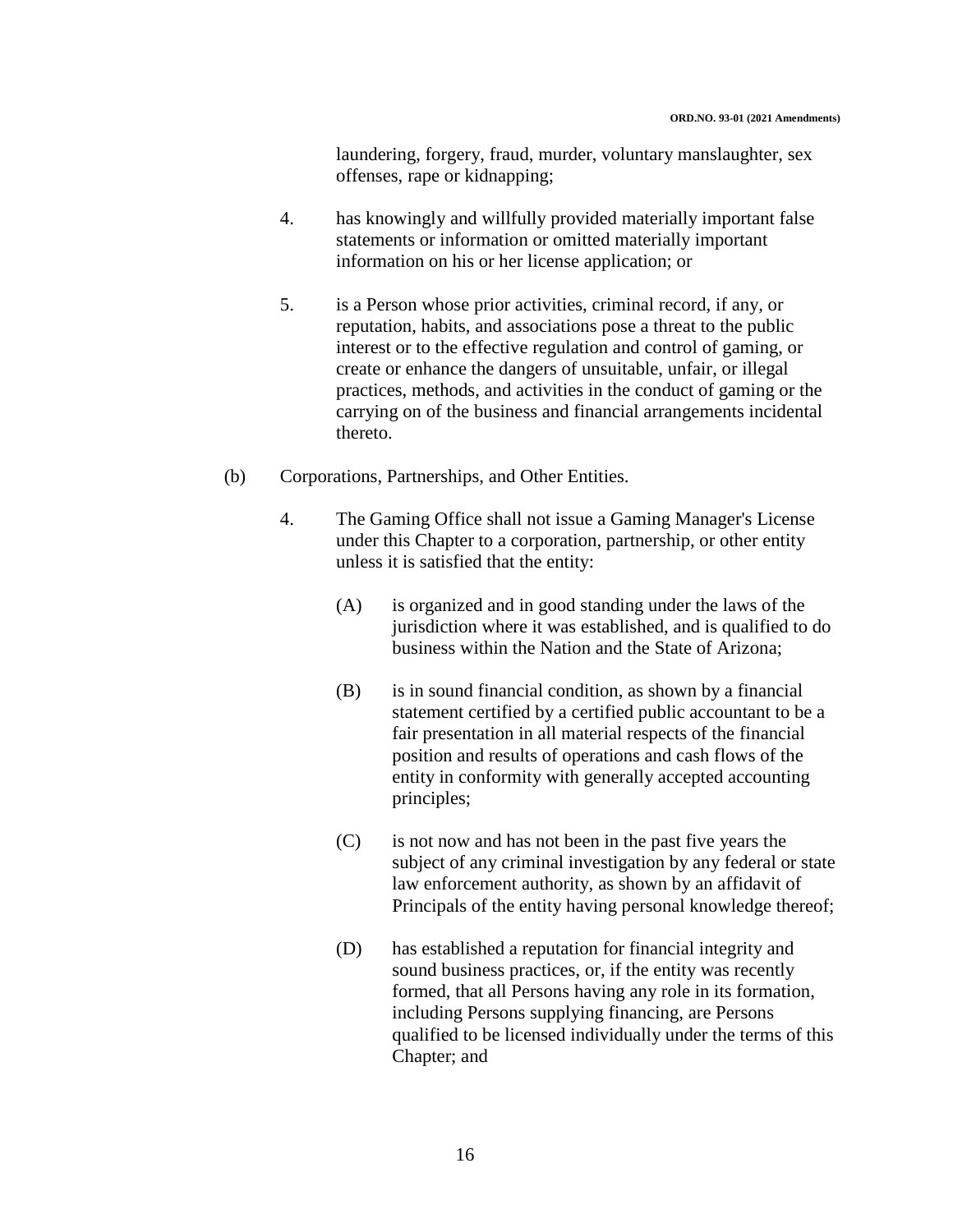(E) in all other respects will be reliable and trustworthy, and whose involvement in Gaming Activities within the Nation will be in the best interests of the Nation.

2. The Gaming Office shall not issue a Gaming Manager's License under this Chapter to any corporation, partnership, or other entity unless the entity:

- (A) Agrees to maintain an office within the Nation as a condition of maintaining its license; and
- (B) Agrees to give the Gaming Office notice within ten days of any change in its Principals, of any change in the location of its office(s), and of any material change in the information disclosed in its application for its license.

### **Chapter 7. Licenses for Gaming Device Manufacturers, Distributors, Gaming Vendors, and Financers.**

**Section 701.** Requirement of License. Each Manufacturer and each Distributor of Gaming Devices shall be licensed by the Gaming Office before selling or leasing any Gaming Devices to the Gaming Facility Operator. Each Gaming Vendor who provides goods or services to a Gaming Facility Operator in excess of \$10,000 in a single month also shall be licensed by the Gaming Office before providing goods or services to the Gaming Facility Operator provided, however, that the Gaming Office may waive the requirement of a license for any Gaming Vendor eligible for waiver pursuant to Appendix J of the Compact, or for any other prospective licensee under this section if it determines licensing is not necessary to protect the public interest. Provided that a Person is otherwise in compliance with the Certification procedures under the Compact, an Ancillary Services Provider shall not otherwise be required to be licensed separately by the Gaming Office. Likewise, Gaming Vendors providing good or services to a Gaming Facility Operator in an amount less than \$10,000 in any single month shall not be required to be licensed so long as the Gaming Vendor otherwise complies with the Certification procedures under the Compact. Any waivers issued by the Gaming Office will be in effect for two years unless withdrawn earlier by the Gaming Office. In addition, any Person extending or guarantying financing for a Gaming Operation or Gaming Facility shall be licensed by the Gaming Office, unless the Person is an agency of the United States or a lending institution licensed and regulated by the State or the United States, or is otherwise eligible for a waiver pursuant to Appendix J of the Compact.

### **Section 702.** Standards of Suitability.

(a) Individuals. The Gaming Office shall not issue a license under this Chapter to an individual if it determines that the individual:

1. has been convicted of any gaming offense;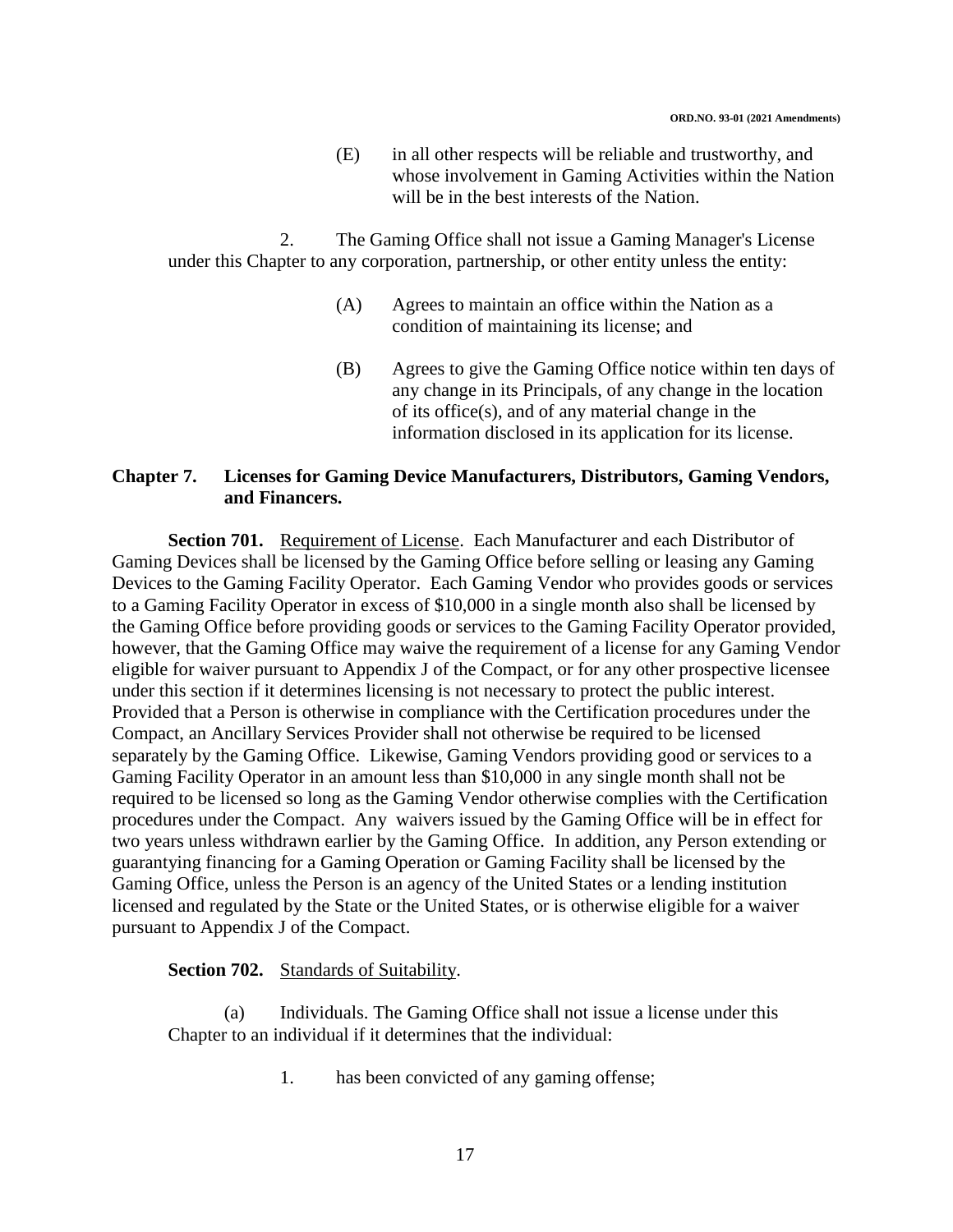- 2. has been convicted of a felony in the seven (7) years prior to submission of the Application unless that felony has been setaside;
- 3. has ever been convicted of a felony relating to extortion, burglary, larceny, bribery, embezzlement, robbery, racketeering, money laundering, forgery, fraud, murder, voluntary manslaughter, sex offenses, rape or kidnapping;
- 4. has knowingly and willfully provided materially important false statements or information or omitted materially important information on his or her license application; or
- 5. is a Person whose prior activities, criminal record, if any, or reputation, habits, and associations pose a threat to the public interest or to the effective regulation and control of gaming, or create or enhance the dangers of unsuitable, unfair, or illegal practices, methods, and activities in the conduct of gaming or the carrying on of the business and financial arrangements incidental thereto.
- (b) Corporations, Partnerships, and Other Entities.
	- 1. The Gaming Office shall not issue a license under this Chapter to any corporation, partnership, or other entity unless the Gaming Office is satisfied that the entity:
		- (A) is organized and in good standing under the laws of the jurisdiction where it was established, and is qualified to do business within the Nation and the State of Arizona;
		- (B) is in sound financial condition, as shown (at a minimum) by a financial statement certified by the entity's chief executive officer (or equivalent) to be a fair presentation in all material respects of the financial position and results of operations of the entity;
		- (C) has established a reputation for financial integrity and sound business practices, or, if the entity was recently formed, that all Persons having a role in its formation, including its Principals, are qualified to be licensed individually under the terms of this Chapter; and
		- (D) is in all other respects reliable and trustworthy, and whose involvement in Gaming Activities within the Nation will be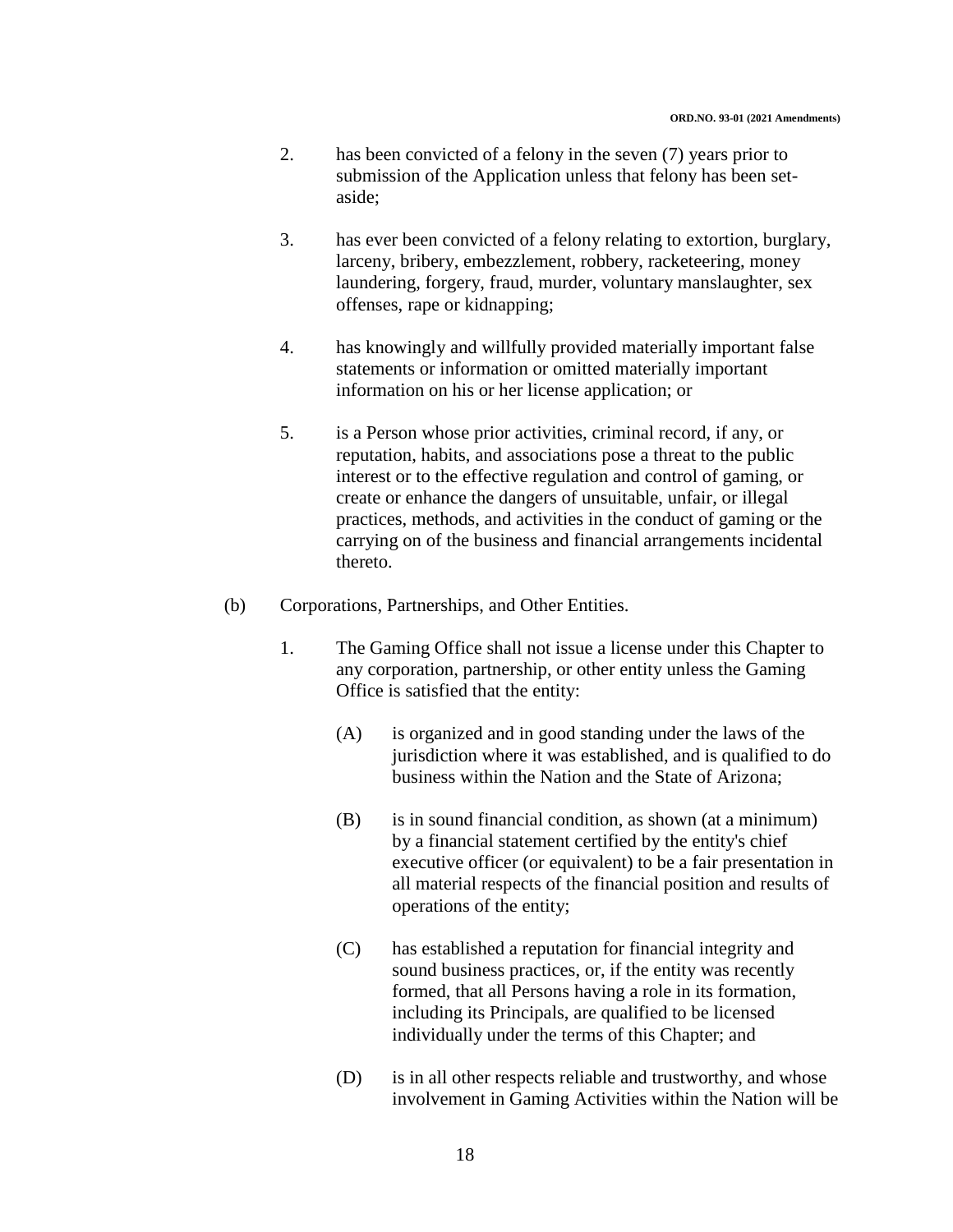in the best interests of the Nation as set forth in this Ordinance.

2. The Gaming Office shall not issue a license under this Chapter to any corporation, partnership, or other entity unless the entity agrees to give the Gaming Office notice within ten days of any change in its Principals, of any change in the location of its office(s), and of any material change in the information disclosed in its application for its license.

#### **Chapter 8. Gaming Employee's License.**

**Section 801.** Requirement of License. Every Gaming Employee of the Gaming Facility Operator shall be licensed by the Gaming Office before commencing employment. For purposes of this Chapter, the Gaming Facility Operator may compensate a potential employee for attending basic training and orientation sessions conducted outside of a Gaming Facility without that individual being considered to have commenced employment.

**Section 802.** Standards of Suitability. The Gaming Office shall not issue a Gaming Employee's License under this Chapter to an individual if it determines that the individual:

(a) has been convicted of any gaming offense;

(b) has been convicted of a felony in the seven (7) years prior to submission of the Application unless that felony has been set-aside;

(c) has ever been convicted of a felony relating to extortion, burglary, larceny, bribery, embezzlement, robbery, racketeering, money laundering, forgery, fraud, murder, voluntary manslaughter, sex offenses, rape or kidnapping;

(d) has knowingly and willfully provided materially important false statements or information or omitted materially important information on his or her license application; or

(e) is a Person whose prior activities, criminal record, if any, or reputation, habits, and associations pose a threat to the public interest or to the effective regulation and control of gaming, or create or enhance the dangers of unsuitable, unfair, or illegal practices, methods, and activities in the conduct of gaming or the carrying on of the business and financial arrangements incidental thereto.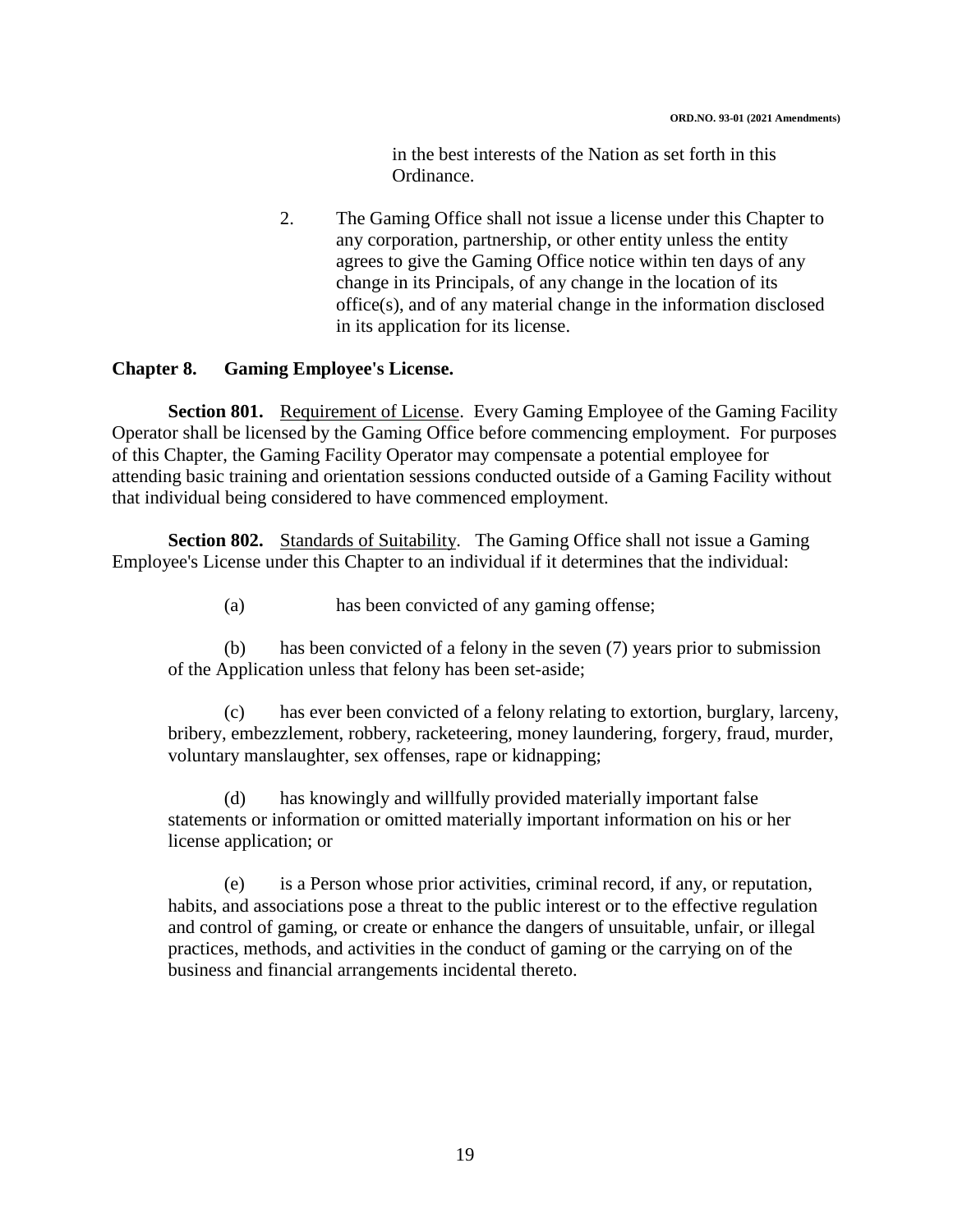#### **Chapter 9. License Application Procedure.**

#### **Section 901**. Application Requirements; Processing.

(a) Each applicant for a license under Chapters 5, 6, 7, and 8 of this Ordinance shall submit an application to the Gaming Office on the appropriate form prescribed by the Gaming Office accompanied by the required fee and such supporting information as the Gaming Office may require.

- 1. The Gaming Office will conduct background investigations and issue licenses for Primary Management Officials and Key Employees according to requirements that are at least as stringent as those contained in 25 C.F.R. parts 556 and 558. To accomplish the necessary background investigation the Gaming Office shall request from Primary Management Officials and Key Employees all of the following information:
	- (A) Full name, including any aliases (oral or written) by which applicant has ever been known;
	- (B) Social security number;
	- (C) Date and place of birth, gender, current citizenship, and all languages spoken or written;
	- (D) Currently and for the five previous years: business and employment positions held, affiliations or relationships with any business or ventures including positions as officers or directors, ownership interests in any business or venture, business and residence addresses, and drivers license numbers;
	- (E) The names and current addresses of at least three personal references, including one personal reference who was acquainted with the applicant while he resided at each address listed on the application;
	- (F) Educational history;
	- (G) Current business and residence telephone numbers;
	- (H) A description of any existing and previous business relationships with Indian tribes, including ownership interests in those businesses;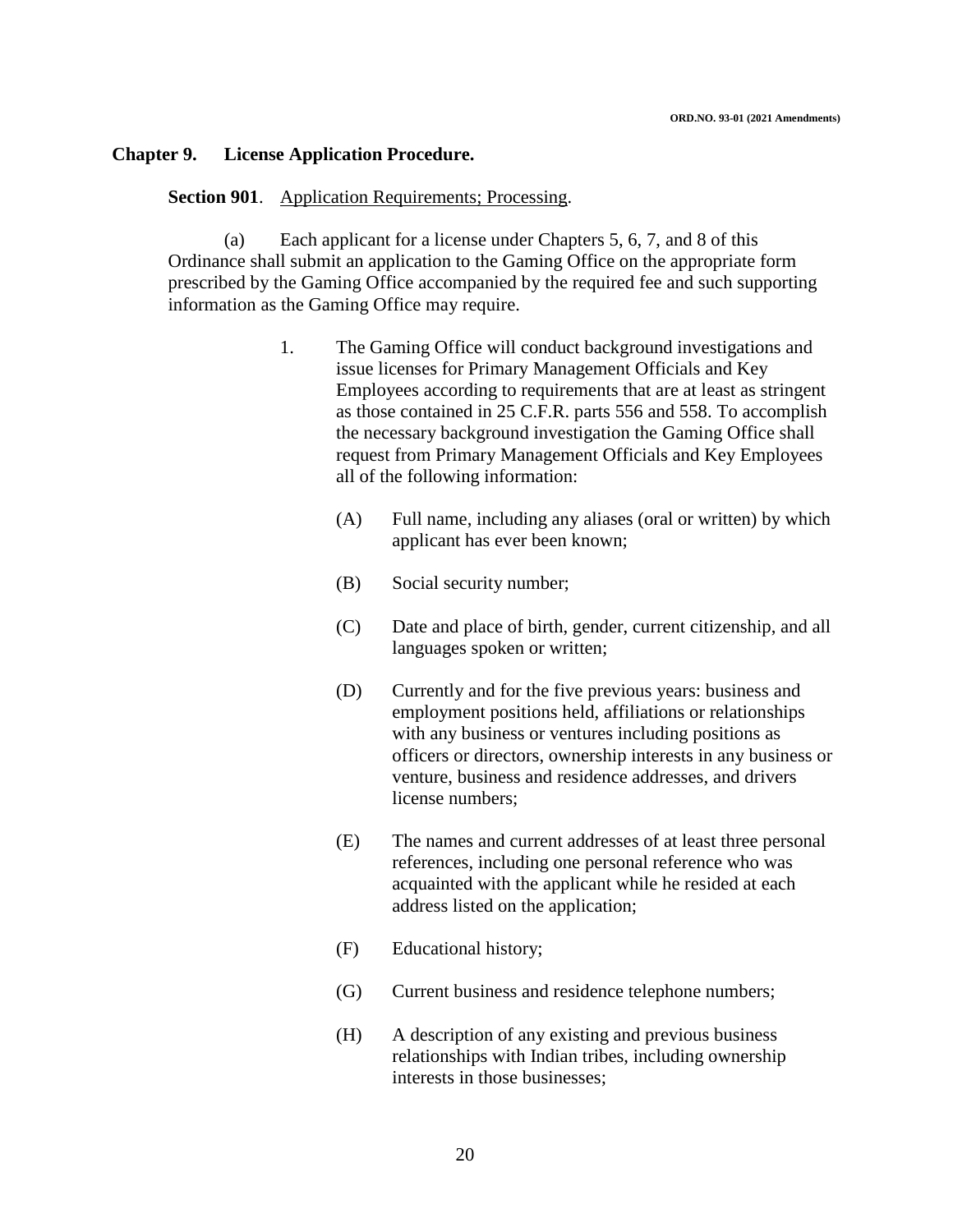- (I) A description of any existing and previous business relationships with the gaming industry generally, including ownership interests in those businesses;
- (J) The name and address of any licensing or regulatory agency with which the individual has filed an application for a license or permit related to gaming, whether or not such license or permit was granted;
- (K) The name and address of any licensing or regulatory agency with which the individual has filed an application for an occupational license or permit, whether or not such license or permit was granted;
- (L) All criminal proceedings to which the applicant has been a party, except for minor traffic offenses, and a description of each charge, the name and address of the court involved, and the disposition of the charge and the date of disposition (if any).
- (M) A set of fingerprints;
- (N) A current photograph; and
- (O) A complete and accurate financial disclosure statement.
- 2. In addition to any other information the Gaming Office may deem pertinent, the Gaming Office may require a corporation, partnership, or other entity applying for a license to provide the following information with an application for a license:
	- (A) The name, address, and other additional pertinent background information on each of its Principals;
	- (B) The name, address, and other additional pertinent background information on each of its related, associated, or affiliated Persons;
	- (C) A description of any previous experience that the entity and each Principal has had with other Indian tribes involving gaming (including under any management contracts) or with the gaming industry generally, including specifically the name and address of any licensing or regulatory agency with which such individual has had contact relating to gaming; and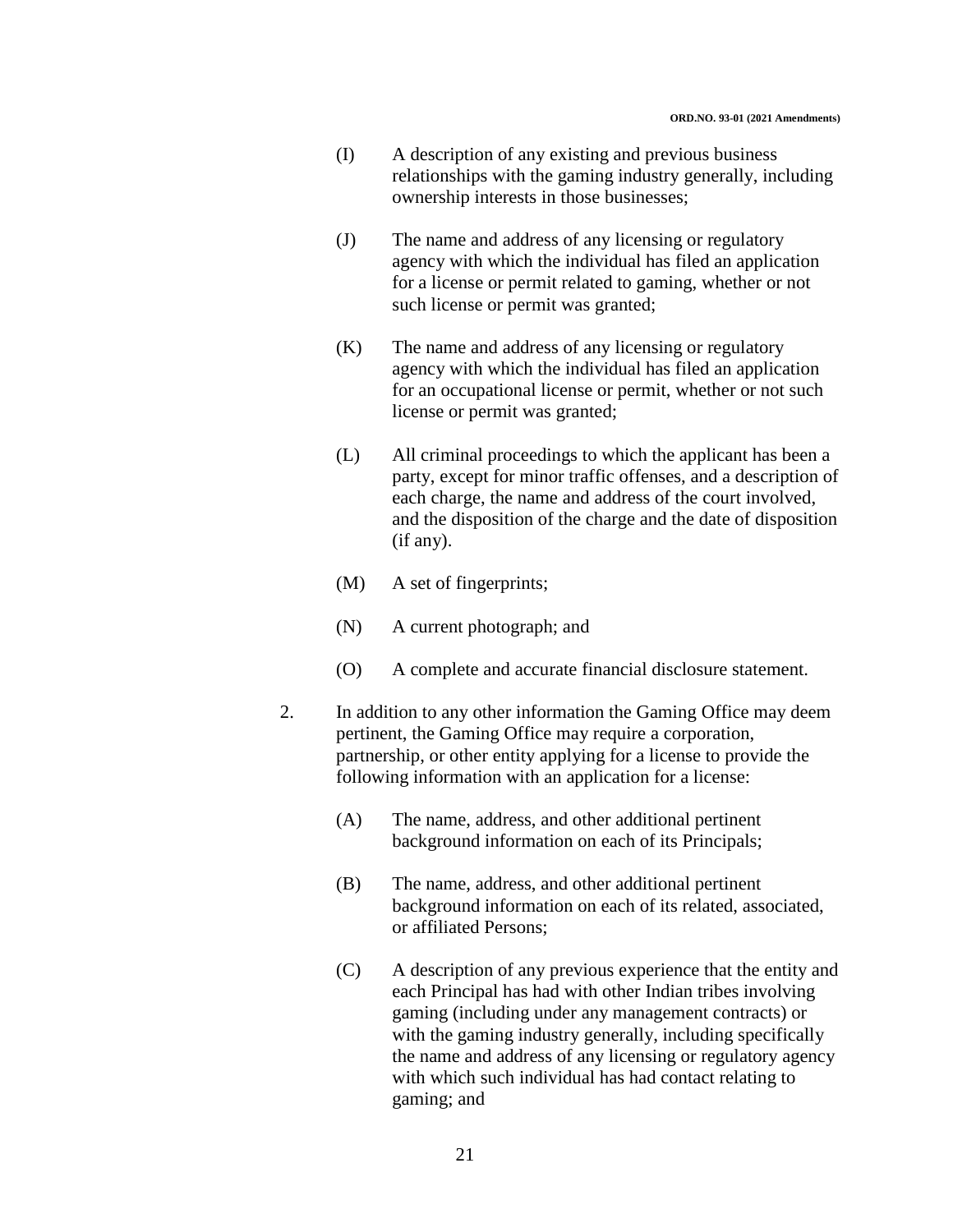#### (D) A complete financial statement of each Principal.

(b) The Gaming Office and its staff may assist any applicant in assembling all information required for processing of the application, but shall not be required to process any application until it is complete. The Gaming Office may, at any time after an application is submitted, make a written request that an applicant supply any additional information the Gaming Office deems necessary to complete the processing of the application and the applicant shall comply with such a request forthwith.

(c) The Gaming Office will conduct necessary background investigations when issuing licenses. The background investigation requirements will be at least as stringent as those found in 25 C.F.R. parts 556 and 558. The license application forms used by the Gaming Office shall contain the notice required under the Privacy Act and the notice regarding false statements in the form required by the Commission under 25 C.F.R. Part 556, and each applicant shall consent in writing to the release of any information that may be relevant to the Gaming Office's inquiry into the applicant's background from any Person. The Gaming Office shall keep confidential any and all information it obtains in the course of investigating an application (including the identity of all individuals interviewed in the course of the investigation) and shall comply with all applicable laws pertaining to the confidentiality of such information. The Gaming Office shall not release such information to any other individual or agency (other than to appropriate Federal, Tribal, State, local, or foreign law enforcement and regulatory agencies when relevant to civil, criminal or regulatory investigations or prosecutions or when pursuant to a request by a tribe or the Commission in connection with the hiring or firing of an employee, the issuance or revocation of a gaming license, or investigations of activities while associated with a tribe or a gaming operation) without the applicant's consent, or pursuant to an order of court or other body of competent jurisdiction.

(d) The Gaming Office shall issue a written decision on each application. The written decision of the Gaming office shall constitute final action of the Gaming Office on such application. If the Gaming Office denies an application for a license, the decision shall specify the reason for such denial.

**Section 902.** Fees. The Gaming Office shall collect the following fees in connection with the processing of applications and the issuance of licenses:

- (a) Gaming Facility Operator's License:
	- 1. Initial application fee:
		- (A) Tribal Enterprise: \$50,000.00.
		- (B) Member, Board of Directors: \$200.00.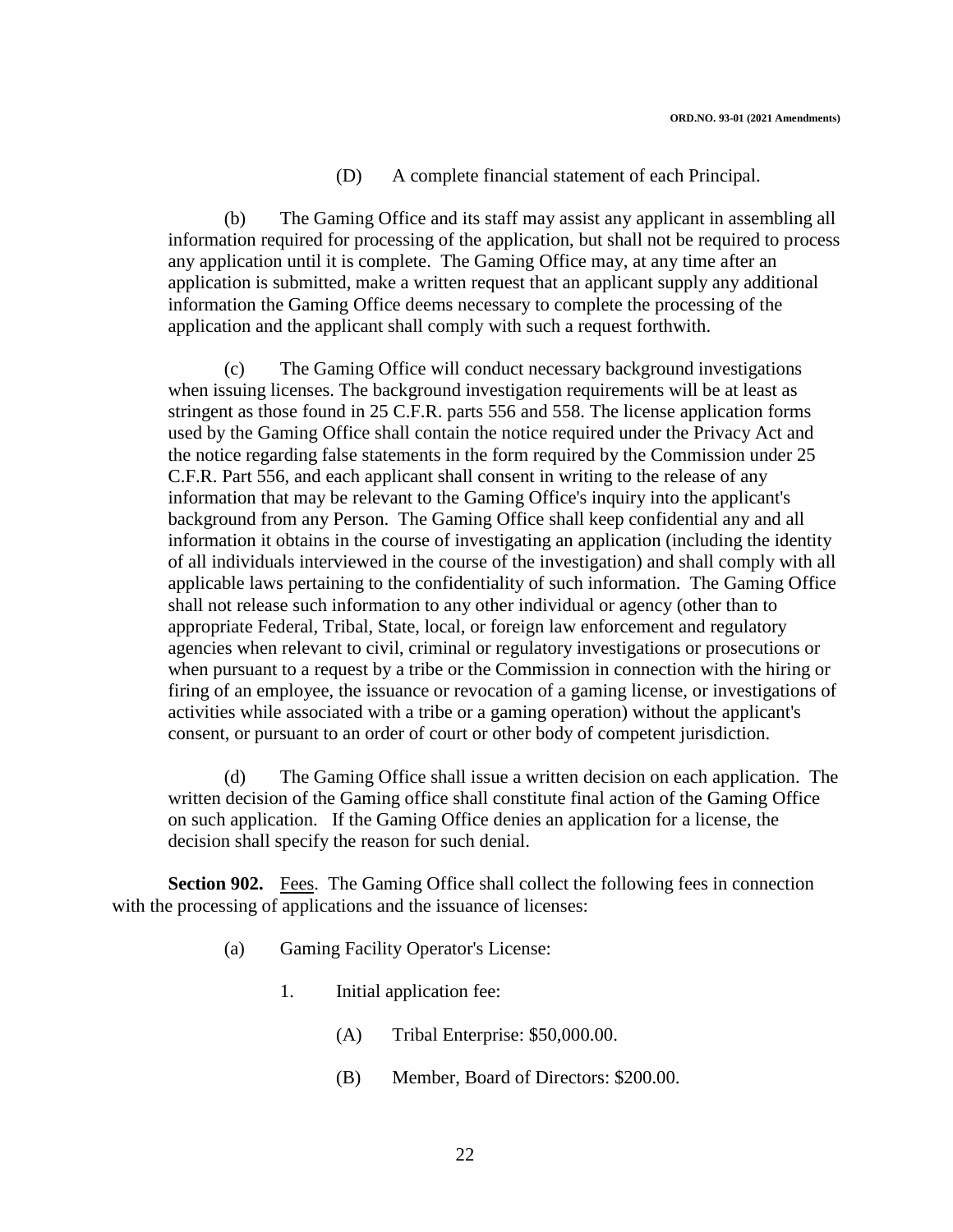- 2. Annual renewal fee:
	- (A) Tribal Enterprise: \$50,000.00.
	- (B) Member, Board of Directors: \$100.00.
- (b) Gaming Manager's License:
	- 1. Initial application fee: \$1,000.00.
	- 2. Annual renewal fee: \$500.00.
- (c) Licenses for Gaming Device Manufacturers, Distributors, Gaming Vendors, and Financers.
	- 1. Initial application fee:
		- (A) Manufacturer/Distributor of Gaming Devices: \$2,000.00.
		- (B) Gaming Vendors: \$200.00.
		- (C) Third Party Financer: \$2,000.00.
	- 2. Annual renewal fee:
		- (A) Manufacturer/Distributor of Gaming Devices: \$1,000.00.
		- (B) Gaming Vendors: \$100.00.
		- (C) Third Party Financer: \$1,000.00.
- (d) Gaming Employee's License:
	- 1. Initial application fee: \$25.00.
	- 2. Annual renewal fee: \$10.00.

(e) Other Fees. The Gaming Office may by regulation modify the schedule of fees in this Section or prescribe such other fees as it deems appropriate.

#### **Section 903.** License Terms; Renewal.

(a) Each Gaming Employee's License issued by the Gaming Office shall have a primary term of two (2) years and may be renewed for subsequent two-year periods upon the timely submission of a completed application on the forms specified by the Gaming Office. Each license issued by the Gaming Office for Management Contractors,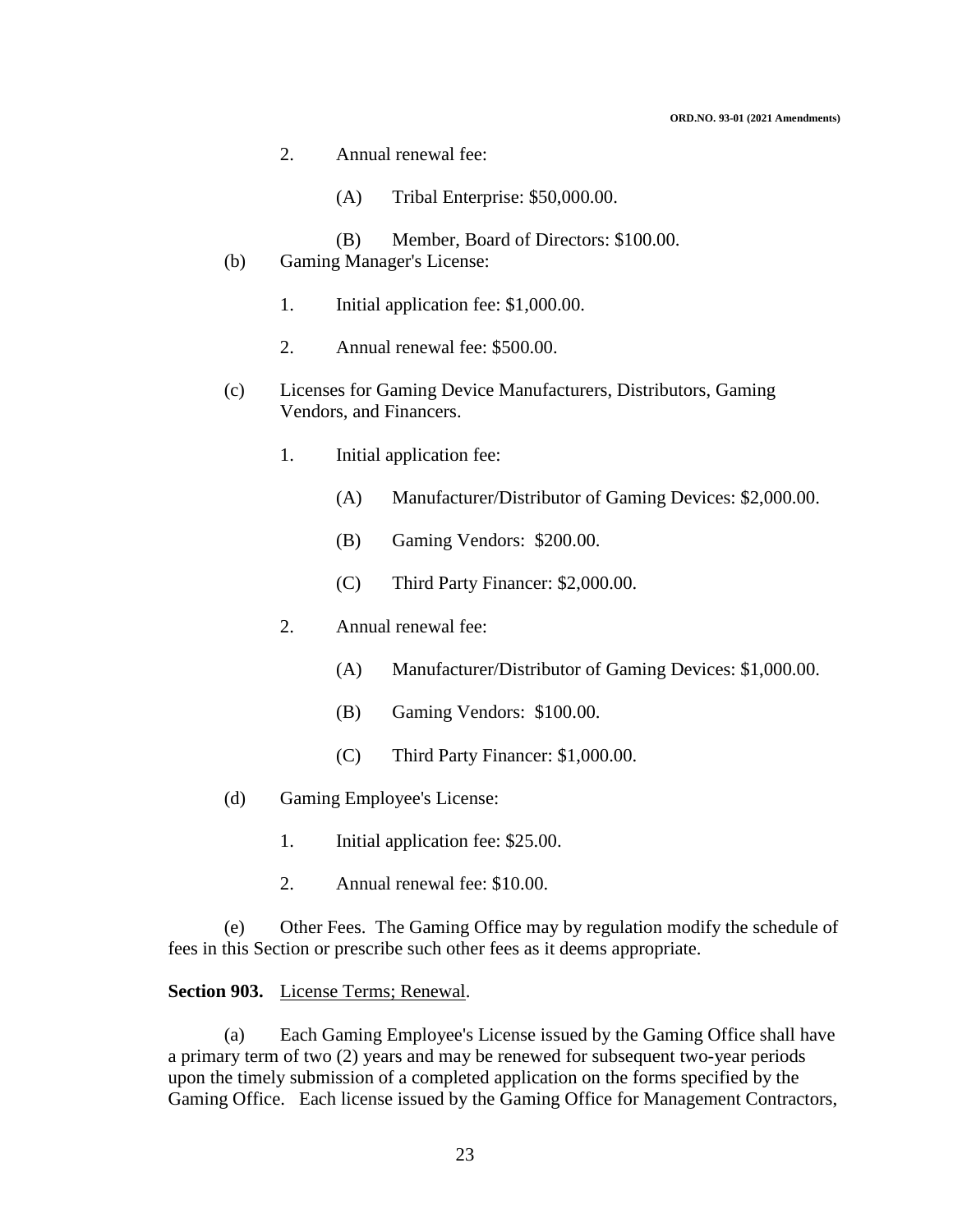Financiers, Manufacturers and Distributors of Gaming Devices, and Gaming Vendors, shall be effective for two (2) years from the date of issuance and may be renewed for subsequent two-year periods upon the timely submission of a completed application on the forms specified by the Gaming Office. No licensee shall have any vested right to renewal of any license issued under this Ordinance.

(b) The Gaming Office shall issue a temporary license to an applicant within 20 days after receiving a completed application for licensing under Chapter 5, 6, 7, or 8 of this Ordinance, unless (1) grounds sufficient to disqualify the applicant are apparent on the face of the application, (2) the background investigation undertaken by the Gaming Office discloses that the applicant may have a criminal history sufficient to disqualify the applicant from holding a license, or (3) the background investigation undertaken by the Gaming Office discloses other information that may be sufficient to disqualify the applicant from holding a license. A temporary license shall become void and shall be of no effect upon either the issuance of a license or upon the issuance of a notice of denial of the license in accordance with the provisions of this Ordinance.

**Section 904.** State Certification. Every Person required to be licensed under this Ordinance also shall comply with the state certification requirements of the Compact, if those requirements are applicable to the Person. Within the time requirements established by the Compact, the Gaming Office shall forward to the Arizona Department of Gaming a report of final disposition of the licensing actions of the Gaming Office. The Gaming Office shall afford the Arizona Department of Gaming an opportunity for a hearing before an appropriate forum of the Nation, pursuant to Sections 5(q)(2) and 5(q)(3) of the Compact, to contest a licensing decision of the Gaming Office or to recommend suspension or revocation of a license issued by the Gaming Office. The decision of the tribal forum shall be final, except as provided in Section 5(q)(4) of the Compact.

#### **Chapter 10. Background Investigations; Notifications.**

#### **Section 1001**. Background Investigations.

(a) The Gaming Office shall at all times have in place, and shall regularly update and improve, a system for conducting background investigations of every applicant for licensing under this Ordinance. The system shall comply with the requirements of this Ordinance, the Compact and the Act, and shall include, at a minimum, the use of records of all available tribal, state and federal law enforcement agencies, resources of the Commission, communications with other Indian tribes engaged in gaming activities, and any and all other sources of information reasonably accessible to the Gaming Office for this purpose. The system shall ensure that all applicants are notified of their rights under the Privacy Act as specified in 25 C.F.R. Part 556.

(b) Every applicant for licensing under this Ordinance shall be subjected to a thorough background investigation, and such investigations shall be updated upon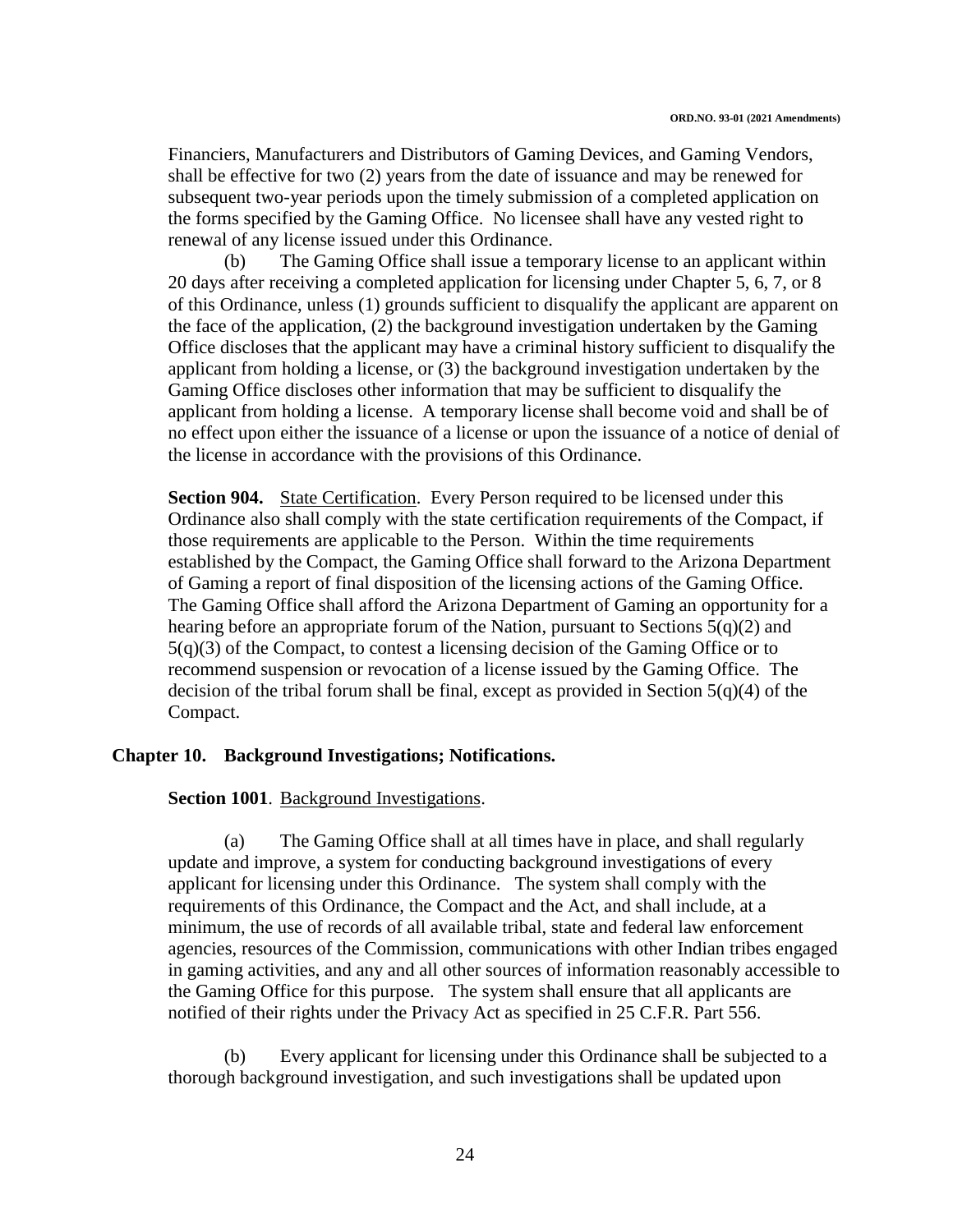application for renewal of a license, and at such other times as the Gaming Office may determine appropriate.

(c) The Gaming Office shall prepare a background investigation report on every applicant for licensing under this Ordinance which shall include all of the following:

- 1. Steps taken in conducting a background investigation;
- 2. Results obtained;
- 3. Conclusions reached; and
- 4. The bases for those conclusions.

(d) The Gaming Facility Operator shall pay the initial application fees required by Section 902(d) of this Ordinance and the initial application fees required by Section 5(l) of the Compact for each Gaming Employee hired by the Gaming Facility Operator. If an individual applicant for a Gaming Employee license or certification fails to report to work for the Gaming Facility Operator or leaves the employment of the Gaming Facility Operator within one year of initial hire, the Gaming Facility Operator may recover from the applicant the fees it paid for the applicant's initial licensing and certification, by setting off any sums it owes to the applicant against the fees paid, by bringing suit in the Tohono O'odham Judicial Court to recover the fees, or by any other lawful manner. The Gaming Facility Operator shall not be required to pay initial application fees for the same individual applicant for a Gaming Employee license or certification more than one time. If an individual applies for a Gaming Employee license or certification more than once, whether because the individual did not complete the application process, because the individual failed to renew a license or certification, or otherwise, the Gaming Facility Operator may require the individual applicant to pay the license and certification fees incurred for the subsequent applications. The Gaming Facility Operator shall pay any required renewal fees for licensing and certification for each Gaming Employee who remains in the employment of the Gaming Facility Operator.

(e) The Gaming Office shall maintain files containing the results of any background investigations conducted by it for the longer of: (i) three years from the date of a Gaming Employee's termination of employment, with respect to the files for a Gaming Employee; or (ii) the term of record retention required by the Compact. Such files shall contain systems designed to safeguard the identities of confidential informants from inadvertent disclosure.

#### **Section 1002.** Notification to the National Indian Gaming Commission.

(a) Within the time required by the Commission, the Gaming Office shall transmit to the Commission licensing information on Primary Management Officials and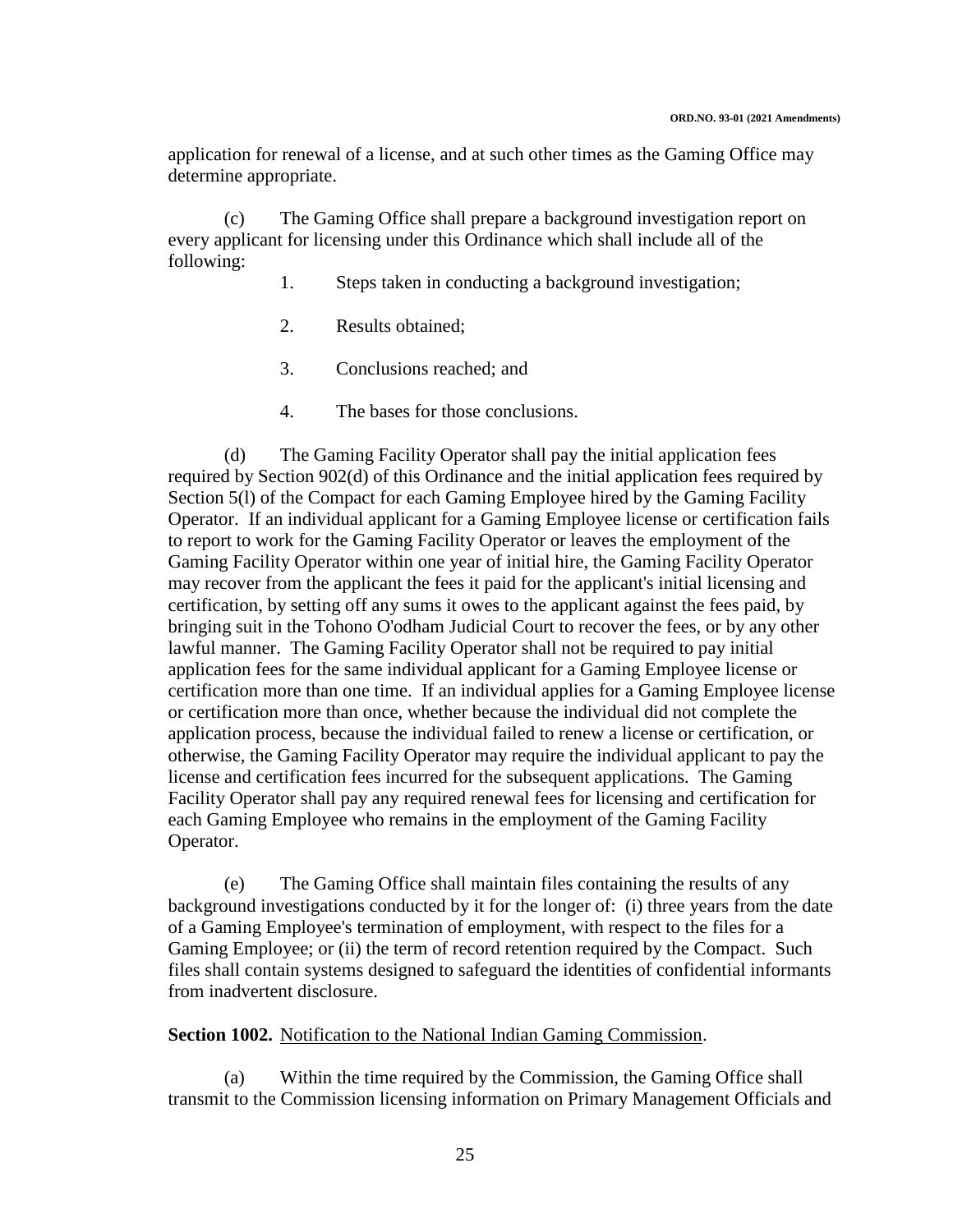Key Employees as required by the Commission. After the Gaming Office completes its background investigation for a Primary Management Official or Key Employee, and within the time requirements established by the Commission, the Gaming Office shall provide to the Commission, as required by the Commission, a report on the results of the background investigation. If the Gaming Office receives any information from the Commission concerning the applicant, it shall take that information into account in its action on the application. The Gaming Office shall notify the Commission if the Gaming Office does not license an applicant.

(b) Upon issuing a license to a Primary Management Official or Key Employee under this Ordinance, the Gaming Office shall give notice thereof to the Commission. If the Gaming Office receives information from the Commission indicating that a Primary Management Official or Key Employee does not meet the standards established in this Ordinance or in the Act for issuance of such a license, the Gaming Office shall immediately suspend such license and give written notice of the suspension to the licensee. The Gaming Office shall also notify the licensee that the licensee has 15 days following receipt of the notice of suspension to request that the Gaming Office reconsider the notice of suspension. Upon such request for reconsideration, the Gaming Office shall consider such oral statement(s) or written documentation as the licensee may present to the Gaming Office at the time and place designated by the Gaming Office. Within 15 days of receipt of such statement(s) or documentation, or the licensee's request for reconsideration, whichever is later, the Gaming Office shall issue a written decision. The written decision of the Gaming Office shall constitute final action of the Gaming Office. The Gaming Office shall notify the Commission of its decision.

#### **Chapter 11. Gaming Facility License.**

**Section 1101.** Requirement of License. No Gaming Activities shall be conducted in any Gaming Facility, place or location unless the Gaming Office first has issued a Gaming Facility License for the Gaming Facility, place or location under the provisions of this Chapter. The Gaming Facility Operator shall not offer any new or different Gaming Activities, as defined by regulations to be issued by the Gaming Office, at any facility or location that is already licensed, without first obtaining an amended license for such new and different Gaming Activities from the Gaming Office.

**Section 1102**. Standards for Issuance of License. The Gaming Office shall not issue a Gaming Facility license for any facility at which Gaming Activities are to be offered unless the Gaming Facility meets the following requirements:

(a) the physical facility within which the Gaming Activities are to be conducted is designed and constructed in compliance with the laws of the Nation, the requirements of the Compact and the requirements of the Act, so as to ensure the health and safety of all employees and patrons of such activities, and the protection of the natural environment from any contamination due to discharge of waste or unreasonable disturbance of the land surface;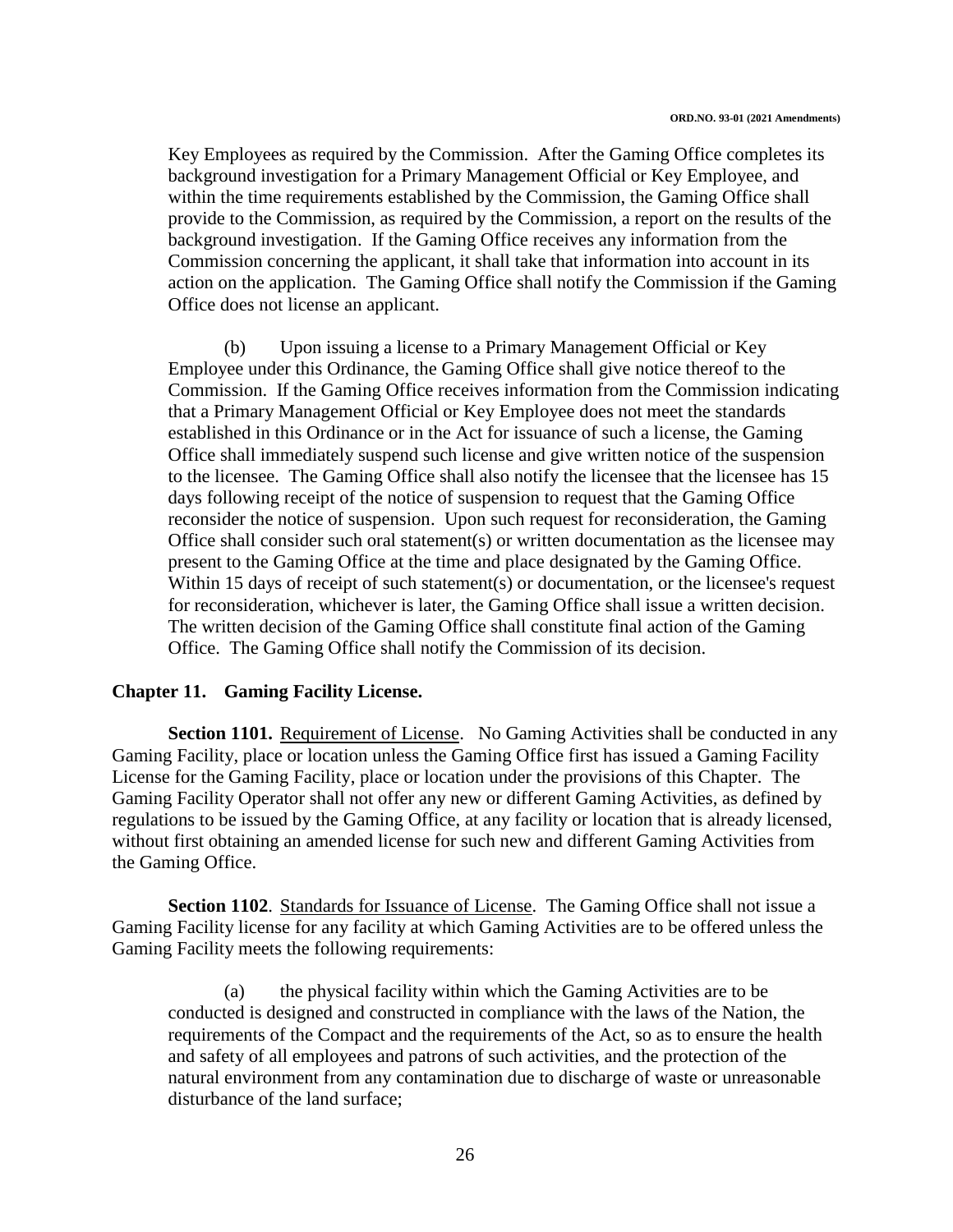(b) the Gaming Activities to be conducted within the Gaming Facility will lawfully be carried on by the Nation under the Compact and the Act, and the facilities are appropriate to the carrying on of such activities;

(c) the Gaming Facility Operator will adequately staff and equip the Gaming Facility to ensure the safety, comfort and convenience of the patrons thereof, and the Gaming Facility Operator has taken adequate measures to provide for traffic, emergency service accessibility, food, drink and sanitary needs for patrons and employees, security, law enforcement and other concerns raised by the type of Gaming Activities proposed to be undertaken in compliance with this Ordinance, the Compact and the Act;

(d) the Gaming Facility Operator has entered into a Management Contract or has made provision for management of the facility under terms and provisions that ensure that the Gaming Activities will be carried out in a manner consistent with the requirements of this Ordinance, that the contracting party or parties have received appropriate licenses issued under the provisions of this Ordinance, and that all employees hold Gaming Employee's Licenses issued under the provisions of this Ordinance; and

(e) in all other relevant respects, the Gaming Facility will be operated in a way that is fully consistent with the provisions of this Ordinance, and that its operation will further the interests of the Nation with respect to its operation of Gaming Activities.

#### **Section 1103.** Application for a New or Amended License; Procedure.

(a) The Nation requires a Gaming Facility License for each Gaming Facility, place or location on Indian Lands where gaming will occur. The Gaming Office will only issue licenses for Gaming Facilities, places or locations that are located on Indian lands. The Gaming Facility Operator shall obtain a new or amended Gaming Facility License before commencing operations at a new facility or commencing new activity at a licensed facility for which an amended license is required.

(b) The Gaming Office shall prescribe the information required to be submitted with such applications, but at a minimum, such application for licensing a new facility shall include the following:

- 1. the name, specific position and job description of all individuals to be employed as Primary Management Officials or Key Employees at the facility;
- 2. job descriptions for every other position in which individuals will be employed at the facility;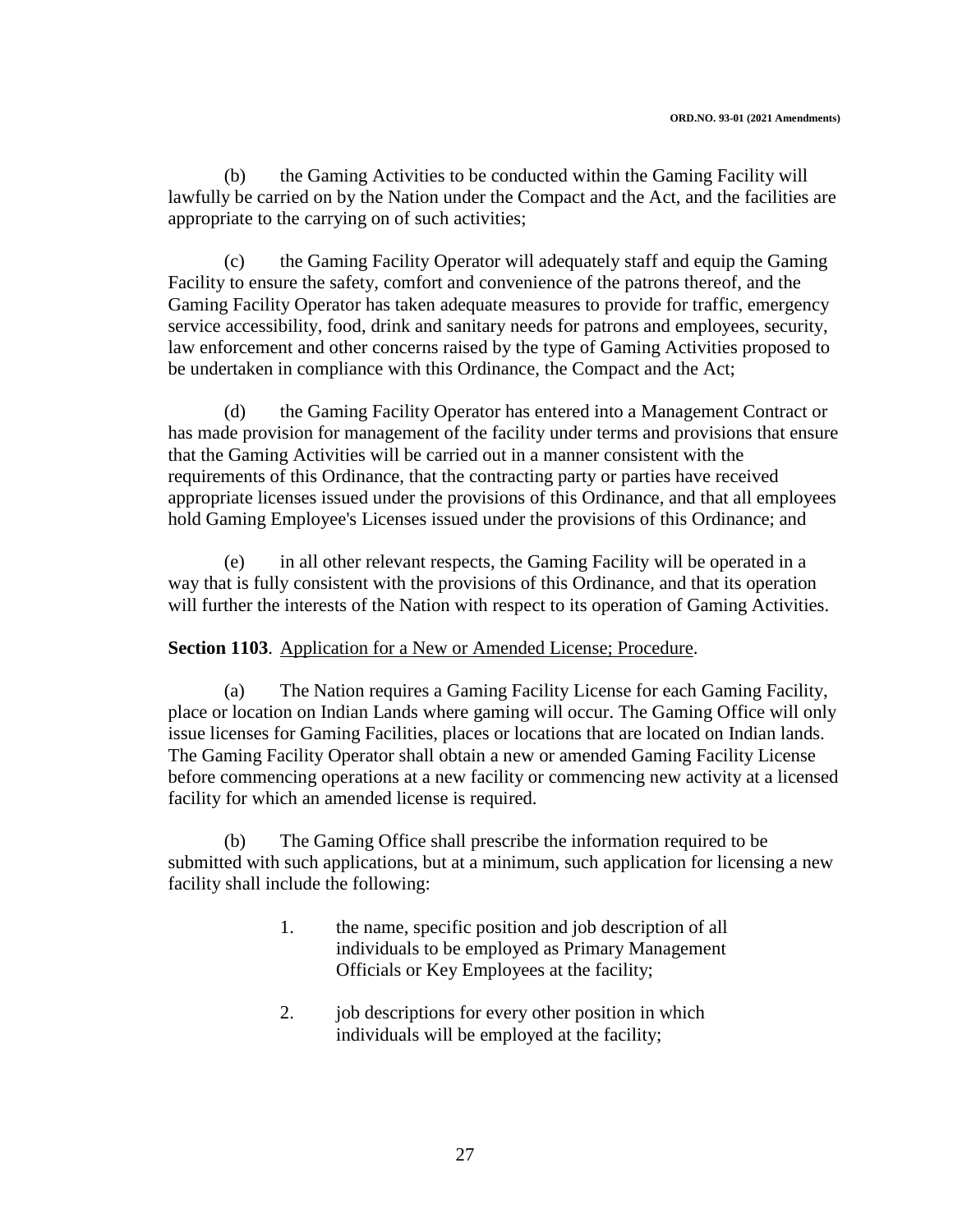- 3. a detailed description of the Gaming Activities to be engaged in at the facility, together with expected payouts to winners;
- 4. a description of the internal controls, plan of organization and all coordinate methods and measures for the safeguarding of assets, ensuring the accuracy and reliability of its accounting data, promoting operational efficiency and encouraging adherence to prescribed managerial policies;
- 5. detailed plans for the facility, including landscaping, traffic controls, parking, food and drink services, and other physical aspects of the building;
- 6. a detailed description of how security will be maintained at the facility, identifying the Persons, agencies or entities that will provide such security;
- 7. a detailed description of how gaming proceeds will be accounted for and disposed of on a daily basis;
- 8. a copy of any proposed Management Contract or other contractual arrangement by which the activities at the facility are to be managed;
- 9. a description of provisions for dealing with fire or other potential emergencies at the facility;
- 10. a detailed description of how sewage and other waste products from the facility will be handled and disposed of; and
- 11. any other information relevant to the proposed operation of the facility or requested by the Gaming Office as part of the application.

(c) An application for an amended license to conduct new or different Gaming Activities at a licensed location or to otherwise alter the terms or conditions of an existing license, shall, at a minimum, include the following information:

> 1. any change in information previously provided in the original license application or any previous application for an amended license for the Gaming Facility;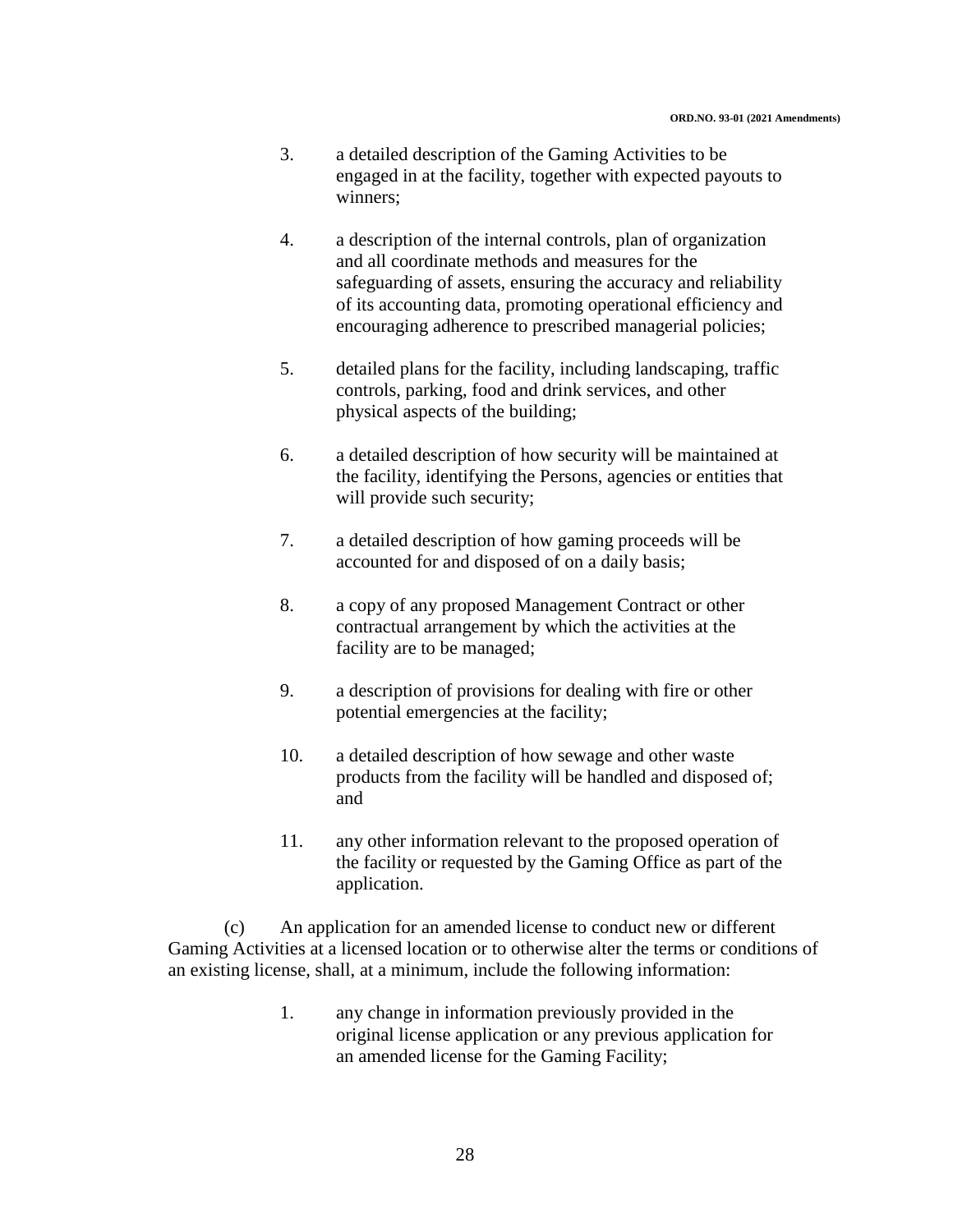- 2. a detailed description of the changes in the Gaming Facility or in the activities to be carried on therein for which the amended license is required, together with a statement of the reasons for such change;
- 3. if a proposed change will require any change in the existing Management Contract with respect to the Gaming Facility, a copy of the proposed amendment to such contract or new contract; and
- 4. any other information relevant to the changes or new activities requiring the amendment.

(d) In its decision to license any Gaming Facility, or to amend any existing license to permit the conduct of new or different Gaming Activities at a licensed facility, the Gaming Office may specify, consistent with the provisions of this Ordinance, terms or conditions it believes necessary or appropriate to ensure the health and safety of patrons and employees of any such facility, the integrity of the Gaming Activities carried on at such facility, the Gaming Facility Operator's ability to account for and protect its assets, and the security of gaming proceeds. If dissatisfied with any such condition, the applicant may request that the Gaming Office reconsider its determination. Upon such request for reconsideration, the Gaming Office shall issue a written decision within 15 days of its receipt of the request for reconsideration. The written decision of the Gaming Office shall constitute final action of the Gaming Office.

### **Section 1104**. Fees.

(a) The Gaming Facility Operator shall pay an annual fee of \$600.00 per Gaming Device in operation to the Nation in connection with the Gaming Office's processing of applications and the issuance of Gaming Facility licenses.

(b) The Gaming Facility Operator shall pay the required annual fee in equal quarterly installments, the first of which shall be payable within 15 days of receipt of notice of approval of the Gaming Facility License. The remaining installments shall be paid on the first day of each succeeding calendar quarter calculated at the rate imposed under subsection (a) then in effect for the number of gaming devices in operation on the date each quarterly installment is due.

(c) The Gaming Office may by regulation prescribe such other fees as it deems appropriate.

### **Section 1105**. License Terms; Renewal.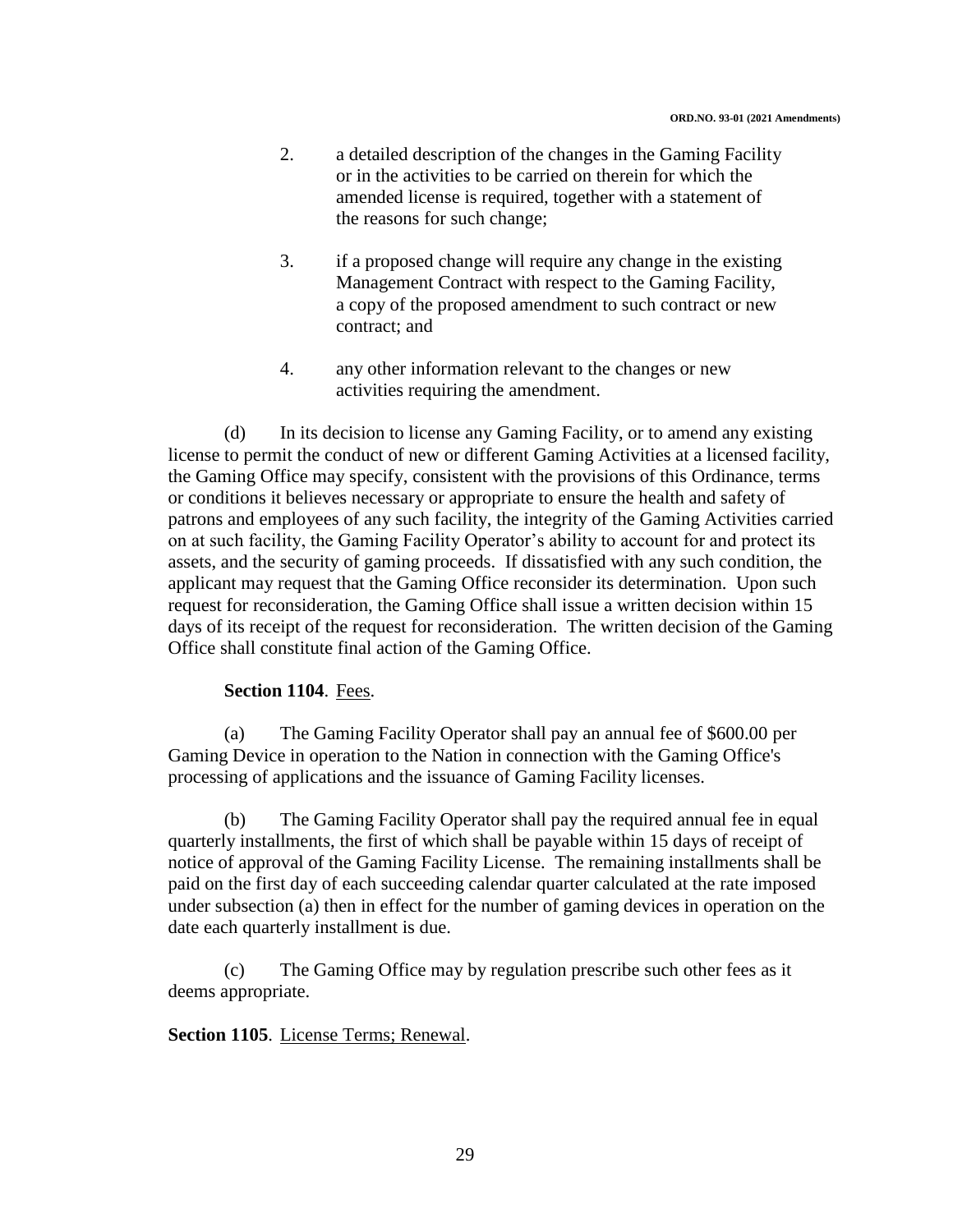Each Gaming Facility License issued by the Gaming Office shall be for a term of one year. Such license may be renewed for subsequent one-year terms upon proper application on forms specified by the Gaming Office.

### **Chapter 12: Facility Inspection; Investigations; Notice of Violation; Judicial Review.**

#### **Section 1201.** Facility Inspection.

The Gaming Office shall, no less than quarterly and at such other times as required by applicable law, cause detailed inspections to be made of each Gaming Facility licensed under the provisions of this Ordinance, to assure that such facility is being operated in accordance with the terms of the license and of the provisions of this Ordinance, the Compact and the Act.

#### **Section 1202.** Investigations.

(a) The Gaming Office shall investigate any reported violation of this Ordinance, the Compact or the Act. The Gaming Office shall also investigate any reported violation of the Compact's appendices when the Gaming Office determines that an investigation is reasonably necessary to ensure the integrity of gaming, the protection of persons and property, and compliance with the Compact.

(b) The Gaming Office shall make a written record of reported violations in accordance with the requirements of Section 6(e) of the Compact. The Gaming Office shall make reports of its investigations to the Arizona Department of Gaming in accordance with the requirements of Section 6(g) of the Compact.

(c) The Gaming Office shall issue a written warning of its preliminary determination of violation to any licensee alleged to have committed a violation and to the Gaming Facility Operator. The warning shall require the licensee and/or the Gaming Facility Operator, as appropriate, to correct the violation upon such terms and conditions as the Gaming Office determines are necessary and proper under the provisions of this Ordinance.

(d) If a licensee fails to correct a violation within the time set forth in a warning issued under Section 1202(c), the licensee shall file, and the Gaming Facility Operator may file, with the Gaming Office a written response to the warning within 7 days of receiving the warning. Following receipt of the responses, the Gaming Office shall complete its investigation into the alleged violation. The Executive Director shall issue a notice of violation if the Gaming Office determines that a licensee violated or is violating the Ordinance, the Compact or the Act and has failed to correct the violation within the time set forth in a warning issued under Section 1202(c). The Executive Director also may issue a notice of violation if the Gaming Office determines that a Person other than a licensee violated or is violating the Ordinance, the Compact or the Act.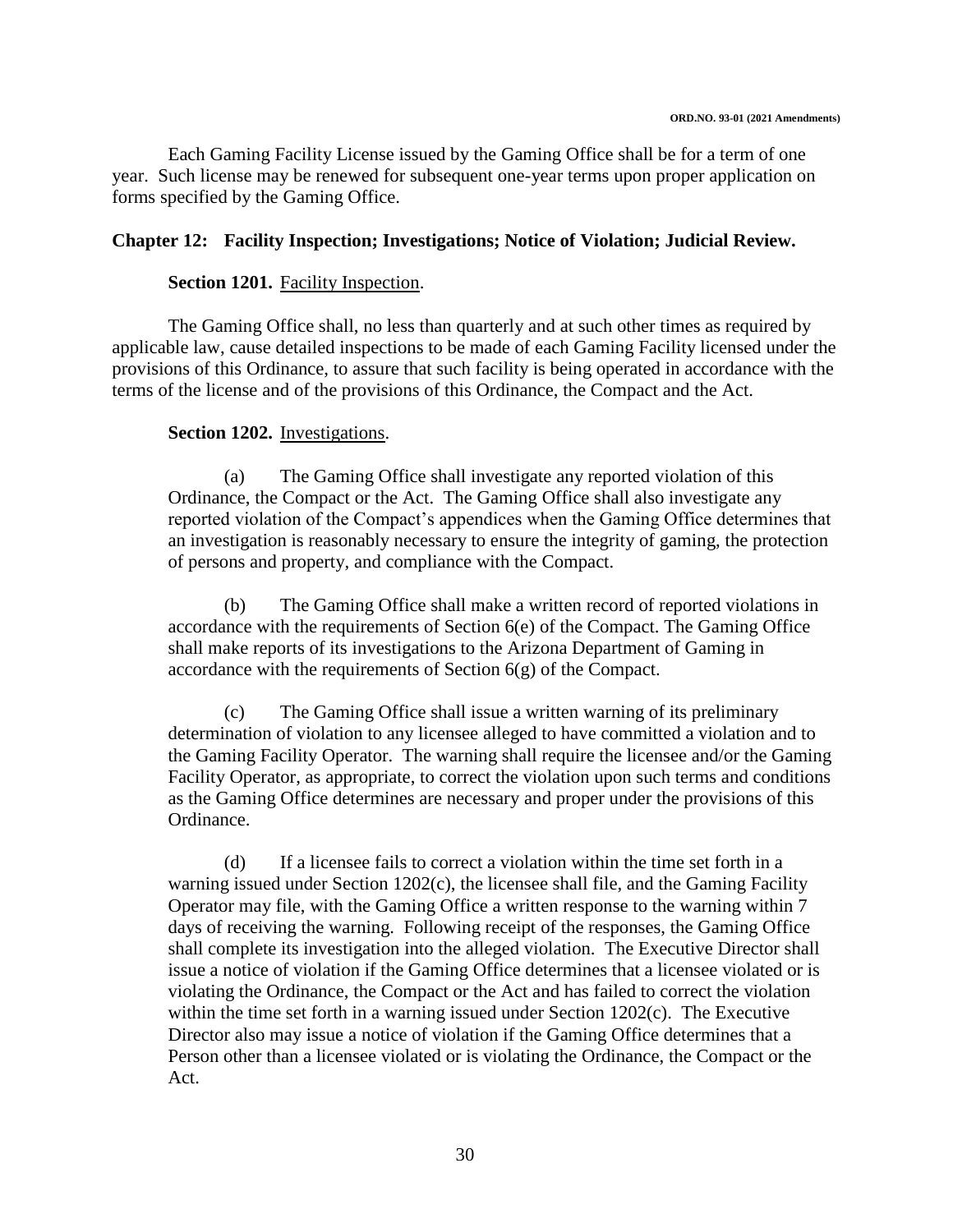#### **Section 1203.** Notice of Violation.

(a) The Gaming Office shall deliver the notice of violation to the Person the Gaming Office is charging with a violation of this Ordinance, the Compact or the Act. The Gaming Office shall also deliver a copy of each notice of violation relating to a Gaming Facility (including any violation alleged to have been committed by an employee, vendor, or patron) to the Gaming Facility Operator, with any redactions necessary to avoid disclosure of any information which the Gaming Office is obligated to keep confidential under any applicable privacy laws, including Section 901(c) of this Ordinance.

- (b) A notice of violation shall contain:
	- 1. a citation to the Ordinance, regulation, Compact provision, minimum internal control standard, or federal law that has been or is being violated;
	- 2. a description of the circumstances surrounding the violation, set forth in common and concise language;
	- 3. notice of any action that the Gaming Office proposes must be taken to correct the violation, if the Gaming Office determines that the violation is capable of being corrected;
	- 4. notice of the time frame within which any action to correct the violation must be taken, unless the Gaming Office determines that the violation is incapable of being corrected;
	- 5. notice of any civil fine or other enforcement action that the Gaming Office proposes to impose in accordance with Section 1203(e) of the Ordinance as a result of the violation;
	- 6. notice that a written response to the notice of violation must be submitted to, and received by, the Gaming Office within 15 days of the receipt of the notice of violation; and
	- 7. notice that, if no written response to the notice of violation is submitted to the Gaming Office within the time prescribed in Section 1203(b)(6), the Gaming Office may issue its final decision regarding the violation alleged in the notice and impose a civil fine or take the enforcement action set forth in the notice without hearing from the Person to whom the notice was issued or from the Gaming Facility Operator.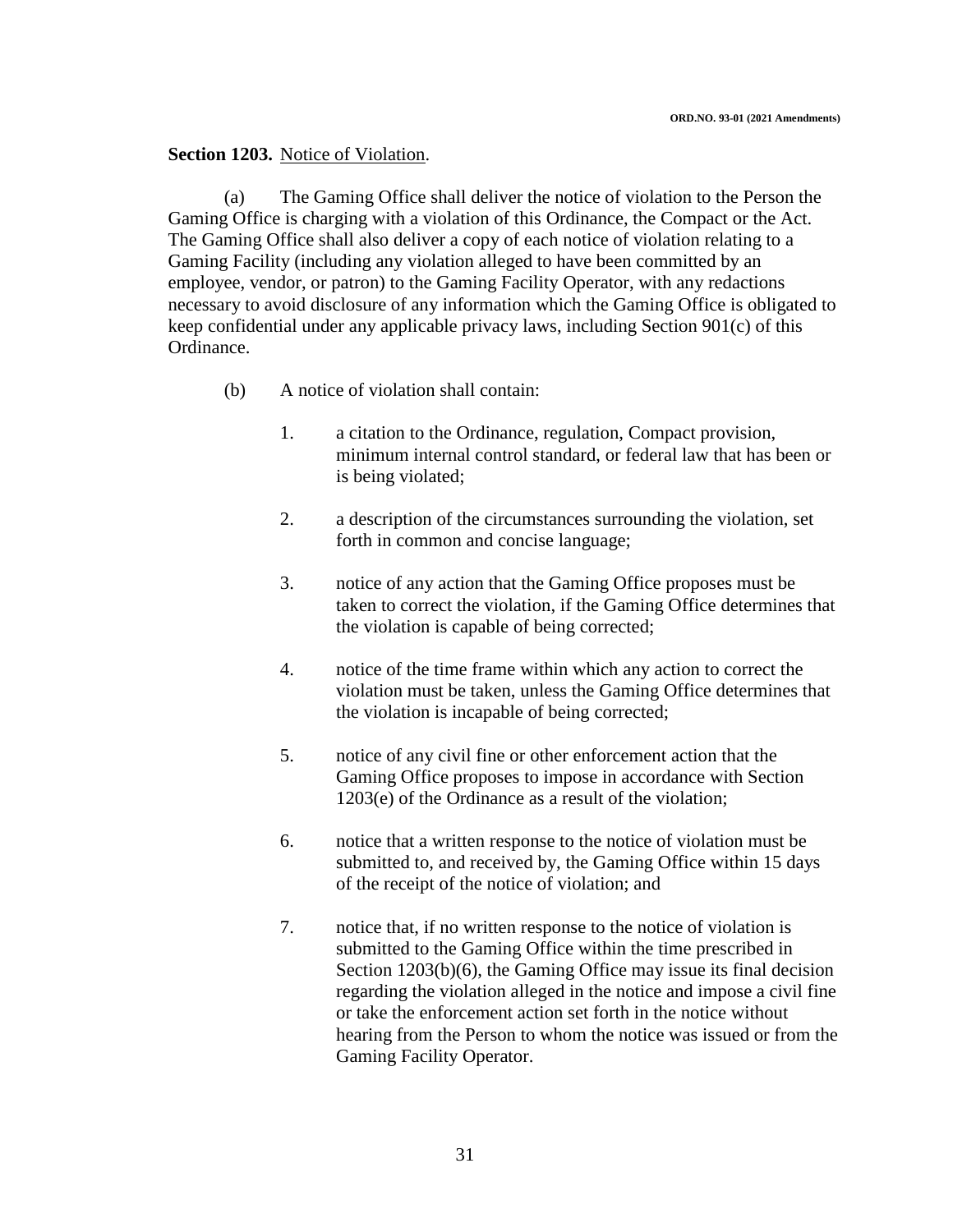(c) The Person(s) to whom a notice of violation is issued and the Gaming Facility Operator each may submit a written response to the Gaming Office together with any additional written information the Gaming Office should consider. A Person desiring to submit a written response and any supporting documentation must do so within 15 days after receiving notice of the alleged violation. The Gaming Office shall issue a written decision within 15 days after receiving all written responses or, if no party submits a written response in a timely manner, within fifteen days after the deadline for the submission of written responses. The written decision shall constitute final action of the Gaming Office with respect to any notice of violation. Except as provided in Section 1203(d), the Gaming Office shall take no action to enforce a notice of violation until it issues its written decision.

(d) Notwithstanding the requirements of Section 1202(c), if the Gaming Office determines that the Ordinance, the Compact, or the Act have been violated and the continued licensing of, or conduct by, a Person constitutes an immediate and substantial threat to: the public health, safety or welfare; the integrity of Gaming Activities; the integrity of the Gaming Facility Operator; the Gaming Facility Operator's ability to account for and protect its assets; or to the security of gaming proceeds, the Gaming Office may:

- 1. summarily suspend any license issued under this Ordinance;
- 2. summarily eject any Person who has violated the Ordinance, the Compact, or the Act from a Gaming Facility or the surrounding premises controlled by the Gaming Facility Operator, using such force as may be reasonably necessary under the circumstances;
- 3. summarily seize the proceeds of any Gaming Activities not conducted by the Gaming Facility Operator;
- 4. summarily seize, remove, or impound any equipment, supplies, business records, books of account, or any and all other financial records or documents pertaining to the business operations of a Gaming Facility (regardless of where those records or documents may be located). If the Gaming Office seizes, removes, or impounds any business records, books of account, or other financial records or documents of the Gaming Facility Operator, it shall provide the Gaming Facility Operator with a copy of any such items upon receiving a written request for copies from the Gaming Facility Operator; or
- 5. upon consultation with the Nation's Attorney General, initiate in the Judicial Court of the Tohono O'odham Nation a civil action or criminal complaint to enforce the Ordinance, the Compact, or the Act, which action may include a request for an order permitting the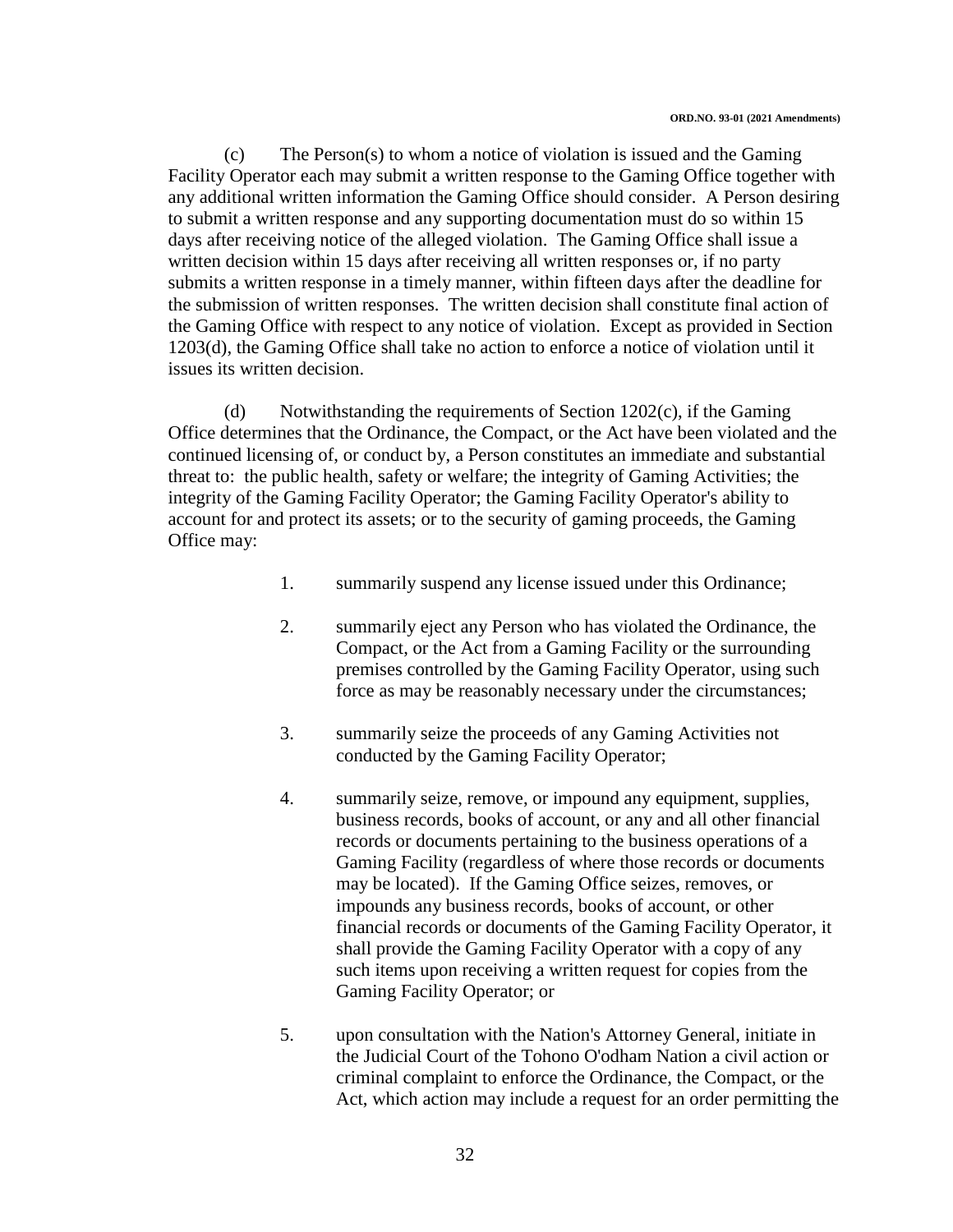Gaming Office to seize a Gaming Facility or to seize the proceeds from Gaming Activities.

(e) After the Gaming Office renders a decision in accordance with Section 1203(c), if the Gaming Office has determined that the Ordinance, the Compact, or the Act have been violated, it may take one or more of the following actions, as may be appropriate under the circumstances:

- 1. require remedial action to correct the violation and/or prevent future violations;
- 2. suspend or revoke the license of the Person to whom the notice of violation was directed;
- 3. assess a civil penalty in accordance with the provisions of this Ordinance; or
- 4. upon consultation with the Nation's Attorney General, initiate in the Judicial Court of the Tohono O'odham Nation a civil action or criminal complaint to enforce the Ordinance, the Compact, or the Act, which action may include a request for an order permitting the Gaming Office to seize a Gaming Facility or to seize the proceeds from Gaming Activities.

#### **Section 1204.** Judicial Review.

(a) Any Person who has been issued a notice of violation by the Executive Director of the Gaming Office and who has submitted a written response to the Gaming Office in compliance with the provisions of Section 1203(c) of this Chapter may apply to the Judicial Court of the Tohono O'odham Nation for review of the Gaming Office's written decision regarding the alleged violation. If the Gaming Facility Operator submits a written response to the Gaming Office in compliance with the provisions of Section 1203(c), it also may apply to the Judicial Court of the Tohono O'odham Nation for review of the Gaming Office's written decision regarding the alleged violation.

(b) Any applicant for a license under this Ordinance, any Person licensed pursuant to this Ordinance, and any patron of a Gaming Operation aggrieved by a final action of the Gaming Office may apply to the Judicial Court of the Tohono O'odham Nation for review of the final action of the Gaming Office.

Any Person desiring to appeal a final decision of the Gaming Office must file an application for judicial review within 60 days after receiving notice from the Gaming Office of its final decision.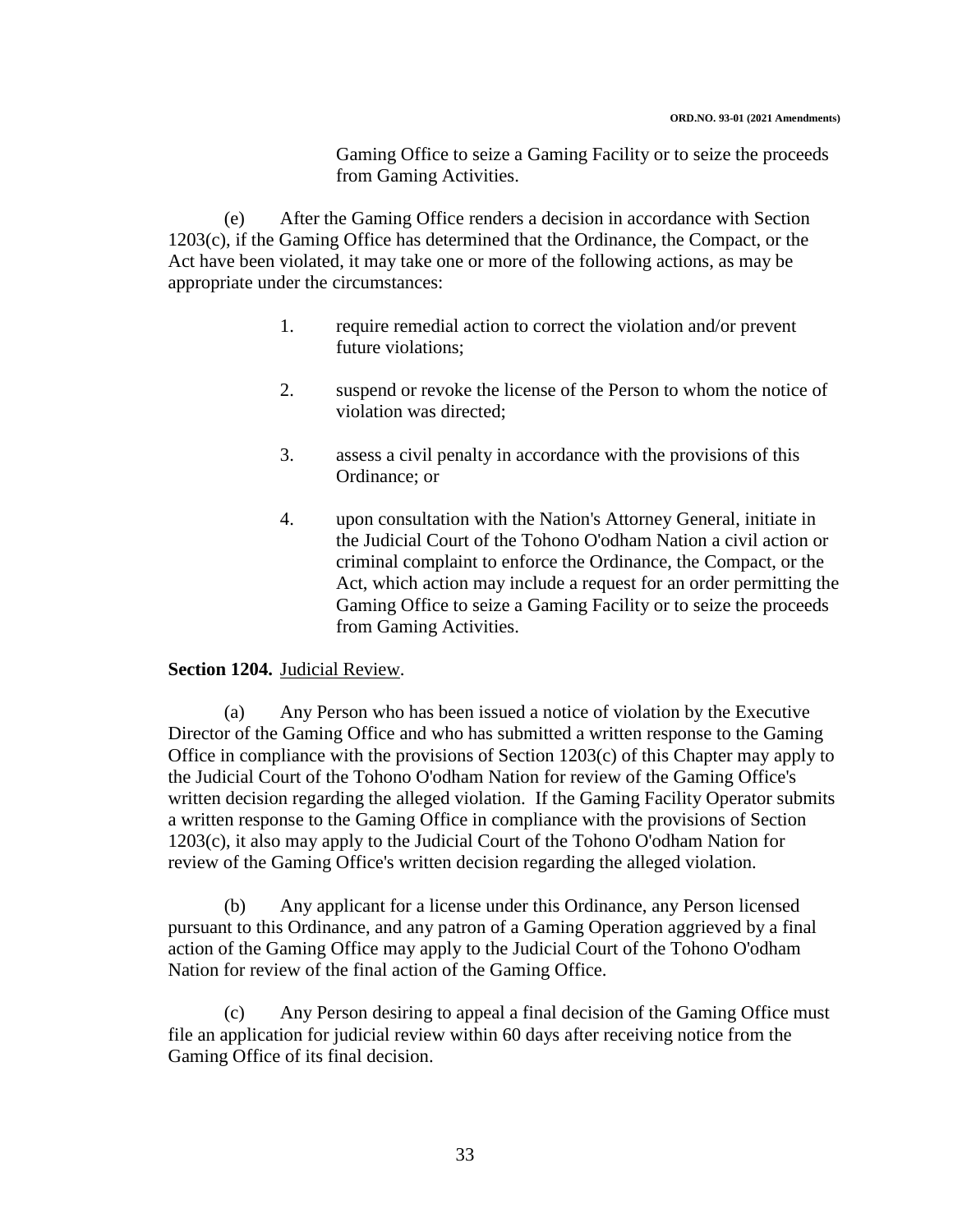(d) A Person aggrieved by a summary action taken by the Gaming Office under Section 1203(d) may seek an interlocutory review of the Gaming Office's action by filing an application for judicial review. The application for judicial review must be filed within 15 days after receiving notice of the Gaming Office's action.

(e) The reviewing court shall decide all relevant questions of law presented, interpret constitutional and statutory provisions, and determine the basis for the action of the Gaming Office. The reviewing court shall uphold the action of the Gaming Office unless the court determines that the Gaming Office's action was:

- 1. Arbitrary, capricious, an abuse of discretion, or otherwise not in accordance with law;
- 2. Contrary to constitutional right, power, privilege, or immunity;
- 3. In excess of statutory jurisdiction, authority, or limitations, or in violation of statutory right;
- 4. Without observance of procedure required by law; or
- 5. Unsupported by substantial evidence.

#### **Chapter 13: Gaming Operation.**

**Section 1301.** Scope of Permissible Gaming. The Gaming Facility Operator may conduct only those Gaming Activities which may lawfully be carried on by the Nation under applicable provisions of federal law including, but not limited to, the Act, subject to any limitations which may be imposed by the Compact and this Ordinance.

**Section 1302.** Hours, Days, Other Standards. Consistent with the provisions of the Compact, the Gaming Office may by regulation establish the permissible hours and days of operation of Gaming Activities. The regulations may authorize the Gaming Facility Operator to operate Gaming Facilities and conduct Gaming Activities twenty-four hours a day, seven days a week. The Gaming Office also may, by regulation, establish other standards of operation for such Gaming Facilities, as the Gaming Office deems appropriate.

**Section 1303.** Employee and Player Age Limit. No Person under 21 years of age shall play or place any wager, directly or indirectly, in any Gaming Activity. Neither the Gaming Office nor the Gaming Facility Operator shall employ any individual under 18 years of age. The Gaming Facility Operator shall not permit any individual under 21 years of age to serve alcoholic beverages at any Gaming Facility, unless otherwise permitted under State law. The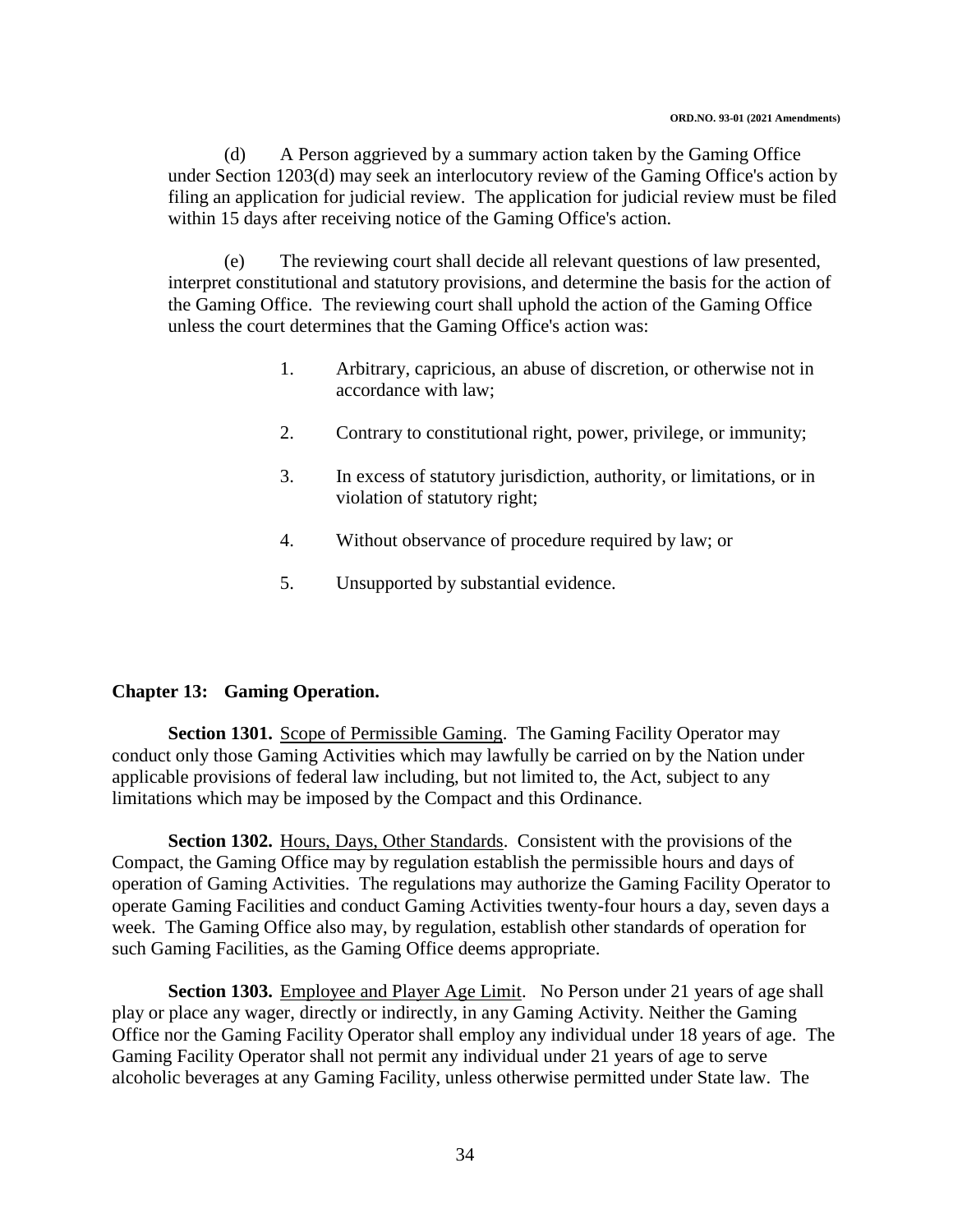Gaming Office may by regulation establish measures by which the Gaming Facility Operator shall enforce the provisions of this section.

### **Section 1304.** Management; Security.

(a) The Gaming Facility Operator shall have the responsibility for the on-site operation, management and security of each Gaming Facility, and shall comply with all requirements of this Ordinance, the Compact and the Act. The Gaming Facility Operator shall adopt reasonable procedures, consistent with this Ordinance, the Compact and the Act, designed to provide for the following: the physical safety of its employees; the physical safety of patrons in each Gaming Facility; the physical safeguarding of, and accountability for, assets transported to and from each Gaming Facility and each cashier's cage department; and the protection of the patrons' and the Gaming Facility Operator's property from illegal activity. The Gaming Facility Operator shall adopt reasonable procedures, consistent with Section  $3(v)(2)$  of the Compact, to advise individuals who inquire about the self-exclusion procedures established by the State. The Gaming Facility Operator shall, consistent with Section  $3(v)(2)$  of the Compact: remove all self-excluded persons from all mailing lists and revoke any slot or player's cards; take reasonable steps to ensure that cage personnel check a person's identification against the Arizona Department of Gaming's list of self-excluded persons before allowing the person to cash a check or complete a credit card cash advance transaction; take reasonable steps to identify self-excluded persons who may be in a Gaming Facility and, once identified, promptly escort the self-excluded person from the Gaming Facility; and not pay any hand-paid jackpot to a person who is on the Tribal or State self-exclusion list. Any jackpot won by a person on the self-exclusion list shall be donated by the Gaming Facility Operator to an Arizona-based non-profit charitable organization.

(b) The Gaming Facility Operator may temporarily or permanently ban individuals from the Nation's Gaming Facilities and the surrounding premises controlled by the Gaming Facility Operator for such reasons as the Gaming Facility Operator shall determine appropriate. The Gaming Facility Operator may detain individuals briefly for purposes of obtaining identification from the individuals in connection with the issuance of a banning notice and may detain individuals who may be involved in illegal activities, for purposes of notifying and summoning appropriate law enforcement authorities. If the Gaming Facility Operator requests that an individual leave a Gaming Facility or the surrounding premises for any reason and the individual refuses to do so, the Gaming Facility Operator may eject the individual using such force as may be necessary under the circumstances or request the Tohono O'odham Police Department to remove the individual.

(c) The Gaming Facility Operator shall pay to the Arizona Department of Gaming the Nation's regulatory costs and tribal contributions required under Section 12 of the Compact, in accordance with the directives of the Legislative Council.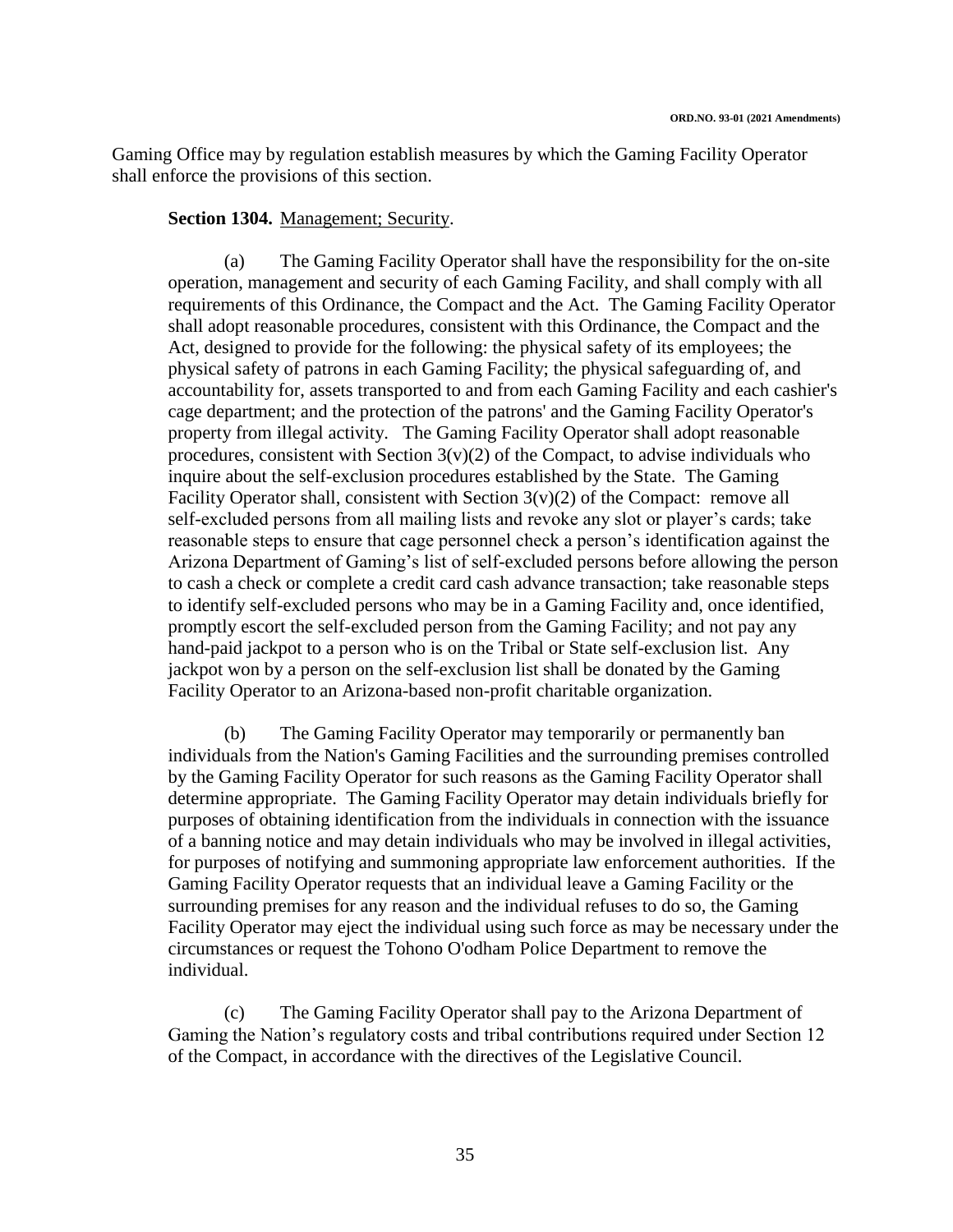(d) The Gaming Facility Operator shall designate an agent for service of any official determination, order or notice of the Commission.

#### **Section 1305**. Internal Controls.

(a) The Gaming Office shall by regulation establish minimum standards of internal control applicable to the Gaming Facility Operator and the Gaming Facilities that provide a level of control that equal or exceed the standards required by the Act and the Compact to provide reasonable assurance that the following objectives will be maintained:

- 1. Assets are safeguarded and accountability over assets is maintained;
- 2. Liabilities are properly recorded and contingent liabilities are properly disclosed;
- 3. Financial records including records relating to revenues, expenses, assets, liabilities, and equity/fund balances are accurate and reliable;
- 4. Transactions are performed in accordance with the general or specific authorization of the Gaming Facility Operator's management;
- 5. Access to assets is permitted only in accordance with the specific authorization of the Gaming Facility Operator's management;
- 6. Recorded accountability for assets is compared with actual assets at frequent intervals and appropriate action is taken with respect to any discrepancies; and
- 7. Functions, duties and responsibilities are appropriately segregated and performed in accordance with sound practices by qualified personnel.

(b) The Gaming Facility Operator shall operate each Gaming Facility pursuant to a written internal control system in accordance with the requirements of Section 11 of the Compact. The Gaming Facility Operator shall adopt policies and procedures and a plan of organization to implement the minimum internal control standards established by the Gaming Office. The Gaming Office shall ensure that the Gaming Facility Operator's policies and procedures are consistent with the approved minimum internal control standards prior to implementation of the policies and procedures by the Gaming Facility Operator. The policies and procedures shall include a detailed system for counting cash receipts at least daily, and shall be appropriate to the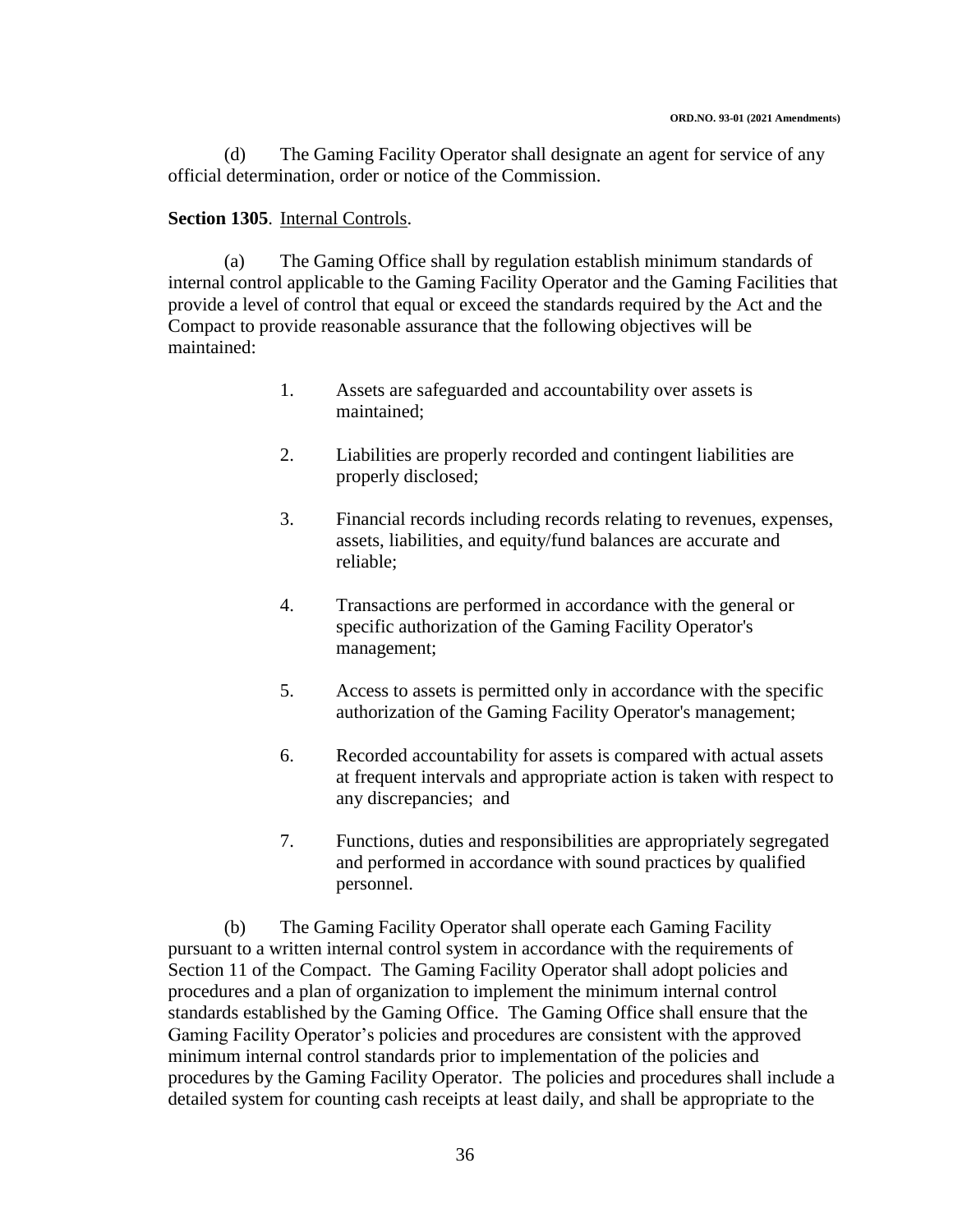types of Gaming Activities carried on at each Gaming Facility and the physical characteristics of the systems used for collecting cash. The plan of organization shall provide appropriate segregation of functional responsibilities and shall require sound practices to be followed in the performance of those duties by competent and qualified personnel. The plan of organization shall be diagrammatic and narrative describing the interrelationship of functions and the division of responsibilities upon which the system of internal control relative to gaming operations is based.

(c) The Gaming Facility Operator shall provide the Gaming Office with copies of its policies and procedures and plan of organization and any proposed changes before implementation. Within 7 days after submission by the Gaming Facility Operator, the Gaming Office shall issue a letter approving the policies and procedures and a plan of organization or any approved changes unless the policies and procedures and plan of organization or any proposed changes (or any part thereof) are inconsistent with the minimum internal control standards. If the policies and procedures and plan of organization or any proposed changes (or any part thereof) are inconsistent with minimum internal control standards, the Gaming Office shall issue a letter of disapproval, which shall set forth the inconsistencies in detail.

(d) The minimum internal control standards may be modified by the Gaming Office in the manner set forth in Section 404, or in the manner set forth below. The Gaming Office shall inform ADOG in writing of any changes to the Nation's minimum internal control standards.

- 1. The Gaming Office may propose modifications to the minimum internal control standards by providing written notice of the proposed changes to the Gaming Facility Operator and the date the Gaming Office proposes to have the changes be effective. The Gaming Facility Operator shall submit any comments on the proposed changes to the minimum internal control standards to the Gaming Office within thirty (30) days after receiving notice of the proposed changes from the Gaming Office. The Gaming Office shall not issue a final regulation modifying the minimum internal control standards until it has reviewed and considered the Gaming Facility Operator's comments. The Gaming Office's decision to modify any minimum internal control standards shall constitute final action of the Gaming Office.
- 2. The Gaming Facility Operator may propose changes to the minimum internal control standards by providing written notice of the proposed changes to the Gaming Office and the date the Gaming Facility Operator proposes to have the changes be effective. The Gaming Office shall review the proposed changes within 30 days after receiving them from the Gaming Facility Operator and shall notify the Gaming Facility Operator in writing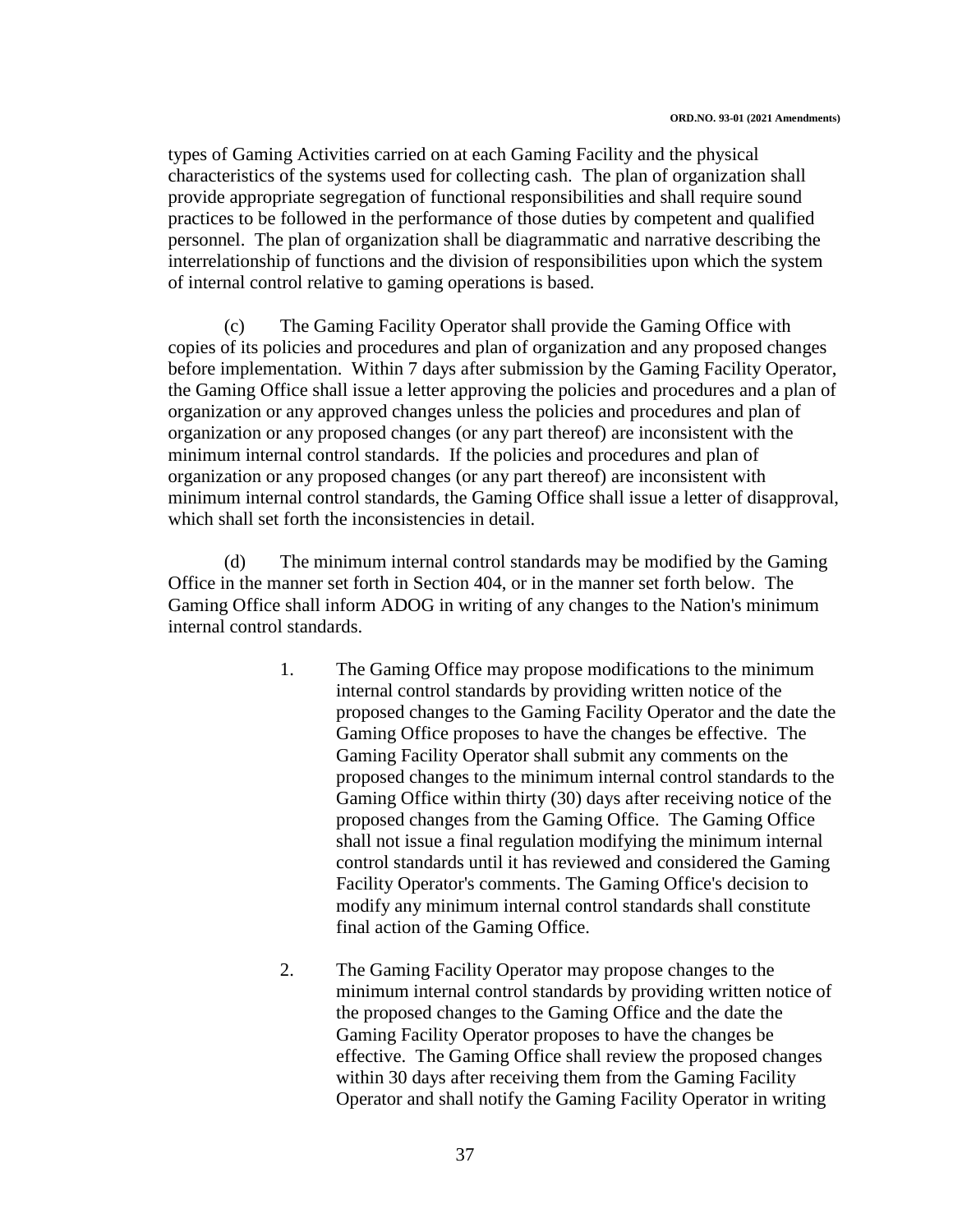whether it approves or does not approve of the proposed changes. If the Gaming Office approves the proposed changes, its notice of approval shall set forth the date on which the proposed changes will become effective. The Gaming Office's decision to approve or disapprove any proposed changes shall constitute final action of the Gaming Office.

(e) The Gaming Facility Operator shall provide written notice to the Gaming Office identifying all bank accounts maintained by the Gaming Facility Operator by bank and account number and identifying by name all individuals with authority to sign on each account. The Gaming Facility Operator shall provide written notice to the Gaming Office of any changes to this information within five business days of any changes.

**Section 1306**. Notification. The Gaming Facility Operator shall promptly notify the Gaming Office of any non-compliance with the minimum internal control standards, the Ordinance, the Compact or the Act or any other matters adversely affecting the integrity of Gaming Activities or the integrity of the Gaming Facility Operator. The Gaming Facility Operator shall promptly notify the Gaming Office of any employee termination and the reason for the termination.

#### **Section 1307**. Annual Independent Audit.

(a) The Gaming Facility Operator shall prepare financial statements for its operations in accordance with generally accepted accounting principles on a regular basis and shall provide the Gaming Office with copies of those financial statements.

(b) Within 110 days after the end of each fiscal year, the Gaming Facility Operator shall provide the Gaming Office with an audit of its financial statements for the prior year, along with any reports or management letter(s) the accountant has prepared. The audit shall be conducted by an independent certified public accountant in accordance with generally accepted auditing standards. Either the firm or all independent certified public accountants engaged to do audits pursuant to this Section shall be licensed by the Arizona State Board of Accountancy. The audit shall be prepared at the Gaming Facility Operator's expense. The auditor shall prepare an audit report expressing an unqualified or qualified opinion on the financial statements or, if appropriate, disclaim an opinion on the financial statements taken as a whole. The examination and audit shall disclose whether the accounts, records, internal controls, and accounting procedures of the Gaming Facility Operator are in compliance with the Act. The audit shall comply with the requirements of Section  $12(g)$  of the Compact; it shall audit and report the Nation's Class III Net Win. It shall also include or be supplemented with an attestation by the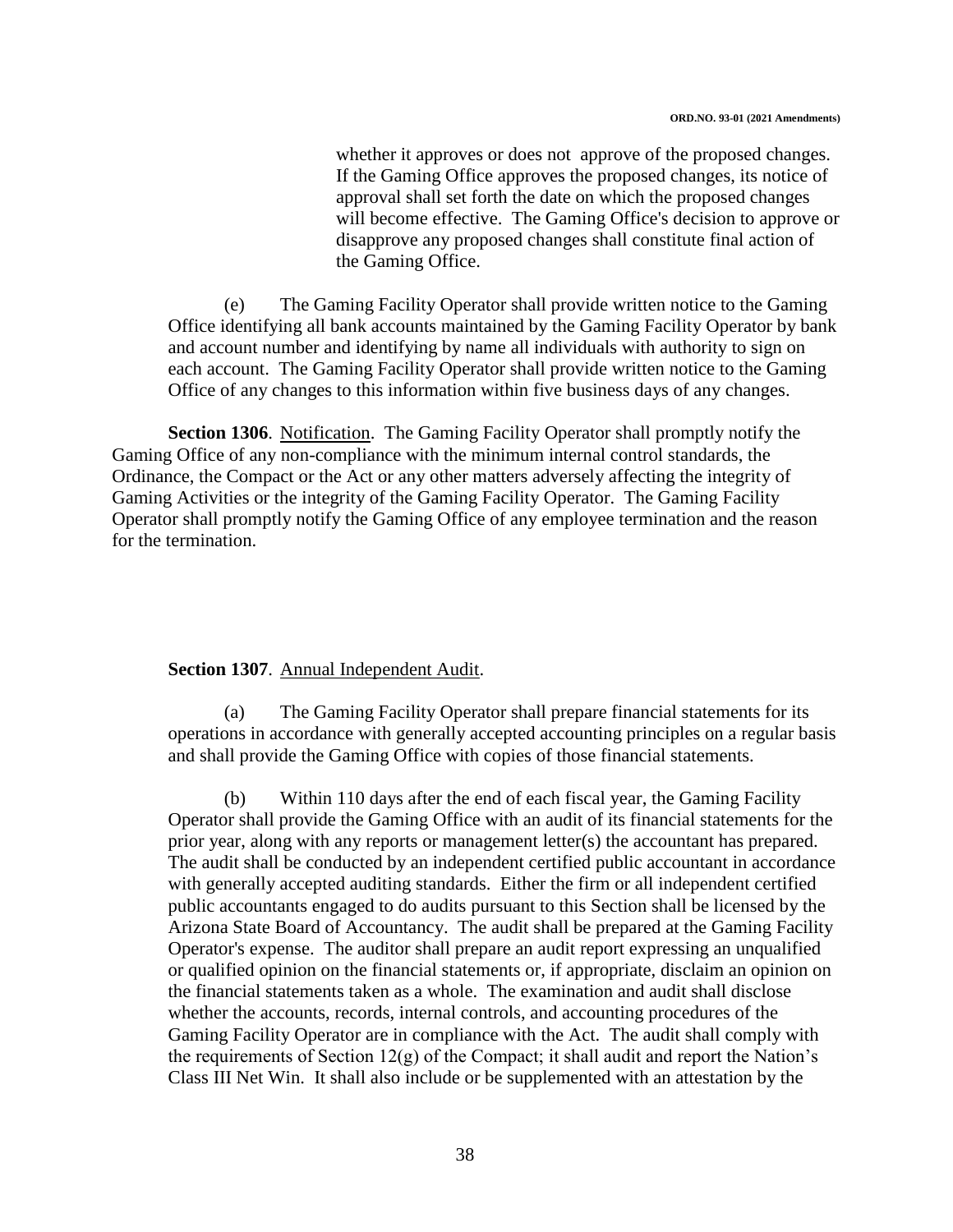auditor that Class III Net Win is accurately reported consistent with the terms of Compact Appendix I.

(c) All gaming related contracts that result in purchases of supplies, services, or concessions in an amount exceeding \$25,000 in any year (except contracts for professional legal or accounting services) shall be specifically included within the scope of the audit conducted under this section.

(d) To facilitate the completion of such audits, the Gaming Facility Operator shall make and maintain complete, accurate, and legible records of all transactions pertaining to any Gaming Activities and any other revenue producing activities conducted by the Gaming Facility Operator at or in conjunction with any Gaming Facility. The Gaming Facility Operator shall maintain its financial records in accordance with generally accepted accounting principals and shall keep those records in a form suitable for audit under the standards of the American Institute of Certified Public Accountants. The Gaming Facility Operator shall maintain the records, as well as all original entry transaction records, until the later of five years from the date on which they are made or the term of record retention required by the Compact. The records shall be maintained at a Gaming Facility or in other locations approved by the Gaming Office.

- (e) The Gaming Facility Operator shall maintain:
	- 1. Accurate, complete, legible and permanent records of all transactions pertaining to the Gaming Operation in a manner suitable for audit under the standards of the American Institute of Certified Public Accountants;
	- 2. General accounting records using a double entry system of accounting with transactions recorded on a basis consistent with Generally Accepted Accounting Principles;
	- 3. Detailed supporting and subsidiary records;
	- 4. Detailed records identifying revenues, expenses, assets, liabilities and fund balances or equity for the Gaming Operation;
	- 5. All records required by the internal control system including, but not limited to, those relating to any Gaming Activity authorized by this Compact;
	- 6. Journal entries for the Gaming Operation;
	- 7. Detailed records sufficient to accurately reflect gross income and expenses relating to its operations on a monthly and year-to-date basis;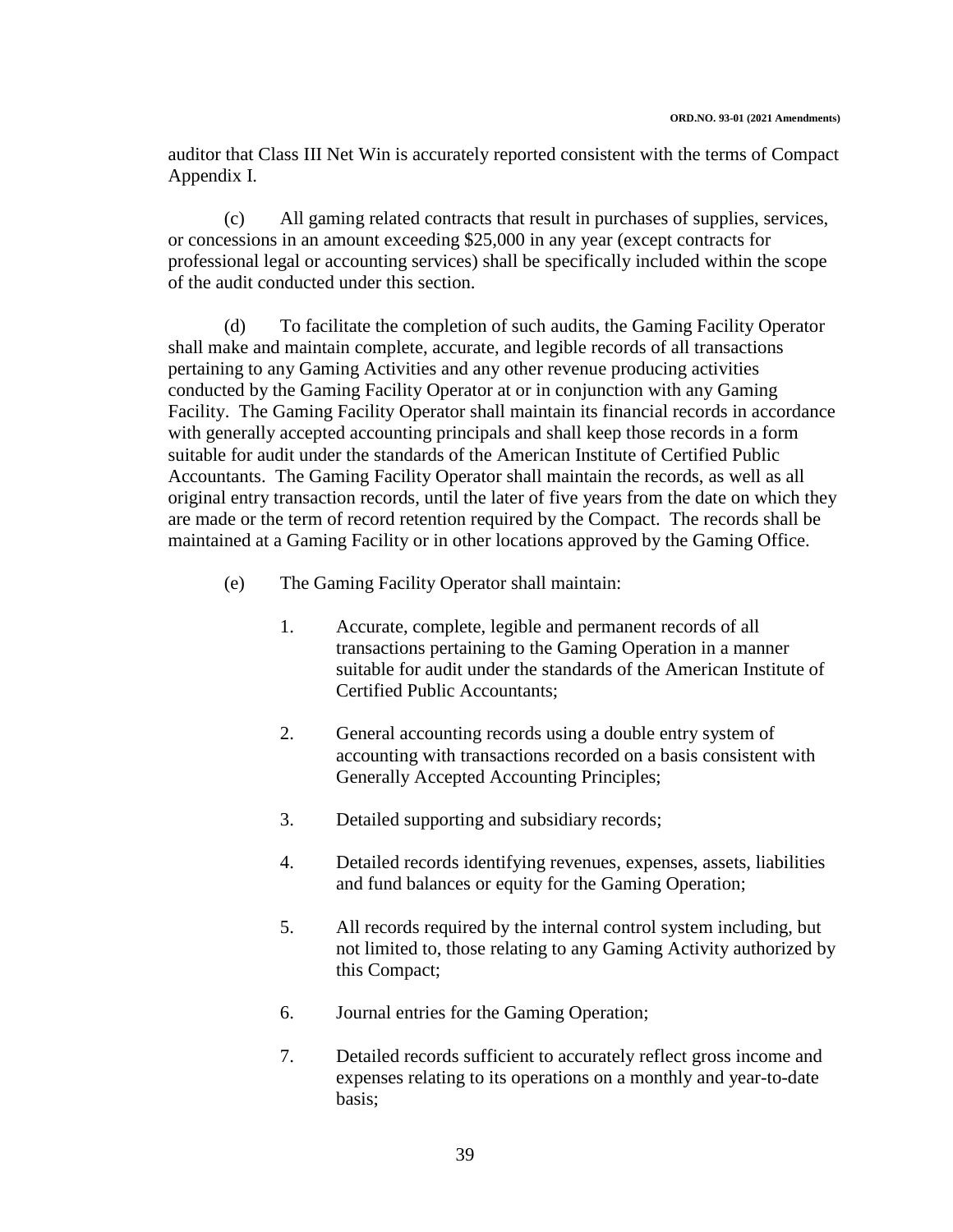- 8. Detailed records of any reviews or audits, whether internal or otherwise, performed in addition to the annual audit required in this Section, including, but not limited to, management advisory letters, agreed upon procedure reviews, notices of non-compliance and reports on the internal control system; and
- 9. Records of any proposed or adjusting entries made by an independent certified public accountant.

(f) The Gaming Facility Operator shall use a uniform chart of accounts and accounting classifications to assure consistent and effective disclosure of financial information and shall submit to the Gaming Office a copy of any changes to its chart of accounts.

(g) The Gaming Office, when it deems necessary, may request additional information regarding the Gaming Facility Operator's financial statements, its audits, or both from the Gaming Facility Operator. The Gaming Office also may require the Gaming Facility Operator to have its independent accountant provide such information to the Gaming Office. If the Gaming Facility Operator receives any written communications from its independent accountant regarding internal control matters, the Gaming Facility Operator shall provide copies of those communications to the Gaming Office within thirty days after receiving the communications.

(h) The Gaming Office shall provide copies of the Gaming Facility Operator's annual reports and management letters setting forth the results of the annual audit to the Commission within 120 days after the end of each fiscal year for the Gaming Facility Operator and to the State in accordance with the requirements of the Compact. The Gaming Office shall cooperate with the Commission and the State with respect to any additional information the Commission or the State may request.

Section 1308. Public Disclosure of Payoffs. The Gaming Facility Operator shall display at all times in each Gaming Facility a schedule of payoff information for all Gaming Activities conducted in the Gaming Facility. The Gaming Facility Operator shall post the information in a location accessible to patrons and in a manner clearly visible to patrons. The Gaming Facility Operator shall regularly update the posted information to reflect any changes in Gaming Activities or in payoffs.

#### **Section 1309.** Patron Disputes.

(a) Refusal to Pay Winnings. Whenever the Gaming Facility Operator refuses payment of alleged winnings to a patron or there is otherwise a dispute with a patron regarding that patron's wins or losses from Gaming Activity, and the Gaming Facility Operator and the patron are unable to resolve the dispute to the satisfaction of the patron: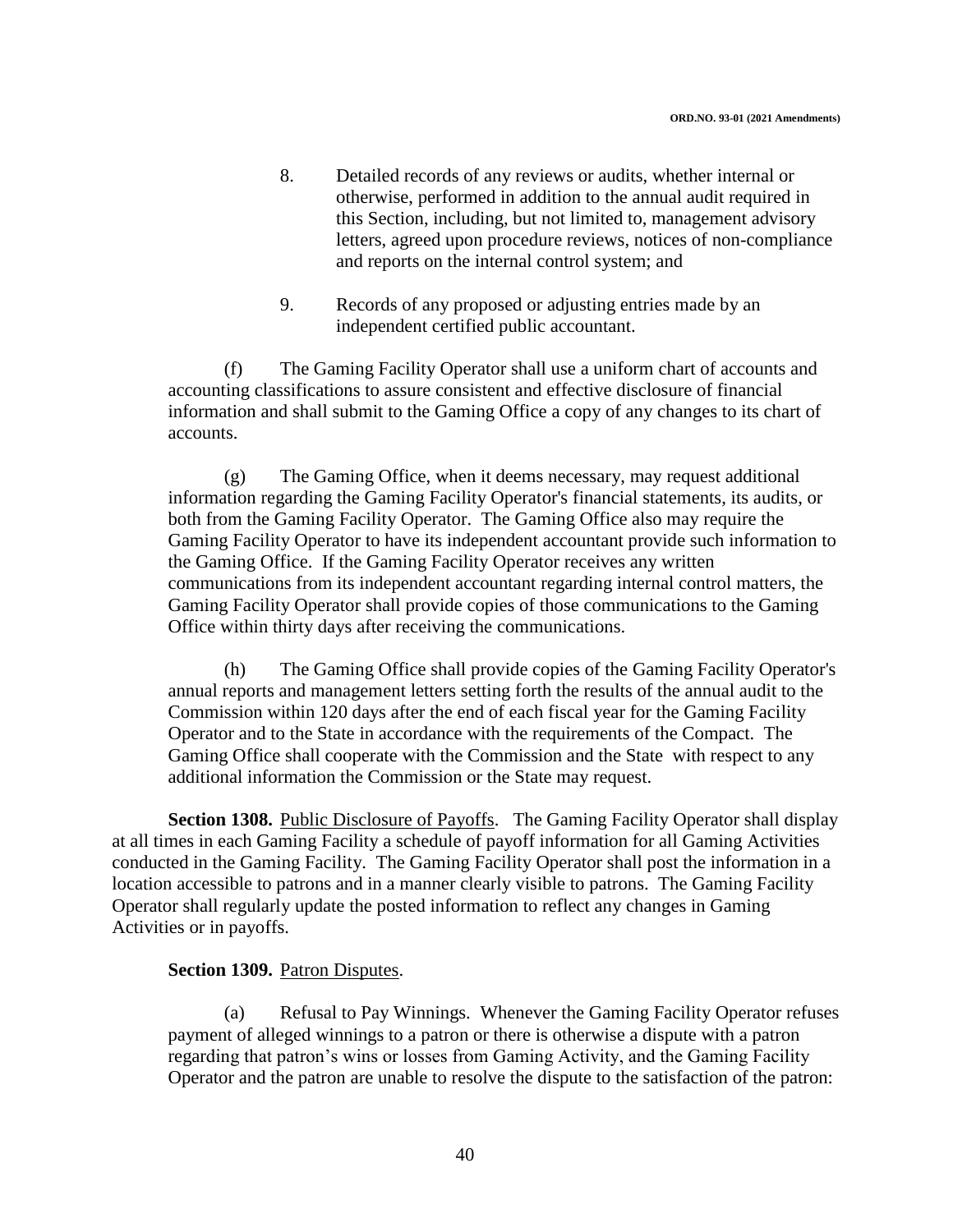- 1. If the dispute involves five hundred dollars (\$500) or more, the Gaming Facility Operator shall immediately notify the Gaming Office and shall inform the patron of his or her right to file a complaint with the Gaming Office requesting that it investigate.
- 2. If the dispute involves less than five hundred dollars (\$500), the Gaming Facility Operator shall inform the patron of his or her right to file a complaint with the Gaming Office requesting that it investigate.

(b) Complaint. If a patron files a complaint with the Gaming Office alleging that the Gaming Facility Operator has failed to pay winnings owed to the patron, the Gaming Office shall promptly provide a copy of the complaint to the Gaming Facility Operator. Within 15 days after notifying the Gaming Office of a patron dispute or within 15 days after receiving from the Gaming Office a copy of a complaint filed by a patron, whichever is later, the Gaming Facility Operator shall file with the Gaming Office a written statement setting forth its position regarding the dispute. The Gaming Office shall cause a full investigation to be made of the patron's allegations and the Gaming Facility Operator's response, and shall determine whether the patron's complaint is valid, whether the patron is entitled to any relief, and if so, the relief to which the patron is entitled.

(c) Notice to Patrons. The Gaming Office shall mail written notice by certified mail, return receipt requested, to the Gaming Facility Operator and the patron of its decision resolving the dispute within 30 days after the date that the Gaming Office is notified of a dispute by the Gaming Facility Operator or a request to conduct an investigation from the patron, whichever is later.

(d) Effective Date of Decision. The decision of the Gaming Office is effective on the date it is received by the aggrieved party as reflected on the return receipt.

(e) Review of Decision. Within 30 days after the date of receipt of the written decision, the aggrieved party may file a petition with the Gaming Office requesting a review of the decision. The Gaming Office may set a hearing on the matter or may make a decision based on the record previously developed and other documentation provided to it by the patron and the Gaming Facility Operator. The Gaming Office shall then issue a written decision within 60 days of the filing of the petition and mail it to the parties by certified mail, return receipt requested. This written decision of the Gaming Office shall be the final decision of the Gaming Office, subject to the provision for judicial review in Section 1204(c).

**Section 1310**. Play by Employees. No Primary Management Official, Key Employee, member of the board of directors of the Gaming Facility Operator, or Management Contractor, and no employee of the Gaming Office, shall play or place any wager, directly or indirectly, in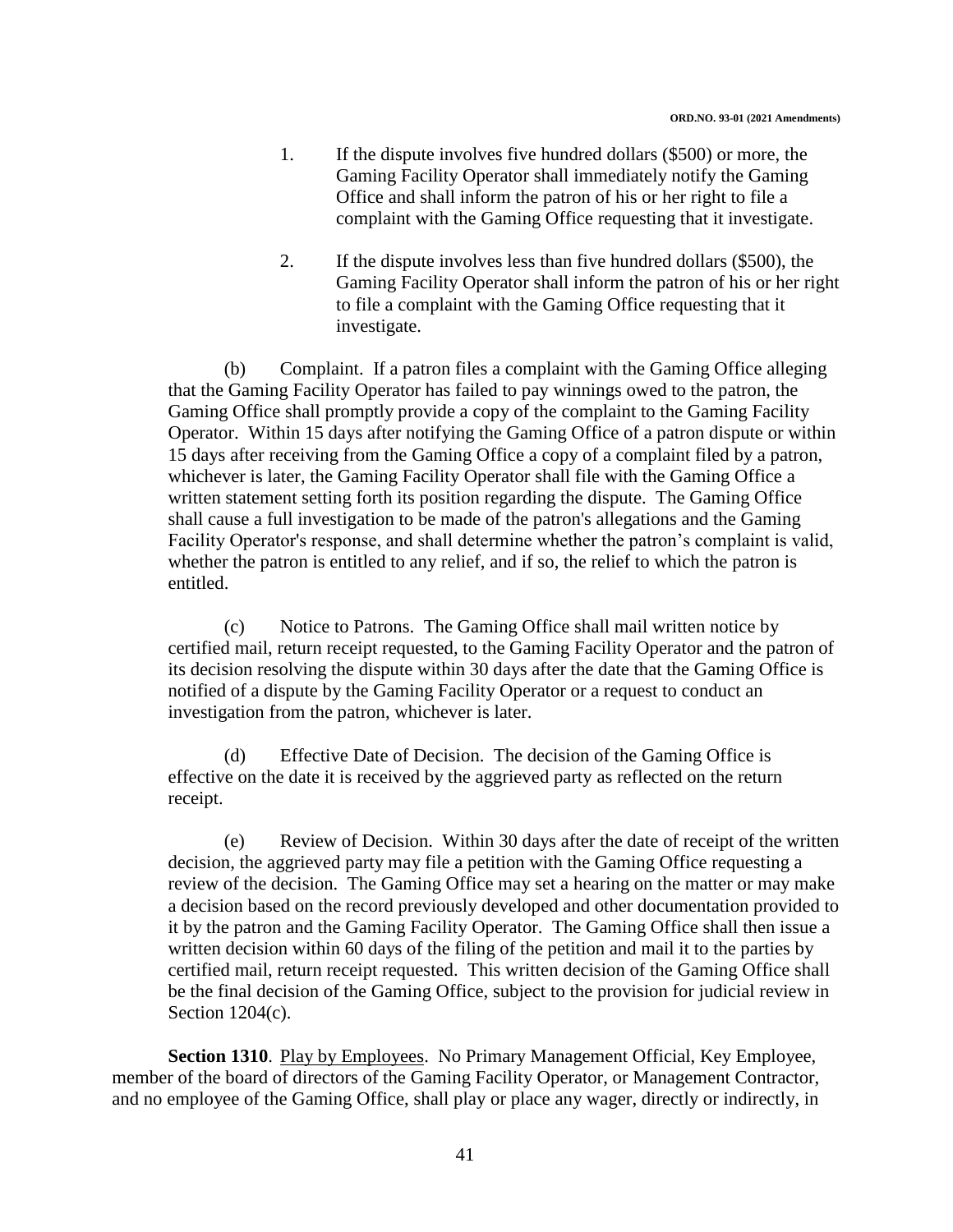any Gaming Activities. The Gaming Facility Operator shall take reasonable steps to prevent such individuals from playing or placing wagers in Gaming Activities.

**Section 1311.** Financial Services at Gaming Facilities. The Gaming Facility Operator is prohibited from:

(a) Locating an automatic teller machine ("ATM") adjacent to, or in close proximity to, any Gaming Device;

(b) Locating in a Gaming Facility an ATM that accepts electronic benefit transfer cards issued pursuant to a state or federal program that is intended to provide for needy families or individuals;

(c) Accepting checks or other non-cash items issued pursuant to a state or federal program that is intended to provide for needy families or individuals; and

(d) In connection with gaming, from extending credit to any patron of a Gaming Facility for Gaming Activity by accepting IOUs or markers from its patrons, except that short-term credit may be extended to certain qualified patrons with sufficient creditworthiness as referenced in the credit appendix to cover the amount of the credit extended (not less than two thousand five hundred dollars (\$2,500) to be repaid within thirty (30) days); provided that the Tribe complies with all applicable federal law and all provisions of a credit appendix.

**Section 1312.** Advertising Guidelines. In accordance with the requirements of Section  $3(x)(3)$  of the Compact, the Gaming Facility Operator shall adopt and shall comply with guidelines for the advertising and marketing of Gaming Activities that are no less stringent than those contained in the American Gaming Association's general advertising guidelines.

### **Chapter 14. Violations and Remedies.**

**Section 1401.** Violations. It shall be a violation of this Ordinance for any Person to:

(a) conduct or operate any Gaming Activities within the Nation except as provided in this Ordinance;

(b) receive, distribute, apply or direct any property, funds, proceeds or other asset of any Gaming Activities to the benefit of any individual or other Person except as authorized by this Ordinance or by any duly enacted Resolution of the Legislative Council;

(c) tamper with any equipment used in the conduct of Gaming Activities with the intent to cause any Person to win or lose any wager other than in accordance with the publicly announced rules of such Gaming Activities;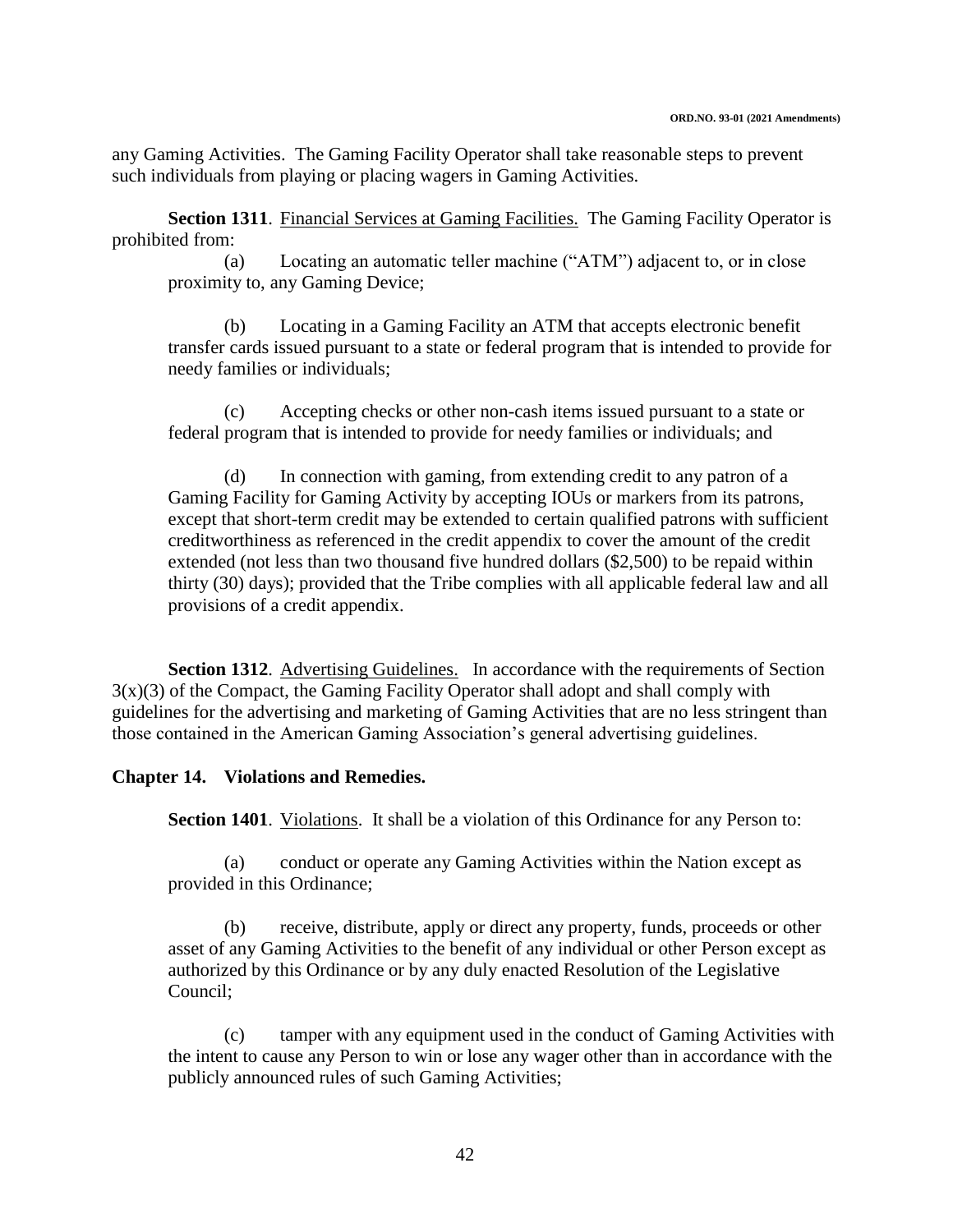(d) do any other act in connection with the conduct of any Gaming Activities with the intent to affect the outcome of any wager other than in accordance with the publicly announced rules of such Gaming Activities;

(e) participate as a player in any Gaming Activities if such individual is prohibited under Section 1303 or Section 1309 from participating in such Gaming Activities;

(f) participate as a player in any Gaming Activities while such individual is listed as an individual barred from the Nation's Gaming Facilities as provided in Section  $403(i)$ ;

(g) to conduct Gaming Activities within the Nation without complying with the terms and conditions of the Ordinance, the Compact, or the Act;

(h) to intentionally misrepresent a material fact to the Gaming Office or intentionally falsify any business records of the Gaming Facility Operator or report required by this Ordinance, the Compact or the Act; and

(i) to fail to comply with any other provision of this Ordinance.

**Section 1402**. Civil Penalties. Any Person who violates any provision of this Ordinance, the Compact, or the Act is subject to civil penalties, including exclusion from any Gaming Facility, exclusion from the Nation if the Person is a not an enrolled member of the Nation, or a civil fine of not more than \$10,000.00 for each such violation.

**Section 1403**. Civil Remedies. The Gaming Office may in the name of the Nation bring any civil action in the courts of the Nation to enforce the provisions of this Ordinance, the Compact, or the Act or to enjoin or otherwise prevent any violation of this Ordinance, the Compact, or the Act occurring within the territorial jurisdiction of the Nation.

### **Chapter 15: Transition Provisions.**

**Section 1501**. Existing Games Lawful. Subject to the provisions of the Compact and notwithstanding any other provision of this Ordinance, any Gaming Facilities otherwise legally situated within the Nation, and Gaming Activities carried on at such facilities as of the date on which this Ordinance becomes effective, shall be lawful until the day that is 120 days after the date on which applications for licenses of such facilities and personnel are due to be submitted to the Gaming Office established hereunder; provided, that the Gaming Office may, upon application by the Gaming Facility Operator, extend such period to permit proper processing of any duly filed application.